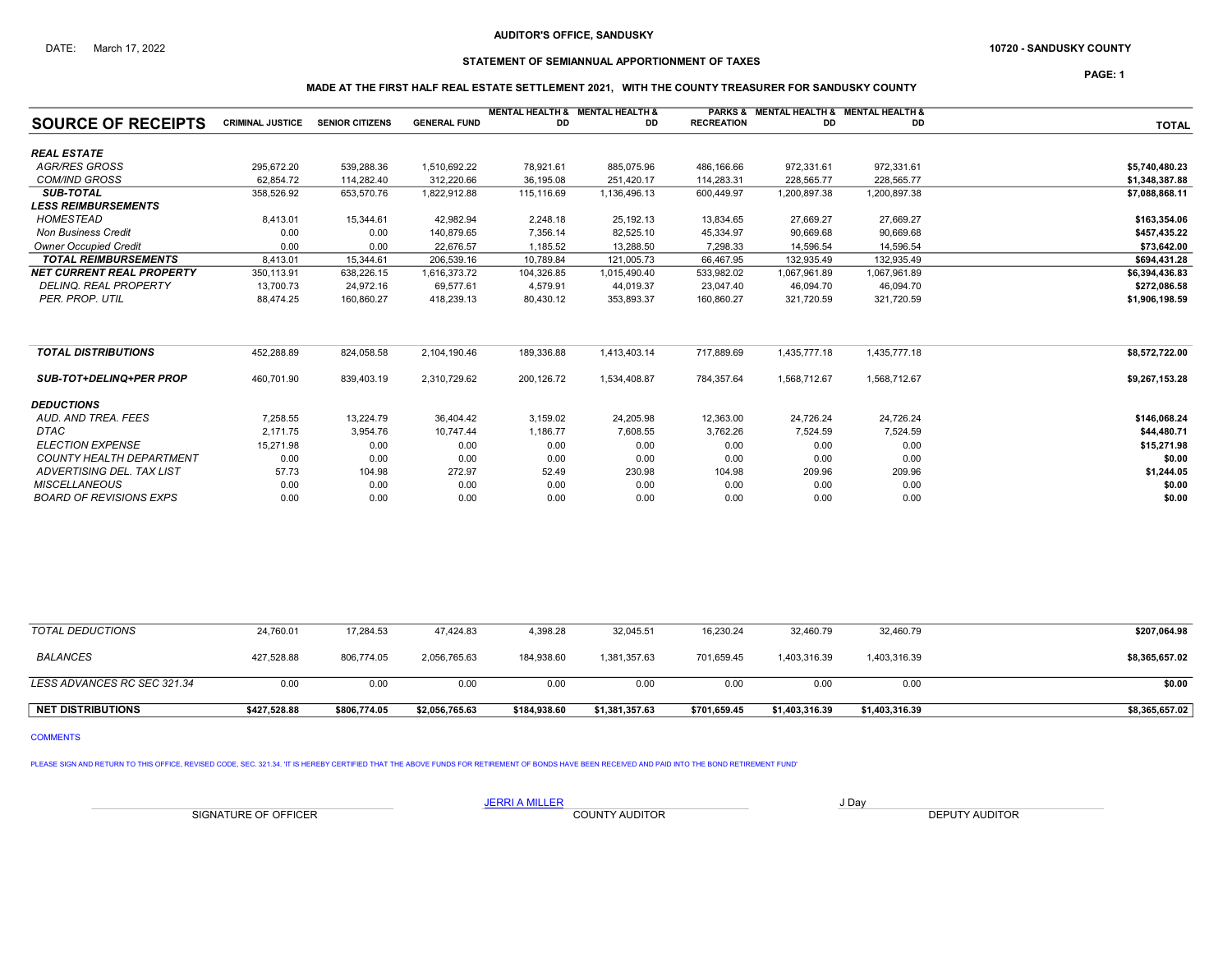## STATEMENT OF SEMIANNUAL APPORTIONMENT OF TAXES

PAGE: 2

### MADE AT THE FIRST HALF REAL ESTATE SETTLEMENT 2021, WITH THE COUNTY TREASURER FOR BELLEVUE CSD

| <b>SOURCE OF RECEIPTS</b>        | <b>GENERAL FUND</b> | <b>PERMANENT</b> | <b>IMPROVEMENT CURRENT EXPENSE</b> | <b>PERMANENT</b> | IMPROVEMENT BOND (\$23,410,000) | <b>EMERGENCY</b><br>( \$925,000) | BOND (\$2,800,000) | <b>EMERGENCY</b><br>(\$1,350,000) |                |
|----------------------------------|---------------------|------------------|------------------------------------|------------------|---------------------------------|----------------------------------|--------------------|-----------------------------------|----------------|
|                                  |                     |                  |                                    |                  |                                 |                                  |                    |                                   | <b>TOTAL</b>   |
| <b>REAL ESTATE</b>               |                     |                  |                                    |                  |                                 |                                  |                    |                                   |                |
| <b>AGR/RES GROSS</b>             | 255,700.99          | 29,733.25        | 933,606.69                         | 74,621.15        | 237,862.13                      | 166,502.95                       | 29,733.25          | 243,807.84                        | \$1,971,568.25 |
| <b>COM/IND GROSS</b>             | 58.681.67           | 6,823.60         | 253,997.31                         | 25,623.63        | 54,587.37                       | 38,210.85                        | 6,823.60           | 55,951.65                         | \$500,699.68   |
| <b>SUB-TOTAL</b>                 | 314,382.66          | 36,556.85        | 1,187,604.00                       | 100,244.78       | 292,449.50                      | 204,713.80                       | 36,556.85          | 299,759.49                        | \$2,472,267.93 |
| <b>LESS REIMBURSEMENTS</b>       |                     |                  |                                    |                  |                                 |                                  |                    |                                   |                |
| <b>HOMESTEAD</b>                 | 7,865.25            | 914.58           | 28,717.58                          | 2,295.35         | 7,316.57                        | 5,121.59                         | 914.58             | 7,499.48                          | \$60,644.98    |
| <b>Non Business Credit</b>       | 24,195.73           | 2,813.51         | 88,342.58                          | 7,061.03         | 22,507.72                       | 15,755.35                        | 2,813.51           | 23,070.34                         | \$186,559.77   |
| <b>Owner Occupied Credit</b>     | 4.176.80            | 485.68           | 15,254.14                          | 1,219.75         | 3,885.41                        | 2,719.77                         | 485.68             | 3,982.53                          | \$32,209.76    |
| <b>TOTAL REIMBURSEMENTS</b>      | 36,237.78           | 4,213.77         | 132,314.30                         | 10,576.13        | 33,709.70                       | 23,596.71                        | 4,213.77           | 34,552.35                         | \$279,414.51   |
| <b>NET CURRENT REAL PROPERTY</b> | 278,144.88          | 32.343.08        | 1,055,289.70                       | 89,668.65        | 258,739.80                      | 181.117.09                       | 32,343.08          | 265.207.14                        | \$2,192,853.42 |
| <b>DELINQ. REAL PROPERTY</b>     | 10,037.34           | 1,167.16         | 37,683.14                          | 3,150.56         | 9,337.08                        | 6,535.93                         | 1,167.16           | 9,570.47                          | \$78,648.84    |
| PER. PROP. UTIL                  | 12,699.95           | 1,476.72         | 69,111.67                          | 5,906.99         | 11,813.98                       | 8,269.81                         | 1,476.72           | 12,109.34                         | \$122,865.18   |
|                                  |                     |                  |                                    |                  |                                 |                                  |                    |                                   |                |
| <b>TOTAL DISTRIBUTIONS</b>       | 300,882.17          | 34,986.96        | 1,162,084.51                       | 98,726.20        | 279,890.86                      | 195,922.83                       | 34,986.96          | 286,886.95                        | \$2,394,367.44 |
| <b>SUB-TOT+DELINQ+PER PROP</b>   | 337,119.95          | 39,200.73        | 1,294,398.81                       | 109,302.33       | 313,600.56                      | 219,519.54                       | 39,200.73          | 321,439.30                        | \$2,673,781.95 |
| <b>DEDUCTIONS</b>                |                     |                  |                                    |                  |                                 |                                  |                    |                                   |                |
| AUD. AND TREA. FEES              | 5.302.07            | 616.56           | 20,354.14                          | 1,718.51         | 4,932.27                        | 3,452.56                         | 616.56             | 5,055.58                          | \$42,048.25    |
| <b>DTAC</b>                      | 1,003.73            | 116.71           | 3,768.32                           | 315.06           | 933.71                          | 653.59                           | 116.71             | 957.05                            | \$7,864.88     |
| <b>ELECTION EXPENSE</b>          | 1.315.13            | 0.00             | 0.00                               | 0.00             | 0.00                            | 0.00                             | 0.00               | 0.00                              | \$1,315.13     |
| <b>COUNTY HEALTH DEPARTMENT</b>  | 0.00                | 0.00             | 0.00                               | 0.00             | 0.00                            | 0.00                             | 0.00               | 0.00                              | \$0.00         |
| ADVERTISING DEL. TAX LIST        | 517.12              | 0.00             | 0.00                               | 0.00             | 0.00                            | 0.00                             | 0.00               | 0.00                              | \$517.12       |
| <b>MISCELLANEOUS</b>             | 0.00                | 0.00             | 0.00                               | 0.00             | 0.00                            | 0.00                             | 0.00               | 0.00                              | \$0.00         |
| <b>BOARD OF REVISIONS EXPS</b>   | 0.00                | 0.00             | 0.00                               | 0.00             | 0.00                            | 0.00                             | 0.00               | 0.00                              | \$0.00         |

| TOTAL DEDUCTIONS            | 8,138.05    | 733.27     | 24,122.46    | 2,033.57    | 5,865.98    | 4,106.15    | 733.27     | 6,012.63    | \$51,745.38    |
|-----------------------------|-------------|------------|--------------|-------------|-------------|-------------|------------|-------------|----------------|
| BALANCES                    | 292.744.12  | 34.253.69  | 1,137,962.05 | 96.692.63   | 274.024.88  | 191.816.68  | 34.253.69  | 280,874.32  | \$2,342,622.06 |
| LESS ADVANCES RC SEC 321.34 | 209,500.00  | 24,300.00  | 790,600.00   | 66,000.00   | 194,800.00  | 136,400.00  | 24,300.00  | 199,700.00  | \$1,645,600.00 |
| <b>NET DISTRIBUTIONS</b>    | \$83.244.12 | \$9,953.69 | \$347,362.05 | \$30,692.63 | \$79,224.88 | \$55,416.68 | \$9,953.69 | \$81,174.32 | \$697,022.06   |

COMMENTS

PLEASE SIGN AND RETURN TO THIS OFFICE, REVISED CODE, SEC. 321.34. 'IT IS HEREBY CERTIFIED THAT THE ABOVE FUNDS FOR RETIREMENT OF BONDS HAVE BEEN RECEIVED AND PAID INTO THE BOND RETIREMENT FUND'

SIGNATURE OF OFFICER **EXECUTE A RELATION COUNTY AUDITOR** COUNTY AUDITOR **DEPUTY AUDITOR** 

JERRI A MILLER COUNTY AUDITOR **Fig. 1998**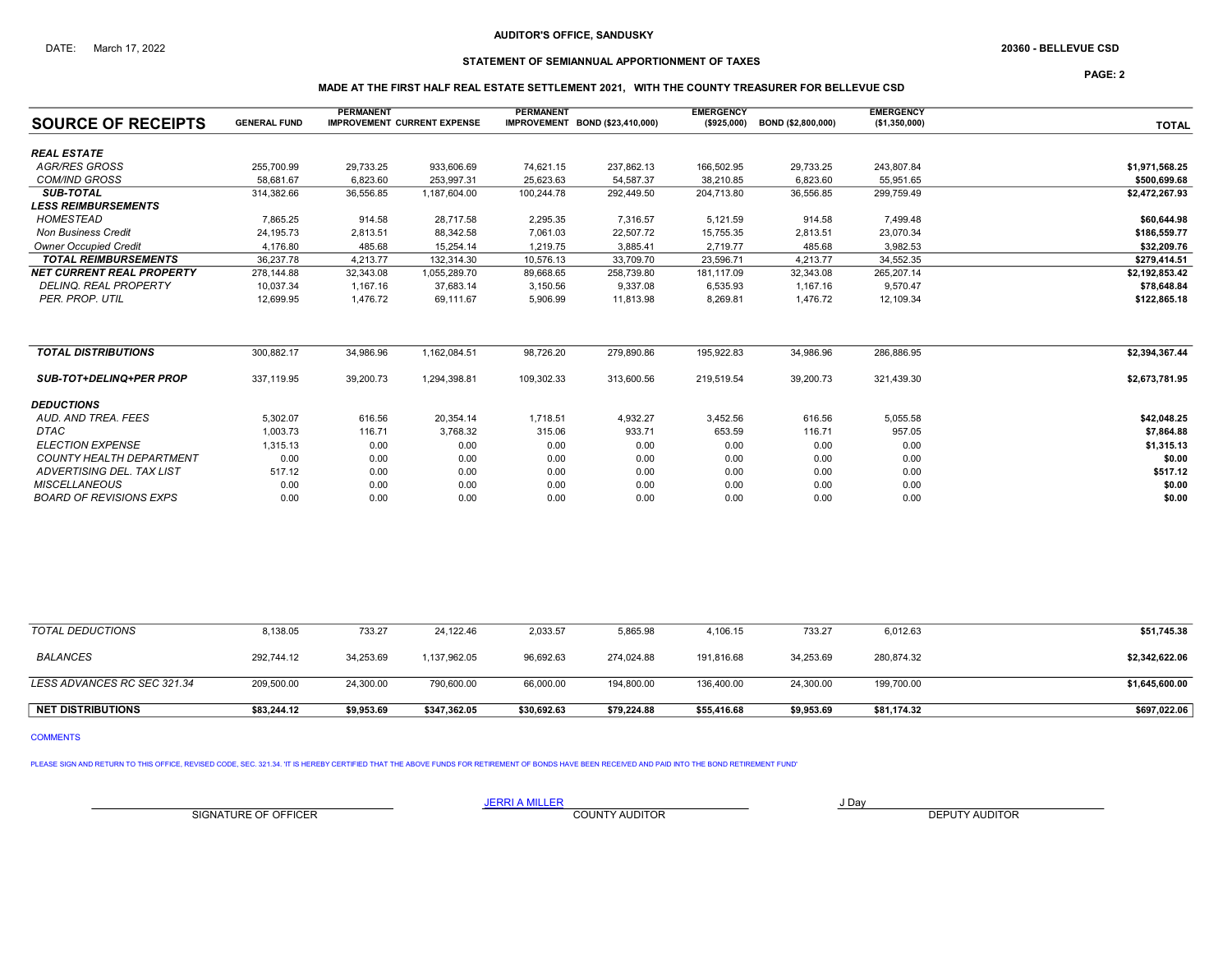## STATEMENT OF SEMIANNUAL APPORTIONMENT OF TAXES

PAGE: 3

### MADE AT THE FIRST HALF REAL ESTATE SETTLEMENT 2021, WITH THE COUNTY TREASURER FOR CLYDE EVSD

|                                  |            |                                                              |             |            | <b>PERMANENT</b>                   |            |                    | <b>EMERGENCY</b> | <b>EMERGENCY</b> |                |
|----------------------------------|------------|--------------------------------------------------------------|-------------|------------|------------------------------------|------------|--------------------|------------------|------------------|----------------|
| <b>SOURCE OF RECEIPTS</b>        |            | GENERAL FUND CURRENT EXPENSE CURRENT EXPENSE CURRENT EXPENSE |             |            | <b>IMPROVEMENT CURRENT EXPENSE</b> |            | BOND (\$2.500.000) | (\$1,265,000)    | (\$539,000)      | <b>TOTAL</b>   |
| <b>REAL ESTATE</b>               |            |                                                              |             |            |                                    |            |                    |                  |                  |                |
| <b>AGR/RES GROSS</b>             | 349,185.05 | 805,516.87                                                   | 96,816.97   | 351,611.23 | 60,390.91                          | 284,356.15 | 66,061.32          | 462,434.87       | 198,187.02       | \$2,674,560.39 |
| <b>COM/IND GROSS</b>             | 94.257.62  | 350, 187.27                                                  | 42,089.48   | 158,029.98 | 35,164.01                          | 134,797.69 | 17,832.16          | 124,828.40       | 53,497.59        | \$1,010,684.20 |
| <b>SUB-TOTAL</b>                 | 443,442.67 | 1,155,704.14                                                 | 138,906.45  | 509,641.21 | 95,554.92                          | 419,153.84 | 83,893.48          | 587,263.27       | 251,684.61       | \$3,685,244.59 |
| <b>LESS REIMBURSEMENTS</b>       |            |                                                              |             |            |                                    |            |                    |                  |                  |                |
| <b>HOMESTEAD</b>                 | 10,829.82  | 24,997.41                                                    | 3,004.47    | 10,912.05  | 1,875.13                           | 8,825.65   | 2,048.84           | 14,342.03        | 6,146.54         | \$82,981.94    |
| <b>Non Business Credit</b>       | 33,123.03  | 76.421.81                                                    | 9,185.32    | 33,358.88  | 5,730.27                           | 26,978.72  | 6,266.44           | 43,865.69        | 18.799.64        | \$253,729.80   |
| <b>Owner Occupied Credit</b>     | 5.690.28   | 13.127.51                                                    | 1.577.83    | 5,730.24   | 984.27                             | 4,634.23   | 1,076.52           | 7.535.77         | 3.229.62         | \$43,586.27    |
| <b>TOTAL REIMBURSEMENTS</b>      | 49,643.13  | 114.546.73                                                   | 13.767.62   | 50,001.17  | 8,589.67                           | 40,438.60  | 9,391.80           | 65.743.49        | 28,175.80        | \$380,298.01   |
| <b>NET CURRENT REAL PROPERTY</b> | 393,799.54 | 1,041,157.41                                                 | 125, 138.83 | 459,640.04 | 86,965.25                          | 378,715.24 | 74,501.68          | 521,519.78       | 223,508.81       | \$3,304,946.58 |
| <b>DELINQ, REAL PROPERTY</b>     | 16.178.43  | 45,535.11                                                    | 5,472.95    | 20,196.28  | 3,965.15                           | 16,766.00  | 3,060.77           | 21,425.56        | 9,182.39         | \$141,782.64   |
| PER. PROP. UTIL                  | 23,522.11  | 132,232.48                                                   | 15,893.29   | 47,679.86  | 9,536.09                           | 36,554.63  | 4,450.22           | 31,150.91        | 13,350.34        | \$314,369.93   |
| <b>TOTAL DISTRIBUTIONS</b>       | 433.500.08 | 1.218.925.00                                                 | 146.505.07  | 527,516.18 | 100.466.49                         | 432.035.87 | 82.012.67          | 574.096.25       | 246.041.54       | \$3.761.099.15 |
| <b>SUB-TOT+DELINQ+PER PROP</b>   | 483,143.21 | 1,333,471.73                                                 | 160,272.69  | 577,517.35 | 109,056.16                         | 472,474.47 | 91,404.47          | 639,839.74       | 274,217.34       | \$4,141,397.16 |
| <b>DEDUCTIONS</b>                |            |                                                              |             |            |                                    |            |                    |                  |                  |                |
| AUD. AND TREA. FEES              | 7.561.83   | 20,876.28                                                    | 2,509.15    | 9,041.85   | 1,707.81                           | 7.397.66   | 1,430.62           | 10,014.15        | 4,291.76         | \$64,831.11    |
| <b>DTAC</b>                      | 1,617.85   | 4,553.51                                                     | 547.29      | 2,019.62   | 396.53                             | 1,676.60   | 306.08             | 2,142.56         | 918.23           | \$14,178.27    |
| <b>ELECTION EXPENSE</b>          | 3,148.10   | 0.00                                                         | 0.00        | 0.00       | 0.00                               | 0.00       | 0.00               | 0.00             | 0.00             | \$3,148.10     |
| <b>COUNTY HEALTH DEPARTMENT</b>  | 0.00       | 0.00                                                         | 0.00        | 0.00       | 0.00                               | 0.00       | 0.00               | 0.00             | 0.00             | \$0.00         |
| ADVERTISING DEL. TAX LIST        | 626.81     | 0.00                                                         | 0.00        | 0.00       | 0.00                               | 0.00       | 0.00               | 0.00             | 0.00             | \$626.81       |
| <b>MISCELLANEOUS</b>             | 0.00       | 0.00                                                         | 0.00        | 0.00       | 0.00                               | 0.00       | 0.00               | 0.00             | 0.00             | \$0.00         |
| <b>BOARD OF REVISIONS EXPS</b>   | 0.00       | 0.00                                                         | 0.00        | 0.00       | 0.00                               | 0.00       | 0.00               | 0.00             | 0.00             | \$0.00         |

| <b>NET DISTRIBUTIONS</b>    | \$129.545.49 | \$427.795.21 | \$51.448.63 | \$184.154.71 | \$37.062.15 | \$151.961.61 | \$25.275.97 | \$176.539.54 | \$75,631.55 | \$1,259,414.86 |
|-----------------------------|--------------|--------------|-------------|--------------|-------------|--------------|-------------|--------------|-------------|----------------|
| LESS ADVANCES RC SEC 321.34 | 291,000.00   | 765,700.00   | 92.000.00   | 332.300.00   | 61,300.00   | 271.000.00   | 55,000.00   | 385.400.00   | 165,200.00  | \$2,418,900.00 |
| <b>BALANCES</b>             | 420,545.49   | 1,193,495.21 | 143,448.63  | 516,454.71   | 98,362.15   | 422,961.61   | 80,275.97   | 561,939.54   | 240,831.55  | \$3,678,314.86 |
| TOTAL DEDUCTIONS            | 12,954.59    | 25,429.79    | 3,056.44    | 11,061.47    | 2,104.34    | 9,074.26     | 1,736.70    | 12,156.71    | 5,209.99    | \$82,784.29    |
|                             |              |              |             |              |             |              |             |              |             |                |

COMMENTS

PLEASE SIGN AND RETURN TO THIS OFFICE, REVISED CODE, SEC. 321.34. 'IT IS HEREBY CERTIFIED THAT THE ABOVE FUNDS FOR RETIREMENT OF BONDS HAVE BEEN RECEIVED AND PAID INTO THE BOND RETIREMENT FUND'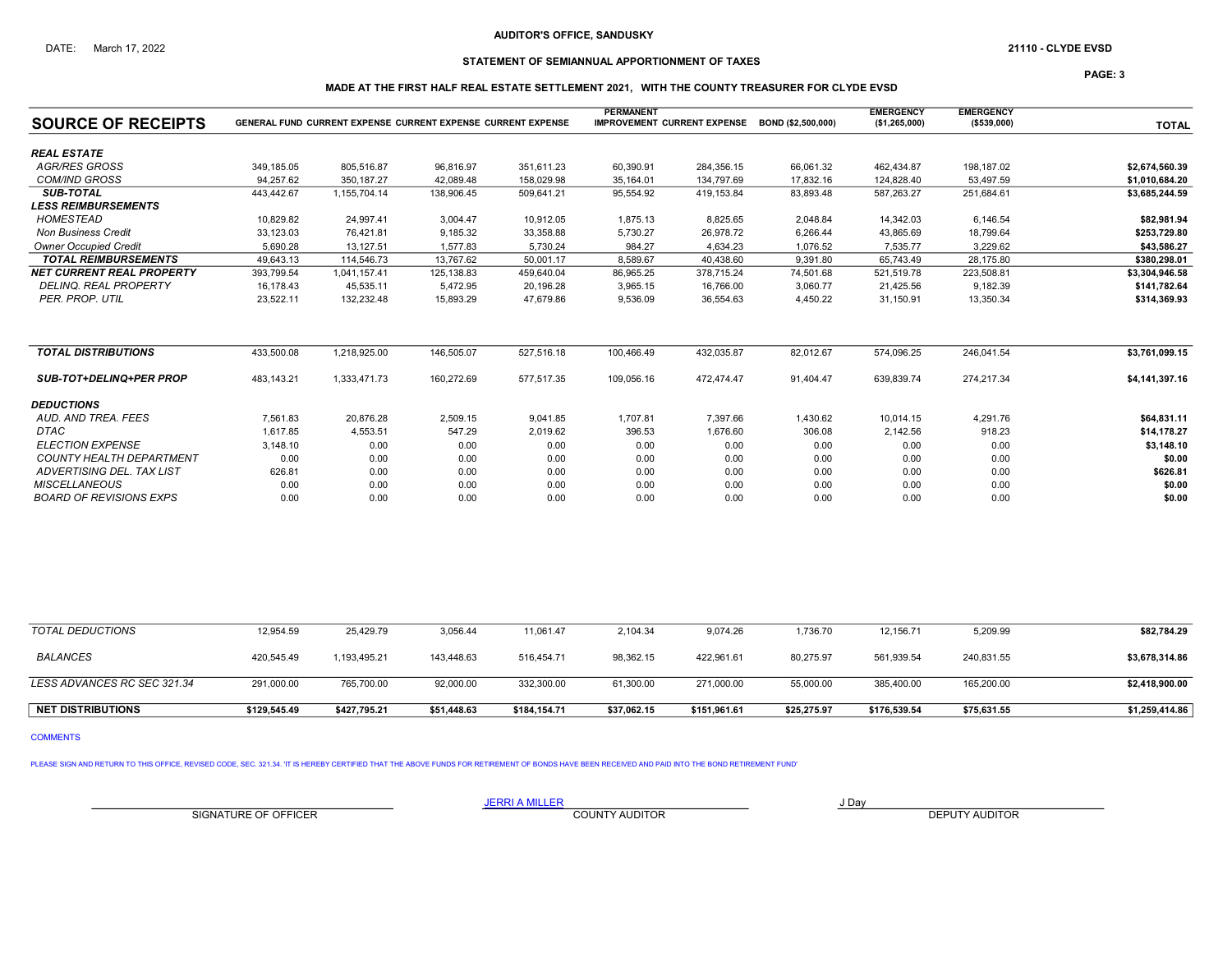## STATEMENT OF SEMIANNUAL APPORTIONMENT OF TAXES

PAGE: 4

### MADE AT THE FIRST HALF REAL ESTATE SETTLEMENT 2021, WITH THE COUNTY TREASURER FOR FREMONT CSD

|                                  |                     |              |              |                                                                  |            | <b>PERMANENT</b>   |                 |
|----------------------------------|---------------------|--------------|--------------|------------------------------------------------------------------|------------|--------------------|-----------------|
| <b>SOURCE OF RECEIPTS</b>        | BOND (\$58,636,592) |              |              | GENERAL FUND CURRENT EXPENSE CURRENT EXPENSE BOND (\$18.635.000) |            | <b>IMPROVEMENT</b> | <b>TOTAL</b>    |
| <b>REAL ESTATE</b>               |                     |              |              |                                                                  |            |                    |                 |
| <b>AGR/RES GROSS</b>             | 1,267,000.37        | 1,085,998.94 | 3,289,900.47 | 795,533.01                                                       | 465,429.06 | 298,131.82         | \$7,201,993.67  |
| <b>COM/IND GROSS</b>             | 344.442.39          | 295,237.32   | 966,788.75   | 244,279.37                                                       | 126,530.37 | 90,603.57          | \$2.067.881.77  |
| <b>SUB-TOTAL</b>                 | 1,611,442.76        | 1,381,236.26 | 4,256,689.22 | 1,039,812.38                                                     | 591,959.43 | 388,735.39         | \$9,269,875.44  |
| <b>LESS REIMBURSEMENTS</b>       |                     |              |              |                                                                  |            |                    |                 |
| <b>HOMESTEAD</b>                 | 40,429.94           | 34,654.47    | 104,985.34   | 25,387.19                                                        | 14,851.86  | 9,514.05           | \$229,822.85    |
| <b>Non Business Credit</b>       | 0.00                | 101,765.53   | 308,260.85   | 74,537.08                                                        | 43,613.90  | 27,933.66          | \$556,111.02    |
| <b>Owner Occupied Credit</b>     | 0.00                | 17.398.22    | 52,707.57    | 12,745.51                                                        | 7,456.39   | 4.776.47           | \$95.084.16     |
| <b>TOTAL REIMBURSEMENTS</b>      | 40.429.94           | 153.818.22   | 465,953.76   | 112,669.78                                                       | 65,922.15  | 42.224.18          | \$881.018.03    |
| <b>NET CURRENT REAL PROPERTY</b> | 1.571.012.82        | 1,227,418.04 | 3,790,735.46 | 927,142.60                                                       | 526,037.28 | 346,511.21         | \$8,388,857.41  |
| <b>DELINQ. REAL PROPERTY</b>     | 60.772.77           | 52,090.90    | 160,168.73   | 39,073.56                                                        | 22,324.73  | 14,612.33          | \$349,043.02    |
| PER. PROP. UTIL                  | 377.694.65          | 323,740.08   | 1,772,858.03 | 377,694.65                                                       | 138,745.74 | 104,059.30         | \$3,094,792.45  |
|                                  |                     |              |              |                                                                  |            |                    |                 |
| <b>TOTAL DISTRIBUTIONS</b>       | 2,009,480.24        | 1,603,249.02 | 5,723,762.22 | 1,343,910.81                                                     | 687,107.75 | 465,182.84         | \$11,832,692.88 |
| <b>SUB-TOT+DELINQ+PER PROP</b>   | 2,049,910.18        | 1,757,067.24 | 6,189,715.98 | 1,456,580.59                                                     | 753,029.90 | 507,407.02         | \$12,713,710.91 |
| <b>DEDUCTIONS</b>                |                     |              |              |                                                                  |            |                    |                 |
| AUD. AND TREA. FEES              | 32,516.43           | 27,871.37    | 98,080.17    | 23,102.54                                                        | 11,944.83  | 8,055.35           | \$201,570.69    |
| DTAC                             | 12,496.83           | 10.711.60    | 46,149.59    | 10,326.90                                                        | 4,590.71   | 3,229.91           | \$87,505.54     |
| <b>ELECTION EXPENSE</b>          | 0.00                | 7,614.07     | 0.00         | 0.00                                                             | 0.00       | 0.00               | \$7,614.07      |
| <b>COUNTY HEALTH DEPARTMENT</b>  | 0.00                | 0.00         | 0.00         | 0.00                                                             | 0.00       | 0.00               | \$0.00          |
| ADVERTISING DEL. TAX LIST        | 0.00                | 1,993.00     | 0.00         | 0.00                                                             | 0.00       | 0.00               | \$1,993.00      |
| <b>MISCELLANEOUS</b>             | 0.00                | 0.00         | 0.00         | 0.00                                                             | 0.00       | 0.00               | \$0.00          |
| BOARD OF REVISIONS EXPS          | 0.00                | 0.00         | 0.00         | 0.00                                                             | 0.00       | 0.00               | \$0.00          |

| <b>TOTAL DEDUCTIONS</b>     | 45,013.26    | 48,190.04    | 144.229.76     | 33.429.44    | 16,535.54    | 11,285.26    | \$298,683.30    |
|-----------------------------|--------------|--------------|----------------|--------------|--------------|--------------|-----------------|
| <b>BALANCES</b>             | 1,964,466.98 | 1,555,058.98 | 5,579,532.46   | 1,310,481.37 | 670.572.21   | 453,897.58   | \$11,534,009.58 |
| LESS ADVANCES RC SEC 321.34 | 1,505,300.00 | 1,171,100.00 | 4,123,200.00   | 969,300.00   | 501,900.00   | 337,500.00   | \$8,608,300.00  |
| <b>NET DISTRIBUTIONS</b>    | \$459,166.98 | \$383,958.98 | \$1,456,332.46 | \$341,181.37 | \$168,672.21 | \$116,397.58 | \$2,925,709.58  |

COMMENTS

PLEASE SIGN AND RETURN TO THIS OFFICE, REVISED CODE, SEC. 321.34. 'IT IS HEREBY CERTIFIED THAT THE ABOVE FUNDS FOR RETIREMENT OF BONDS HAVE BEEN RECEIVED AND PAID INTO THE BOND RETIREMENT FUND'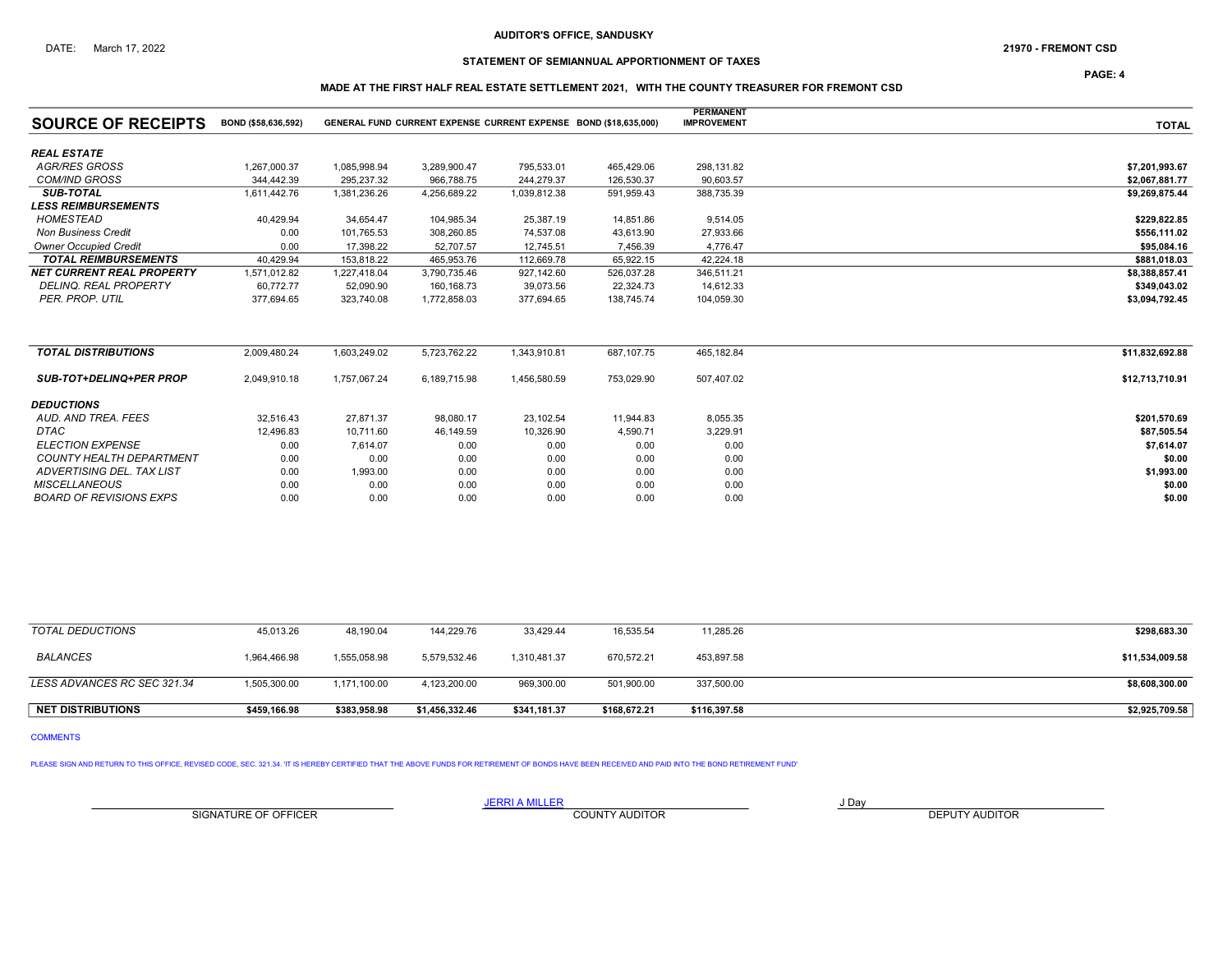## STATEMENT OF SEMIANNUAL APPORTIONMENT OF TAXES

PAGE: 5

### MADE AT THE FIRST HALF REAL ESTATE SETTLEMENT 2021, WITH THE COUNTY TREASURER FOR GIBSONBURG EVSD

| <b>SOURCE OF RECEIPTS</b>        | <b>PERMANENT</b><br><b>GENERAL FUND CURRENT EXPENSE CURRENT EXPENSE</b><br><b>IMPROVEMENT CURRENT EXPENSE CURRENT EXPENSE CURRENT EXPENSE</b><br>BOND (\$1.500.000)<br>BOND (\$4.279.000) |            |           |           |            |            |            |           |            |           | <b>TOTAL</b>   |
|----------------------------------|-------------------------------------------------------------------------------------------------------------------------------------------------------------------------------------------|------------|-----------|-----------|------------|------------|------------|-----------|------------|-----------|----------------|
| <b>REAL ESTATE</b>               |                                                                                                                                                                                           |            |           |           |            |            |            |           |            |           |                |
| <b>AGR/RES GROSS</b>             | 209.214.73                                                                                                                                                                                | 379.663.69 | 47,545.27 | 20,967.61 | 142,635.61 | 187.803.13 | 195.441.74 | 23,245.76 | 110.418.46 | 17.946.47 | \$1,334,882.47 |
| <b>COM/IND GROSS</b>             | 15.407.55                                                                                                                                                                                 | 41.198.56  | 5.204.88  | 2,602.43  | 15,614.52  | 22.081.83  | 23.423.12  | 1.711.98  | 8.131.74   | 1,913.52  | \$137,290.13   |
| <b>SUB-TOTAL</b>                 | 224,622.28                                                                                                                                                                                | 420,862.25 | 52,750.15 | 23,570.04 | 158,250.13 | 209,884.96 | 218,864.86 | 24,957.74 | 118,550.20 | 19,859.99 | \$1,472,172.60 |
| <b>LESS REIMBURSEMENTS</b>       |                                                                                                                                                                                           |            |           |           |            |            |            |           |            |           |                |
| <b>HOMESTEAD</b>                 | 4.694.28                                                                                                                                                                                  | 8,546.22   | 1.070.34  | 472.64    | 3,211.02   | 4.231.01   | 4.404.00   | 521.57    | 2.477.51   | 403.89    | \$30,032.48    |
| <b>Non Business Credit</b>       | 19,066.01                                                                                                                                                                                 | 34,599.22  | 4,332.86  | 1,910.80  | 12,998.55  | 17.114.70  | 17,810.83  | 2,118.43  | 10.062.57  | 1,635.48  | \$121,649.45   |
| <b>Owner Occupied Credit</b>     | 2.721.03                                                                                                                                                                                  | 4.940.23   | 618.69    | 272.89    | 1,856.01   | 2,444.02   | 2,543.49   | 302.34    | 1,436.08   | 233.51    | \$17,368.29    |
| <b>TOTAL REIMBURSEMENTS</b>      | 26,481.32                                                                                                                                                                                 | 48,085.67  | 6,021.89  | 2,656.33  | 18,065.58  | 23,789.73  | 24,758.32  | 2,942.34  | 13,976.16  | 2,272.88  | \$169,050.22   |
| <b>NET CURRENT REAL PROPERTY</b> | 198,140.96                                                                                                                                                                                | 372,776.58 | 46,728.26 | 20,913.71 | 140,184.55 | 186,095.23 | 194,106.54 | 22,015.40 | 104,574.04 | 17,587.11 | \$1,303,122.38 |
| <b>DELINQ, REAL PROPERTY</b>     | 7,039.29                                                                                                                                                                                  | 13,335.27  | 1,671.90  | 750.34    | 5,015.70   | 6,668.53   | 6,958.55   | 782.13    | 3.715.16   | 628.91    | \$46,565.78    |
| PER. PROP. UTIL                  | 41,183.24                                                                                                                                                                                 | 208,202.60 | 22,879.20 | 11,439.59 | 68,638.16  | 90,373.28  | 85,797.57  | 4,575.74  | 21,735.68  | 5,719.79  | \$560,544.85   |
| <b>TOTAL DISTRIBUTIONS</b>       | 246,363.49                                                                                                                                                                                | 594,314.45 | 71,279.36 | 33,103.64 | 213,838.41 | 283,137.04 | 286,862.66 | 27,373.27 | 130,024.88 | 23,935.81 | \$1,910,233.01 |
| <b>SUB-TOT+DELINQ+PER PROP</b>   | 272,844.81                                                                                                                                                                                | 642,400.12 | 77,301.25 | 35,759.97 | 231,903.99 | 306.926.77 | 311,620.98 | 30,315.61 | 144.001.04 | 26,208.69 | \$2,079,283.23 |
| <b>DEDUCTIONS</b>                |                                                                                                                                                                                           |            |           |           |            |            |            |           |            |           |                |
| AUD, AND TREA, FEES              | 4,267.61                                                                                                                                                                                  | 10.046.72  | 1,208.94  | 559.24    | 3,626.83   | 4,800.18   | 4,873.65   | 474.15    | 2,252.32   | 409.94    | \$32,519.58    |
| <b>DTAC</b>                      | 742.50                                                                                                                                                                                    | 1,528.36   | 188.61    | 85.73     | 565.82     | 751.42     | 776.15     | 82.49     | 391.86     | 68.24     | \$5,181.18     |
| <b>ELECTION EXPENSE</b>          | 1,646.65                                                                                                                                                                                  | 0.00       | 0.00      | 0.00      | 0.00       | 0.00       | 0.00       | 0.00      | 0.00       | 0.00      | \$1,646.65     |
| <b>COUNTY HEALTH DEPARTMENT</b>  | 0.00                                                                                                                                                                                      | 0.00       | 0.00      | 0.00      | 0.00       | 0.00       | 0.00       | 0.00      | 0.00       | 0.00      | \$0.00         |
| ADVERTISING DEL. TAX LIST        | 597.40                                                                                                                                                                                    | 0.00       | 0.00      | 0.00      | 0.00       | 0.00       | 0.00       | 0.00      | 0.00       | 0.00      | \$597.40       |
| <b>MISCELLANEOUS</b>             | 0.00                                                                                                                                                                                      | 0.00       | 0.00      | 0.00      | 0.00       | 0.00       | 0.00       | 0.00      | 0.00       | 0.00      | \$0.00         |
| <b>BOARD OF REVISIONS EXPS</b>   | 0.00                                                                                                                                                                                      | 0.00       | 0.00      | 0.00      | 0.00       | 0.00       | 0.00       | 0.00      | 0.00       | 0.00      | \$0.00         |

| <b>NET DISTRIBUTIONS</b>    | \$58,609.33 | \$154,339.37 | \$18,481.81 | \$8,658.67 | \$55,245.76 | \$73,185.44 | \$73,912.86 | \$6,816.63 | \$32,180.70 | \$6,157.63 | \$487,588.20   |
|-----------------------------|-------------|--------------|-------------|------------|-------------|-------------|-------------|------------|-------------|------------|----------------|
| LESS ADVANCES RC SEC 321.34 | 180,500.00  | 428,400.00   | 51,400.00   | 23,800.00  | 154,400.00  | 204,400.00  | 207,300.00  | 20,000.00  | 95,200.00   | 17,300.00  | \$1,382,700.00 |
| BALANCES                    | 239,109.33  | 582.739.37   | 69.881.81   | 32.458.67  | 209.645.76  | 277.585.44  | 281.212.86  | 26.816.63  | 127.380.70  | 23.457.63  | \$1,870,288.20 |
| <b>TOTAL DEDUCTIONS</b>     | 7,254.16    | 11.575.08    | .397.55     | 644.97     | 4,192.65    | 5.551.60    | 5,649.80    | 556.64     | 2.644.18    | 478.18     | \$39,944.81    |
|                             |             |              |             |            |             |             |             |            |             |            |                |

COMMENTS

PLEASE SIGN AND RETURN TO THIS OFFICE, REVISED CODE, SEC. 321.34. 'IT IS HEREBY CERTIFIED THAT THE ABOVE FUNDS FOR RETIREMENT OF BONDS HAVE BEEN RECEIVED AND PAID INTO THE BOND RETIREMENT FUND'

SIGNATURE OF OFFICER **EXECUTE A RELATION COUNTY AUDITOR** COUNTY AUDITOR **DEPUTY AUDITOR**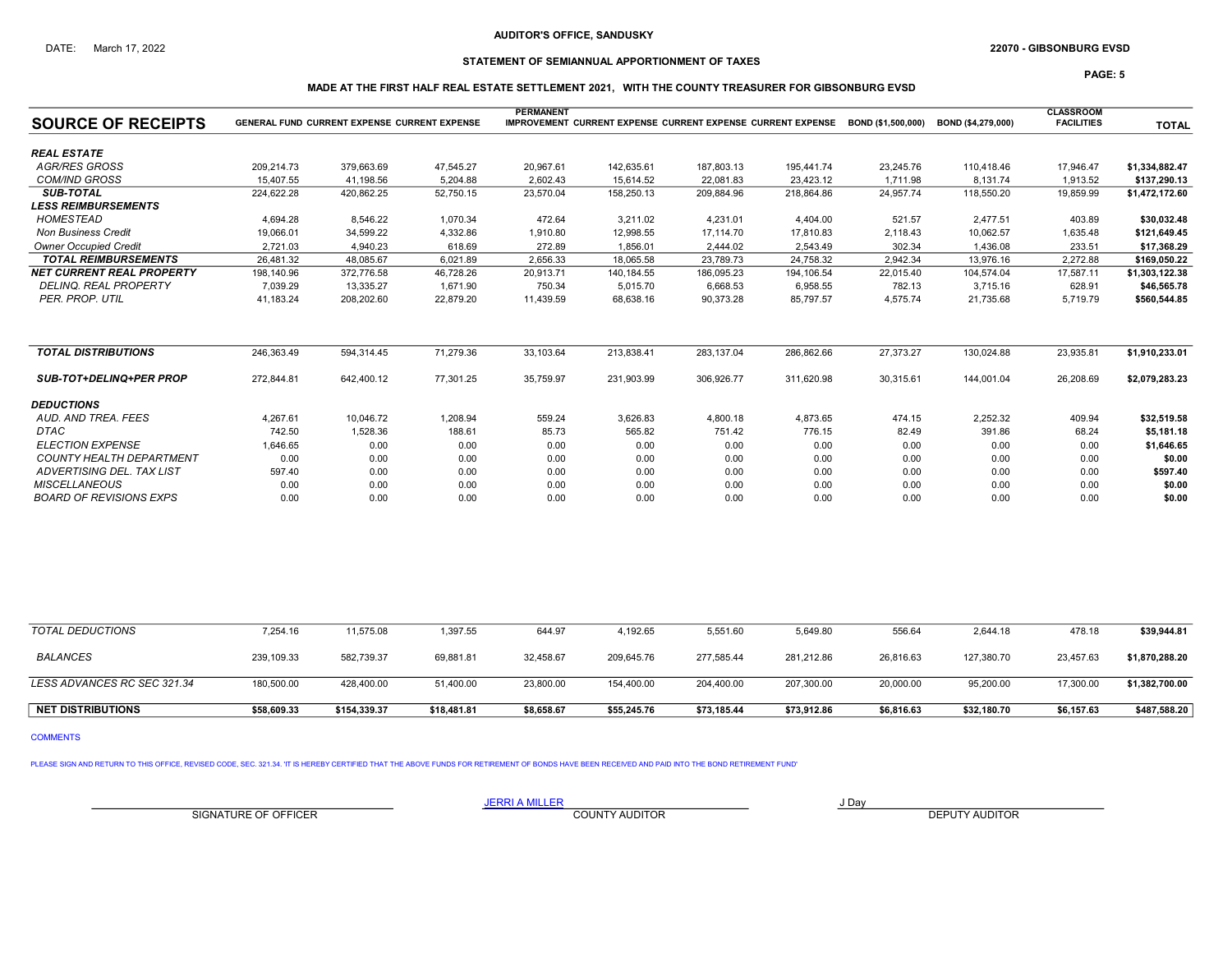## DATE: March 17, 2022 22760 - LAKOTA LSD (SANDUSKY CO.)

## STATEMENT OF SEMIANNUAL APPORTIONMENT OF TAXES

PAGE: 6

## MADE AT THE FIRST HALF REAL ESTATE SETTLEMENT 2021, WITH THE COUNTY TREASURER FOR LAKOTA LSD (SANDUSKY CO.)

| <b>SOURCE OF RECEIPTS</b>        |            | GENERAL FUND CURRENT EXPENSE CURRENT EXPENSE CURRENT EXPENSE CURRENT EXPENSE BOND (\$12,230,000) |            | <b>TOTAL</b> |            |            |                |
|----------------------------------|------------|--------------------------------------------------------------------------------------------------|------------|--------------|------------|------------|----------------|
| <b>REAL ESTATE</b>               |            |                                                                                                  |            |              |            |            |                |
| <b>AGR/RES GROSS</b>             | 183,287.38 | 292,896.82                                                                                       | 124,352.03 | 114,896.95   | 163,606.70 | 143,441.32 | \$1,022,481.20 |
| <b>COM/IND GROSS</b>             | 2,519.65   | 4.328.23                                                                                         | 1,838.31   | 1,680.05     | 2,667.28   | 1,971.90   | \$15,005.42    |
| <b>SUB-TOTAL</b>                 | 185,807.03 | 297,225.05                                                                                       | 126,190.34 | 116,577.00   | 166,273.98 | 145,413.22 | \$1,037,486.62 |
| <b>LESS REIMBURSEMENTS</b>       |            |                                                                                                  |            |              |            |            |                |
| <b>HOMESTEAD</b>                 | 3,687.53   | 5,892.77                                                                                         | 2,501.84   | 2,311.62     | 3,291.59   | 2,885.90   | \$20,571.25    |
| <b>Non Business Credit</b>       | 16,222.91  | 25,924.52                                                                                        | 11,006.48  | 10,169.61    | 14,480.96  | 12,696.10  | \$90,500.58    |
| <b>Owner Occupied Credit</b>     | 1.875.35   | 2.997.37                                                                                         | 1.272.55   | 1,175.78     | 1,674.68   | 1,467.65   | \$10,463.38    |
| <b>TOTAL REIMBURSEMENTS</b>      | 21,785.79  | 34,814.66                                                                                        | 14,780.87  | 13,657.01    | 19,447.23  | 17,049.65  | \$121,535.21   |
| <b>NET CURRENT REAL PROPERTY</b> | 164.021.24 | 262.410.39                                                                                       | 111,409.47 | 102,919.99   | 146,826.75 | 128,363.57 | \$915,951.41   |
| <b>DELINQ, REAL PROPERTY</b>     | 4,731.24   | 7,560.60                                                                                         | 3,209.92   | 2,965.86     | 4,223.21   | 3,702.68   | \$26,393.51    |
| PER. PROP. UTIL                  | 20,747.06  | 62,692.13                                                                                        | 26,610.33  | 22,551.13    | 31,571.58  | 16,236.81  | \$180,409.04   |
|                                  |            |                                                                                                  |            |              |            |            |                |
| <b>TOTAL DISTRIBUTIONS</b>       | 189,499.54 | 332,663.12                                                                                       | 141,229.72 | 128,436.98   | 182,621.54 | 148,303.06 | \$1,122,753.96 |
| <b>SUB-TOT+DELINQ+PER PROP</b>   | 211,285.33 | 367,477.78                                                                                       | 156,010.59 | 142,093.99   | 202,068.77 | 165,352.71 | \$1,244,289.17 |
| <b>DEDUCTIONS</b>                |            |                                                                                                  |            |              |            |            |                |
| AUD, AND TREA, FEES              | 3,305.41   | 5,748.50                                                                                         | 2,440.49   | 2.222.81     | 3,161.01   | 2,586.77   | \$19,464.99    |
| <b>DTAC</b>                      | 641.37     | 1,264.49                                                                                         | 536.82     | 479.47       | 678.37     | 501.94     | \$4,102.46     |
| <b>ELECTION EXPENSE</b>          | 386.32     | 0.00                                                                                             | 0.00       | 0.00         | 0.00       | 0.00       | \$386.32       |
| <b>COUNTY HEALTH DEPARTMENT</b>  | 0.00       | 0.00                                                                                             | 0.00       | 0.00         | 0.00       | 0.00       | \$0.00         |
| ADVERTISING DEL. TAX LIST        | 248.16     | 0.00                                                                                             | 0.00       | 0.00         | 0.00       | 0.00       | \$248.16       |
| <b>MISCELLANEOUS</b>             | 0.00       | 0.00                                                                                             | 0.00       | 0.00         | 0.00       | 0.00       | \$0.00         |
| <b>BOARD OF REVISIONS EXPS</b>   | 0.00       | 0.00                                                                                             | 0.00       | 0.00         | 0.00       | 0.00       | \$0.00         |

| <b>NET DISTRIBUTIONS</b>    | \$41,718.28 | \$76.250.13 | \$32,452.41 | \$29,334.70 | \$41,782.16 | \$33,114.35 | \$254,652.03   |
|-----------------------------|-------------|-------------|-------------|-------------|-------------|-------------|----------------|
|                             |             |             |             |             |             |             |                |
| LESS ADVANCES RC SEC 321.34 | 143,200.00  | 249,400.00  | 105,800.00  | 96,400.00   | 137,000.00  | 112,100.00  | \$843,900.00   |
| <b>BALANCES</b>             | 184.918.28  | 325.650.13  | 138.252.41  | 125.734.70  | 178.782.16  | 145,214.35  | \$1,098,552.03 |
| TOTAL DEDUCTIONS            | 4,581.26    | 7,012.99    | 2,977.31    | 2,702.28    | 3,839.38    | 3,088.71    | \$24,201.93    |

COMMENTS

PLEASE SIGN AND RETURN TO THIS OFFICE, REVISED CODE, SEC. 321.34. 'IT IS HEREBY CERTIFIED THAT THE ABOVE FUNDS FOR RETIREMENT OF BONDS HAVE BEEN RECEIVED AND PAID INTO THE BOND RETIREMENT FUND'

JERRI A MILLER COUNTY AUDITOR THE RESERVE TO A LIMIT OF A LIMIT OF A LIMIT OF A LIMIT OF A LIMIT OF A LIMIT OF A LIMIT OF A LIMIT OF A LIMIT OF A LIMIT OF A LIMIT OF A LIMIT OF A LIMIT OF A LIMIT OF A LIMIT OF A LIMIT OF A SIGNATURE OF OFFICER **EXECUTE A RELATION COUNTY AUDITOR** COUNTY AUDITOR **DEPUTY AUDITOR**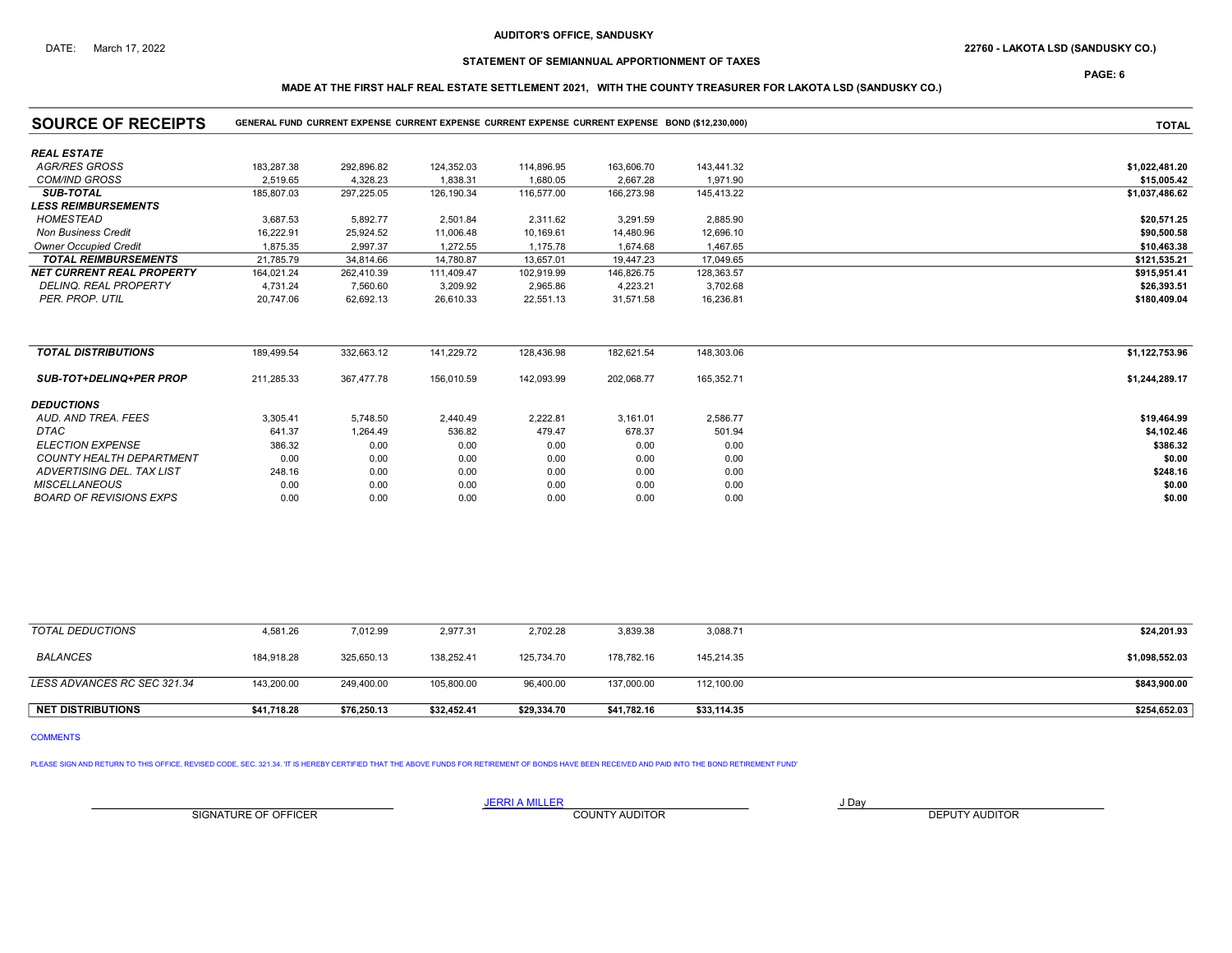## STATEMENT OF SEMIANNUAL APPORTIONMENT OF TAXES

PAGE: 7

### MADE AT THE FIRST HALF REAL ESTATE SETTLEMENT 2021, WITH THE COUNTY TREASURER FOR MARGARETTA LSD

| <b>SOURCE OF RECEIPTS</b>        |            | GENERAL FUND CURRENT EXPENSE CURRENT EXPENSE CURRENT EXPENSE CURRENT EXPENSE |            |            |            | <b>PERMANENT</b><br><b>IMPROVEMENT CURRENT EXPENSE</b> |            | <b>EMERGENCY</b><br>(\$1,205,950) | <b>TOTAL</b>   |
|----------------------------------|------------|------------------------------------------------------------------------------|------------|------------|------------|--------------------------------------------------------|------------|-----------------------------------|----------------|
| <b>REAL ESTATE</b>               |            |                                                                              |            |            |            |                                                        |            |                                   |                |
| <b>AGR/RES GROSS</b>             | 114,529.71 | 84,127.12                                                                    | 37,424.66  | 53,677.49  | 61,316.71  | 15,718.19                                              | 93,536.90  | 65,301.75                         | \$525,632.53   |
| <b>COM/IND GROSS</b>             | 6.146.13   | 12.340.67                                                                    | 5.184.63   | 5,839.80   | 5.883.40   | 1,307.40                                               | 6,755.02   | 3.504.36                          | \$46,961.41    |
| <b>SUB-TOTAL</b>                 | 120.675.84 | 96.467.79                                                                    | 42.609.29  | 59,517.29  | 67,200.11  | 17.025.59                                              | 100.291.92 | 68.806.11                         | \$572,593.94   |
| <b>LESS REIMBURSEMENTS</b>       |            |                                                                              |            |            |            |                                                        |            |                                   |                |
| <b>HOMESTEAD</b>                 | 2,420.26   | 1,777.79                                                                     | 790.86     | 1,134.33   | 1,295.76   | 332.16                                                 | 1,976.64   | 1,379.98                          | \$11,107.78    |
| <b>Non Business Credit</b>       | 10,709.83  | 7,866.84                                                                     | 3,499.64   | 5,019.46   | 5,733.81   | 1,469.83                                               | 8,746.77   | 6,106.46                          | \$49,152.64    |
| <b>Owner Occupied Credit</b>     | 1.210.71   | 890.07                                                                       | 395.92     | 567.72     | 648.43     | 166.21                                                 | 988.95     | 690.32                            | \$5,558.33     |
| <b>TOTAL REIMBURSEMENTS</b>      | 14.340.80  | 10,534.70                                                                    | 4,686.42   | 6,721.51   | 7,678.00   | 1,968.20                                               | 11.712.36  | 8.176.76                          | \$65,818.75    |
| <b>NET CURRENT REAL PROPERTY</b> | 106,335.04 | 85,933.09                                                                    | 37,922.87  | 52,795.78  | 59,522.11  | 15,057.39                                              | 88,579.56  | 60,629.35                         | \$506,775.19   |
| <b>DELINQ. REAL PROPERTY</b>     | 9,753.38   | 7.348.19                                                                     | 3,261.73   | 4,640.73   | 5,282.68   | 1,349.46                                               | 8,006.42   | 5,561.12                          | \$45,203.71    |
| PER. PROP. UTIL                  | 203,744.17 | 768,507.96                                                                   | 246,636.89 | 239,489.18 | 241,275.03 | 53,616.44                                              | 277,020.04 | 116,170.73                        | \$2,146,460.44 |
| <b>TOTAL DISTRIBUTIONS</b>       | 319,832.59 | 861,789.24                                                                   | 287,821.49 | 296,925.69 | 306,079.82 | 70,023.29                                              | 373,606.02 | 182,361.20                        | \$2,698,439.34 |
| <b>SUB-TOT+DELINQ+PER PROP</b>   | 334.173.39 | 872,323.94                                                                   | 292,507.91 | 303,647.20 | 313,757.82 | 71,991.49                                              | 385.318.38 | 190.537.96                        | \$2,764,258.09 |
| <b>DEDUCTIONS</b>                |            |                                                                              |            |            |            |                                                        |            |                                   |                |
| AUD. AND TREA. FEES              | 5,224.90   | 13,638.70                                                                    | 4,573.34   | 4,747.51   | 4,905.61   | 1,125.60                                               | 6,024.50   | 2,979.12                          | \$43,219.28    |
| <b>DTAC</b>                      | 975.34     | 734.82                                                                       | 326.17     | 464.07     | 528.27     | 134.94                                                 | 800.64     | 556.12                            | \$4,520.37     |
| <b>ELECTION EXPENSE</b>          | 164.39     | 0.00                                                                         | 0.00       | 0.00       | 0.00       | 0.00                                                   | 0.00       | 0.00                              | \$164.39       |
| COUNTY HEALTH DEPARTMENT         | 0.00       | 0.00                                                                         | 0.00       | 0.00       | 0.00       | 0.00                                                   | 0.00       | 0.00                              | \$0.00         |
| ADVERTISING DEL. TAX LIST        | 429.04     | 0.00                                                                         | 0.00       | 0.00       | 0.00       | 0.00                                                   | 0.00       | 0.00                              | \$429.04       |
| <b>MISCELLANEOUS</b>             | 0.00       | 0.00                                                                         | 0.00       | 0.00       | 0.00       | 0.00                                                   | 0.00       | 0.00                              | \$0.00         |
| <b>BOARD OF REVISIONS EXPS</b>   | 0.00       | 0.00                                                                         | 0.00       | 0.00       | 0.00       | 0.00                                                   | 0.00       | 0.00                              | \$0.00         |

| <b>TOTAL DEDUCTIONS</b>     | 6,793.67    | 14,373.52    | 4,899.51    | 5,211.58    | 5,433.88    | 1,260.54    | 6,825.14    | 3,535.24    | \$48,333.08    |
|-----------------------------|-------------|--------------|-------------|-------------|-------------|-------------|-------------|-------------|----------------|
| <b>BALANCES</b>             | 313,038.92  | 847,415.72   | 282,921.98  | 291.714.11  | 300,645.94  | 68,762.75   | 366,780.88  | 178,825.96  | \$2,650,106.26 |
| LESS ADVANCES RC SEC 321.34 | 257,700.00  | 721,400.00   | 239,800.00  | 245,500.00  | 252,400.00  | 57,500.00   | 305,900.00  | 146,900.00  | \$2,227,100.00 |
| <b>NET DISTRIBUTIONS</b>    | \$55.338.92 | \$126.015.72 | \$43,121.98 | \$46,214.11 | \$48,245.94 | \$11,262.75 | \$60,880.88 | \$31,925.96 | \$423,006.26   |

COMMENTS

PLEASE SIGN AND RETURN TO THIS OFFICE, REVISED CODE, SEC. 321.34. 'IT IS HEREBY CERTIFIED THAT THE ABOVE FUNDS FOR RETIREMENT OF BONDS HAVE BEEN RECEIVED AND PAID INTO THE BOND RETIREMENT FUND'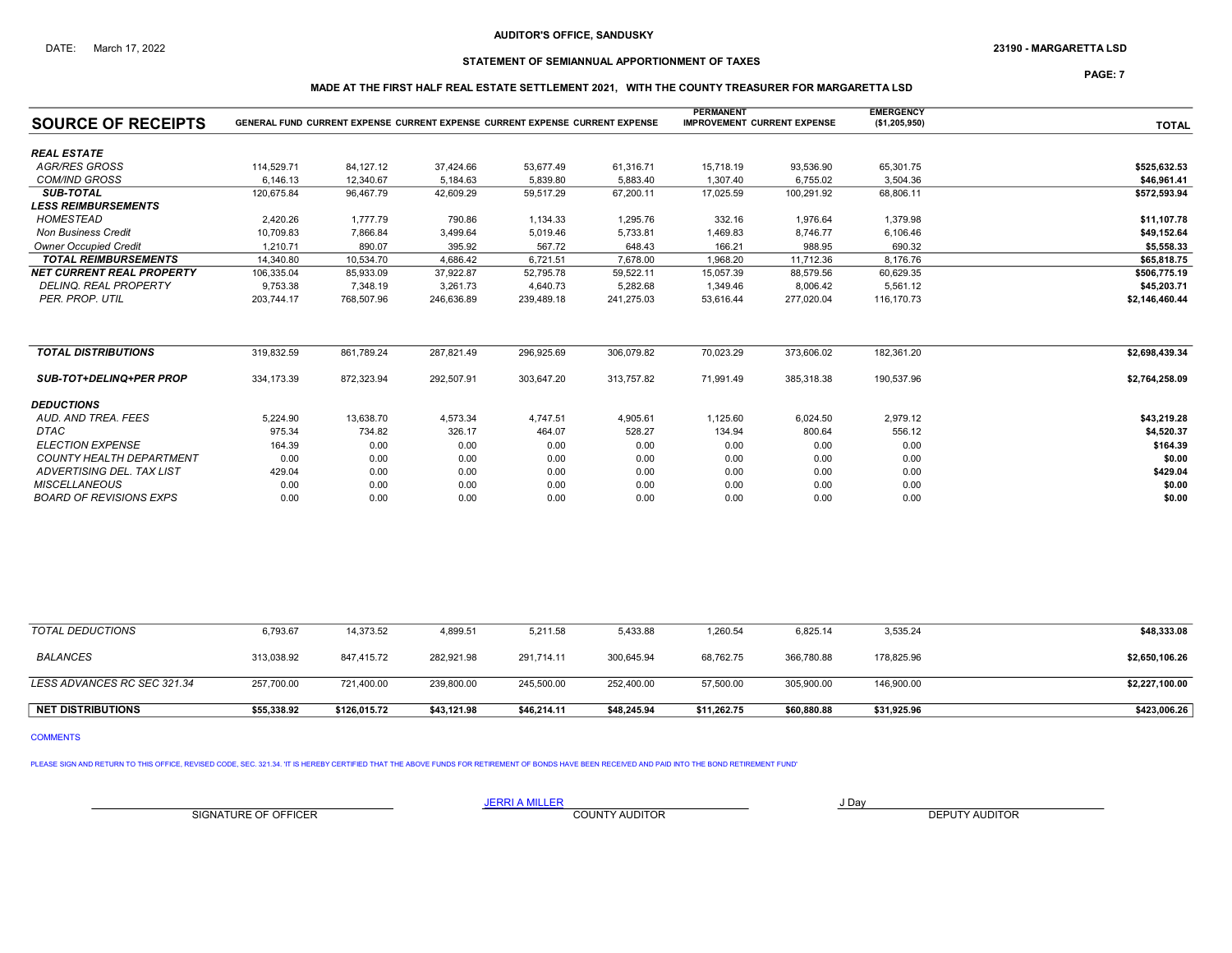## STATEMENT OF SEMIANNUAL APPORTIONMENT OF TAXES

PAGE: 8

### MADE AT THE FIRST HALF REAL ESTATE SETTLEMENT 2021, WITH THE COUNTY TREASURER FOR OLD FORT LSD

|                                  |           |                                                                     |           |           |                  | <b>CLASSROOM CURRENT EXPENSE</b> |           | <b>IMPROVEMENT</b> |              |
|----------------------------------|-----------|---------------------------------------------------------------------|-----------|-----------|------------------|----------------------------------|-----------|--------------------|--------------|
| <b>SOURCE OF RECEIPTS</b>        |           | <b>GENERAL FUND CURRENT EXPENSE CURRENT EXPENSE CURRENT EXPENSE</b> |           |           | BOND (\$610,000) | <b>FACILITIES</b>                | (DUAL)    | (DUAL)             | <b>TOTAL</b> |
| <b>REAL ESTATE</b>               |           |                                                                     |           |           |                  |                                  |           |                    |              |
| <b>AGR/RES GROSS</b>             | 23.478.16 | 43.378.03                                                           | 14,080.33 | 16,427.05 | 1,916.63         | 1,523.15                         | 14.667.86 | 6,102.35           | \$121,573.56 |
| <b>COM/IND GROSS</b>             | 22.66     | 102.21                                                              | 27.75     | 32.38     | 1.85             | 2.31                             | 19.89     | 9.25               | \$218.30     |
| <b>SUB-TOTAL</b>                 | 23,500.82 | 43,480.24                                                           | 14,108.08 | 16,459.43 | 1,918.48         | 1,525.46                         | 14,687.75 | 6,111.60           | \$121,791.86 |
| <b>LESS REIMBURSEMENTS</b>       |           |                                                                     |           |           |                  |                                  |           |                    |              |
| <b>HOMESTEAD</b>                 | 398.46    | 736.17                                                              | 238.96    | 278.78    | 32.53            | 25.85                            | 248.93    | 103.56             | \$2,063.24   |
| <b>Non Business Credit</b>       | 1,950.01  | 3,602.81                                                            | 1,169.46  | 1,364.37  | 159.19           | 126.51                           | 1,218.26  | 506.84             | \$10,097.45  |
| <b>Owner Occupied Credit</b>     | 217.17    | 401.24                                                              | 130.24    | 151.95    | 17.73            | 14.09                            | 135.68    | 56.45              | \$1,124.55   |
| <b>TOTAL REIMBURSEMENTS</b>      | 2,565.64  | 4,740.22                                                            | 1,538.66  | 1,795.10  | 209.45           | 166.45                           | 1,602.87  | 666.85             | \$13,285.24  |
| <b>NET CURRENT REAL PROPERTY</b> | 20,935.18 | 38,740.02                                                           | 12,569.42 | 14,664.33 | 1,709.03         | 1,359.01                         | 13,084.88 | 5,444.75           | \$108,506.62 |
| <b>DELINQ. REAL PROPERTY</b>     | 89.55     | 165.45                                                              | 53.70     | 62.65     | 7.31             | 5.81                             | 55.94     | 23.28              | \$463.69     |
| PER. PROP. UTIL                  | 15,933.50 | 71,863.71                                                           | 19,510.57 | 22,762.26 | 1,300.77         | 1,625.85                         | 13,982.59 | 6,503.52           | \$153,482.77 |
| <b>TOTAL DISTRIBUTIONS</b>       | 36,958.23 | 110,769.18                                                          | 32,133.69 | 37,489.24 | 3,017.11         | 2,990.67                         | 27,123.41 | 11,971.55          | \$262,453.08 |
| <b>SUB-TOT+DELINQ+PER PROP</b>   | 39.523.87 | 115,509.40                                                          | 33,672.35 | 39,284.34 | 3,226.56         | 3,157.12                         | 28,726.28 | 12.638.40          | \$275.738.32 |
| <b>DEDUCTIONS</b>                |           |                                                                     |           |           |                  |                                  |           |                    |              |
| AUD. AND TREA. FEES              | 617.98    | 1.805.96                                                            | 526.45    | 614.19    | 50.45            | 49.36                            | 449.12    | 197.59             | \$4,311.10   |
| <b>DTAC</b>                      | 499.71    | 2,230.03                                                            | 606.32    | 707.37    | 40.79            | 50.66                            | 436.28    | 202.65             | \$4,773.81   |
| <b>ELECTION EXPENSE</b>          | 263.03    | 0.00                                                                | 0.00      | 0.00      | 0.00             | 0.00                             | 0.00      | 0.00               | \$263.03     |
| COUNTY HEALTH DEPARTMENT         | 0.00      | 0.00                                                                | 0.00      | 0.00      | 0.00             | 0.00                             | 0.00      | 0.00               | \$0.00       |
| ADVERTISING DEL. TAX LIST        | 0.00      | 0.00                                                                | 0.00      | 0.00      | 0.00             | 0.00                             | 0.00      | 0.00               | \$0.00       |
| <b>MISCELLANEOUS</b>             | 0.00      | 0.00                                                                | 0.00      | 0.00      | 0.00             | 0.00                             | 0.00      | 0.00               | \$0.00       |
| <b>BOARD OF REVISIONS EXPS</b>   | 0.00      | 0.00                                                                | 0.00      | 0.00      | 0.00             | 0.00                             | 0.00      | 0.00               | \$0.00       |
|                                  |           |                                                                     |           |           |                  |                                  |           |                    |              |

| TOTAL DEDUCTIONS            | 1,380.72   | 4,035.99    | 132.77     | 1,321.56   | 91.24    | 100.02   | 885.40     | 400.24     | \$9,347.94   |
|-----------------------------|------------|-------------|------------|------------|----------|----------|------------|------------|--------------|
| <b>BALANCES</b>             | 35,577.51  | 106,733.19  | 31,000.92  | 36,167.68  | 2,925.87 | 2,890.65 | 26,238.01  | 11,571.31  | \$253,105.14 |
| LESS ADVANCES RC SEC 321.34 | 29,400.00  | 90,900.00   | 26,200.00  | 30,600.00  | 2,400.00 | 2,400.00 | 21,800.00  | 9,600.00   | \$213,300.00 |
| <b>NET DISTRIBUTIONS</b>    | \$6,177.51 | \$15,833.19 | \$4,800.92 | \$5,567.68 | \$525.87 | \$490.65 | \$4,438.01 | \$1,971.31 | \$39,805.14  |

COMMENTS

PLEASE SIGN AND RETURN TO THIS OFFICE, REVISED CODE, SEC. 321.34. 'IT IS HEREBY CERTIFIED THAT THE ABOVE FUNDS FOR RETIREMENT OF BONDS HAVE BEEN RECEIVED AND PAID INTO THE BOND RETIREMENT FUND'

SIGNATURE OF OFFICER **EXECUTE A RELATION COUNTY AUDITOR** COUNTY AUDITOR **DEPUTY AUDITOR** 

JERRI A MILLER COUNTY AUDITOR **Fig. 1998**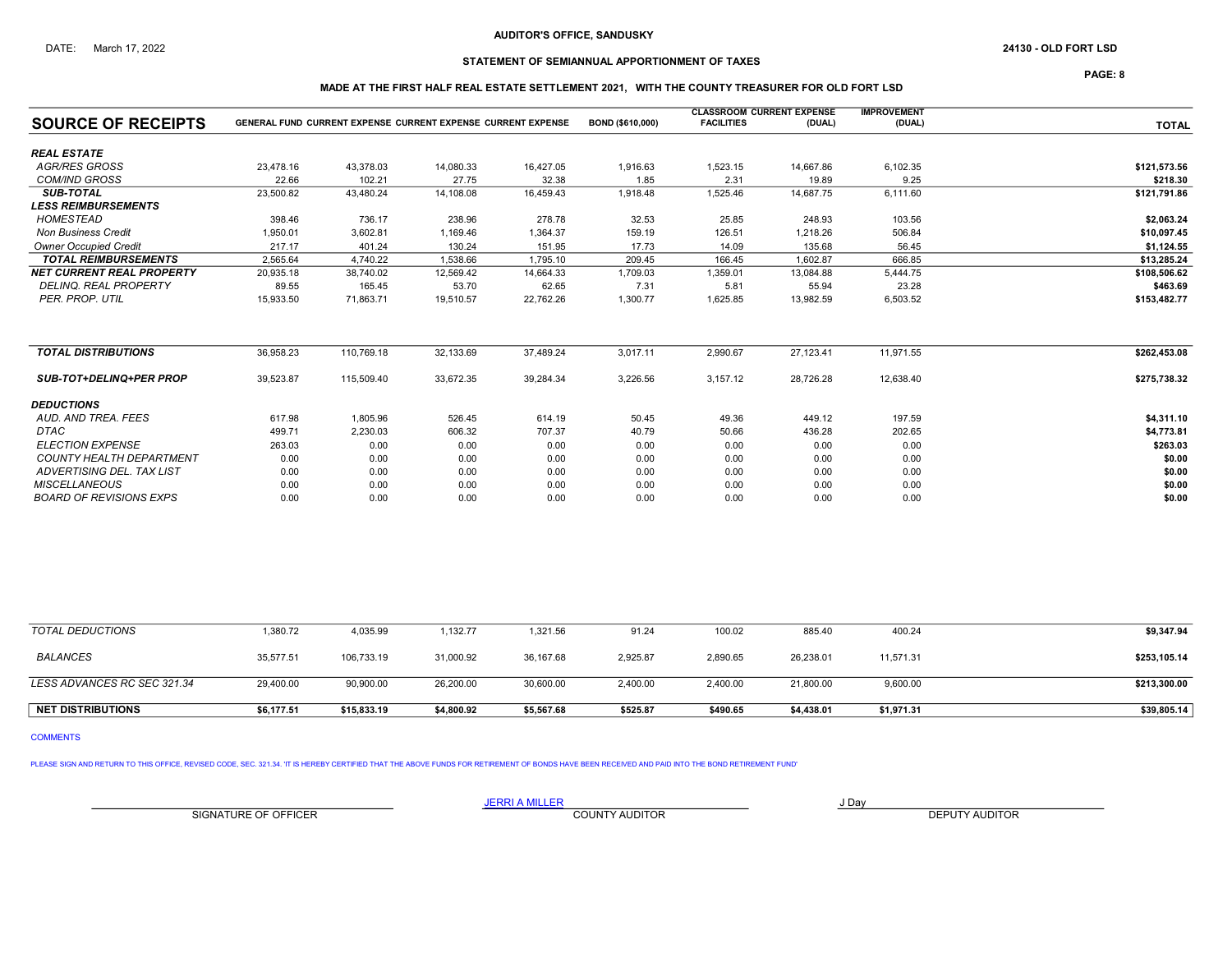## STATEMENT OF SEMIANNUAL APPORTIONMENT OF TAXES

PAGE: 9

### MADE AT THE FIRST HALF REAL ESTATE SETTLEMENT 2021, WITH THE COUNTY TREASURER FOR WOODMORE LSD

| <b>SOURCE OF RECEIPTS</b>        |            | <b>GENERAL FUND CURRENT EXPENSE CURRENT EXPENSE CURRENT EXPENSE</b> |            |            | <b>PERMANENT</b><br><b>IMPROVEMENT</b> | <b>SUBSTITUTE RC</b> | 5705.199 BOND (\$15,709,840) | <b>PERMANENT</b><br><b>IMPROVEMENT</b> | <b>TOTAL</b>   |
|----------------------------------|------------|---------------------------------------------------------------------|------------|------------|----------------------------------------|----------------------|------------------------------|----------------------------------------|----------------|
| <b>REAL ESTATE</b>               |            |                                                                     |            |            |                                        |                      |                              |                                        |                |
| <b>AGR/RES GROSS</b>             | 183.101.60 | 493,005.61                                                          | 161,350.04 | 78,057.64  | 110,206.96                             | 329,584.64           | 183,101.59                   | 18,504.38                              | \$1,556,912.46 |
| <b>COM/IND GROSS</b>             | 19,026.73  | 66,806.81                                                           | 26,237.11  | 13,082.46  | 13,082.46                              | 34,248.23            | 19,026.72                    | 2,180.36                               | \$193,690.88   |
| <b>SUB-TOTAL</b>                 | 202,128.33 | 559,812.42                                                          | 187,587.15 | 91,140.10  | 123,289.42                             | 363,832.87           | 202,128.31                   | 20,684.74                              | \$1,750,603.34 |
| <b>LESS REIMBURSEMENTS</b>       |            |                                                                     |            |            |                                        |                      |                              |                                        |                |
| <b>HOMESTEAD</b>                 | 3,653.01   | 9,835.66                                                            | 3,218.98   | 1,557.25   | 2,198.66                               | 6,575.34             | 3,652.96                     | 369.19                                 | \$31,061.05    |
| <b>Non Business Credit</b>       | 17,101.57  | 46,046.39                                                           | 15,069.97  | 7,290.52   | 10,293.24                              | 30,782.97            | 17,101.57                    | 1,728.30                               | \$145,414.53   |
| <b>Owner Occupied Credit</b>     | 2,598.98   | 6,997.81                                                            | 2,290.24   | 1,107.97   | 1,564.29                               | 4,678.18             | 2,598.98                     | 262.65                                 | \$22,099.10    |
| <b>TOTAL REIMBURSEMENTS</b>      | 23,353.56  | 62,879.86                                                           | 20,579.19  | 9,955.74   | 14,056.19                              | 42,036.49            | 23,353.51                    | 2,360.14                               | \$198,574.68   |
| <b>NET CURRENT REAL PROPERTY</b> | 178.774.77 | 496,932.56                                                          | 167,007.96 | 81,184.36  | 109,233.23                             | 321,796.38           | 178.774.80                   | 18,324.60                              | \$1,552,028.66 |
| DELINQ. REAL PROPERTY            | 11,750.54  | 35,805.18                                                           | 12,887.88  | 6,339.07   | 7,508.66                               | 21,151.07            | 11,750.54                    | 1,256.39                               | \$108,449.33   |
| PER. PROP. UTIL                  | 78,089.61  | 452,925.69                                                          | 126,897.10 | 58,568.20  | 58,568.20                              | 140,563.28           | 78,090.60                    | 9,761.70                               | \$1,003,464.38 |
| <b>TOTAL DISTRIBUTIONS</b>       | 268,614.92 | 985,663.43                                                          | 306,792.94 | 146,091.63 | 175,310.09                             | 483,510.73           | 268,615.94                   | 29,342.69                              | \$2,663,942.37 |
| <b>SUB-TOT+DELINQ+PER PROP</b>   | 291,968.48 | 1.048.543.29                                                        | 327.372.13 | 156,047.37 | 189,366.28                             | 525,547.22           | 291.969.45                   | 31,702.83                              | \$2,862,517.05 |
| <b>DEDUCTIONS</b>                |            |                                                                     |            |            |                                        |                      |                              |                                        |                |
| AUD. AND TREA. FEES              | 4,568.36   | 16,405.00                                                           | 5,122.68   | 2,441.83   | 2,962.91                               | 8,222.81             | 4,568.21                     | 496.03                                 | \$44,787.83    |
| DTAC                             | 1,175.08   | 3,580.53                                                            | 1,288.78   | 633.90     | 750.86                                 | 2,115.11             | 1,175.06                     | 125.65                                 | \$10,844.97    |
| <b>ELECTION EXPENSE</b>          | 931.55     | 0.00                                                                | 0.00       | 0.00       | 0.00                                   | 0.00                 | 0.00                         | 0.00                                   | \$931.55       |
| <b>COUNTY HEALTH DEPARTMENT</b>  | 0.00       | 0.00                                                                | 0.00       | 0.00       | 0.00                                   | 0.00                 | 0.00                         | 0.00                                   | \$0.00         |
| ADVERTISING DEL. TAX LIST        | 241.47     | 0.00                                                                | 0.00       | 0.00       | 0.00                                   | 0.00                 | 0.00                         | 0.00                                   | \$241.47       |
| <b>MISCELLANEOUS</b>             | 0.00       | 0.00                                                                | 0.00       | 0.00       | 0.00                                   | 0.00                 | 0.00                         | 0.00                                   | \$0.00         |
| <b>BOARD OF REVISIONS EXPS</b>   | 0.00       | 0.00                                                                | 0.00       | 0.00       | 0.00                                   | 0.00                 | 0.00                         | 0.00                                   | \$0.00         |

| TOTAL DEDUCTIONS            | 6,916.46    | 19,985.53    | 6,411.46    | 3,075.73    | 3,713.77    | 10,337.92    | 5,743.27    | 621.68     | \$56,805.82    |
|-----------------------------|-------------|--------------|-------------|-------------|-------------|--------------|-------------|------------|----------------|
| <b>BALANCES</b>             | 261,698.46  | 965.677.90   | 300,381.48  | 143.015.90  | 171.596.32  | 473.172.81   | 262.872.67  | 28,721.01  | \$2,607,136.55 |
| LESS ADVANCES RC SEC 321.34 | 194,600.00  | 714,600.00   | 220,800.00  | 104,900.00  | 126,800.00  | 350,300.00   | 194,600.00  | 21,200.00  | \$1,927,800.00 |
| <b>NET DISTRIBUTIONS</b>    | \$67,098.46 | \$251,077.90 | \$79,581.48 | \$38,115.90 | \$44,796.32 | \$122,872.81 | \$68,272.67 | \$7,521.01 | \$679,336.55   |

COMMENTS

PLEASE SIGN AND RETURN TO THIS OFFICE, REVISED CODE, SEC. 321.34. 'IT IS HEREBY CERTIFIED THAT THE ABOVE FUNDS FOR RETIREMENT OF BONDS HAVE BEEN RECEIVED AND PAID INTO THE BOND RETIREMENT FUND'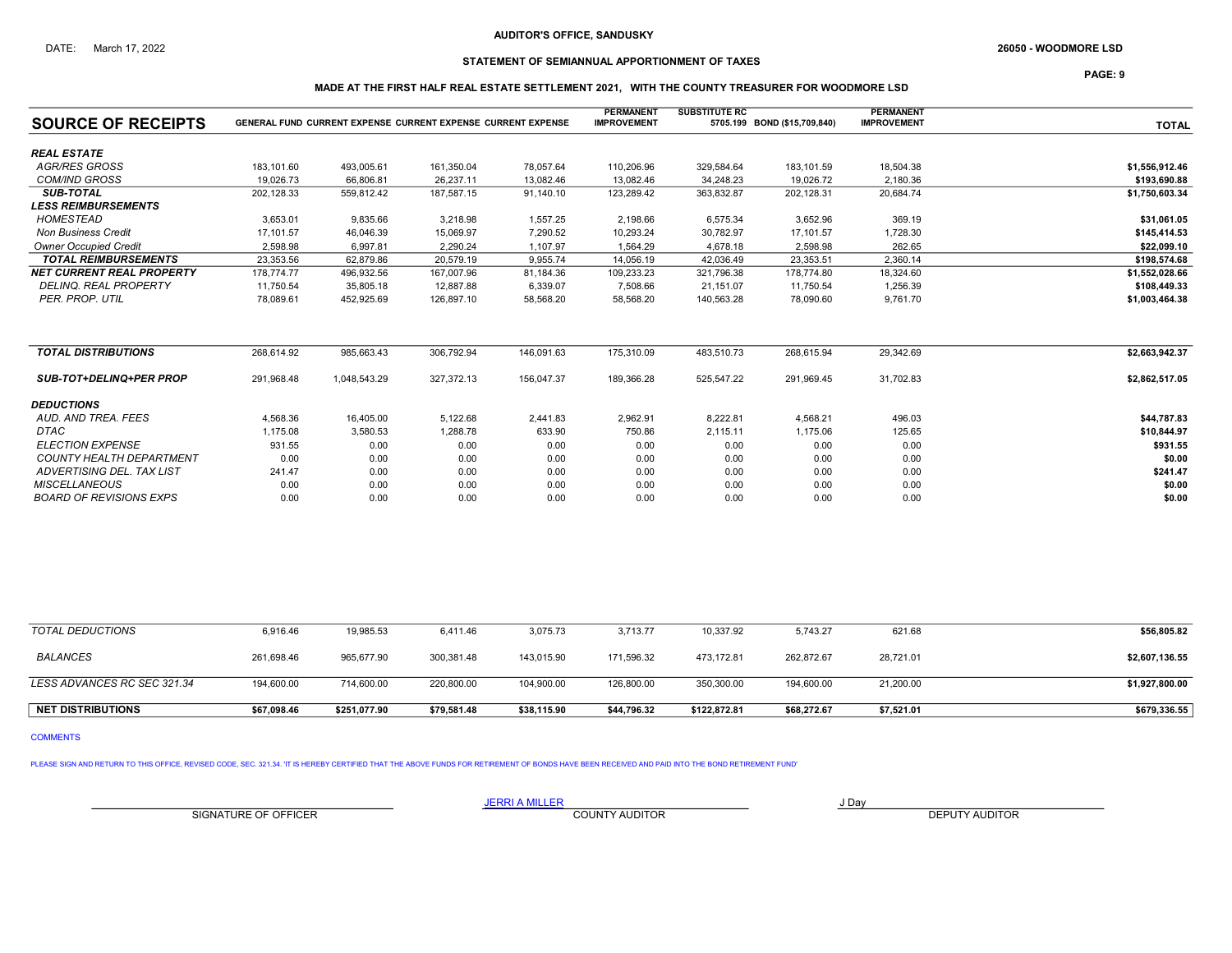## STATEMENT OF SEMIANNUAL APPORTIONMENT OF TAXES

### MADE AT THE FIRST HALF REAL ESTATE SETTLEMENT 2021, WITH THE COUNTY TREASURER FOR EHOVE JVSD

|                                           |           | <b>PERMANENT</b> |                                             |            |              |
|-------------------------------------------|-----------|------------------|---------------------------------------------|------------|--------------|
| <b>SOURCE OF RECEIPTS CURRENT EXPENSE</b> |           |                  | IMPROVEMENT CURRENT EXPENSE CURRENT EXPENSE |            | <b>TOTAL</b> |
| <b>REAL ESTATE</b>                        |           |                  |                                             |            |              |
| AGR/RES GROSS                             | 32,337.74 | 34,228.22        | 60,695.28                                   | 96,969.78  | \$224,231.02 |
| <b>COM/IND GROSS</b>                      | 6,993.09  | 7,082.50         | 11,084.38                                   | 20,978.33  | \$46,138.30  |
| <b>SUB-TOTAL</b>                          | 39,330.83 | 41,310.72        | 71,779.66                                   | 117,948.11 | \$270,369.32 |
| <b>LESS REIMBURSEMENTS</b>                |           |                  |                                             |            |              |
| <b>HOMESTEAD</b>                          | 916.06    | 969.60           | 1,719.37                                    | 2,747.00   | \$6,352.03   |
| <b>Non Business Credit</b>                | 0.00      | 0.00             | 5,726.22                                    | 9,148.49   | \$14,874.71  |
| <b>Owner Occupied Credit</b>              | 0.00      | 0.00             | 903.08                                      | 1,443.12   | \$2,346.20   |
| <b>TOTAL REIMBURSEMENTS</b>               | 916.06    | 969.60           | 8,348.67                                    | 13,338.61  | \$23,572.94  |
| <b>NET CURRENT REAL PROPERTY</b>          | 38,414.77 | 40,341.12        | 63,430.99                                   | 104,609.50 | \$246,796.38 |
| <b>DELINQ, REAL PROPERTY</b>              | 1,670.36  | 1,759.76         | 3,082.35                                    | 5,009.09   | \$11,521.56  |
| PER. PROP. UTIL                           | 19,349.18 | 19,349.18        | 75,461.29                                   | 58,047.36  | \$172,207.01 |
|                                           |           |                  |                                             |            |              |
| <b>TOTAL DISTRIBUTIONS</b>                | 59,434.31 | 61,450.06        | 141,974.63                                  | 167,665.95 | \$430,524.95 |
| <b>SUB-TOT+DELINQ+PER PROP</b>            | 60,350.37 | 62,419.66        | 150,323.30                                  | 181,004.56 | \$454,097.89 |
| <b>DEDUCTIONS</b>                         |           |                  |                                             |            |              |
| AUD. AND TREA. FEES                       | 946.54    | 979.10           | 2,355.82                                    | 2,839.07   | \$7,120.53   |
| DTAC                                      | 167.03    | 175.97           | 308.24                                      | 500.91     | \$1,152.15   |
| <b>ELECTION EXPENSE</b>                   | 0.00      | 0.00             | 0.00                                        | 0.00       | \$0.00       |
| <b>COUNTY HEALTH DEPARTMENT</b>           | 0.00      | 0.00             | 0.00                                        | 0.00       | \$0.00       |
| ADVERTISING DEL. TAX LIST                 | 0.00      | 0.00             | 87.10                                       | 0.00       | \$87.10      |
| <b>MISCELLANEOUS</b>                      | 0.00      | 0.00             | 0.00                                        | 0.00       | \$0.00       |
| <b>BOARD OF REVISIONS EXPS</b>            | 0.00      | 0.00             | 0.00                                        | 0.00       | \$0.00       |
|                                           |           |                  |                                             |            |              |

| <b>NET DISTRIBUTIONS</b>    | \$13,220.74 | \$13,594.99 | \$30,923.47 | \$39,525.97 | \$97,265.17  |
|-----------------------------|-------------|-------------|-------------|-------------|--------------|
| LESS ADVANCES RC SEC 321.34 | 45,100.00   | 46,700.00   | 108.300.00  | 124,800.00  | \$324,900.00 |
|                             |             |             |             |             |              |
| <b>BALANCES</b>             | 58,320.74   | 60,294.99   | 139,223.47  | 164,325.97  | \$422,165.17 |
|                             |             |             |             |             |              |
| TOTAL DEDUCTIONS            | 1,113.57    | ,155.07     | 2,751.16    | 3,339.98    | \$8,359.78   |

COMMENTS

PLEASE SIGN AND RETURN TO THIS OFFICE, REVISED CODE, SEC. 321.34. 'IT IS HEREBY CERTIFIED THAT THE ABOVE FUNDS FOR RETIREMENT OF BONDS HAVE BEEN RECEIVED AND PAID INTO THE BOND RETIREMENT FUND'

SIGNATURE OF OFFICER **EXECUTE A RELATION COUNTY AUDITOR** COUNTY AUDITOR **DEPUTY AUDITOR** 

JERRI A MILLER COUNTY AUDITOR **Fig. 1998** 

PAGE: 10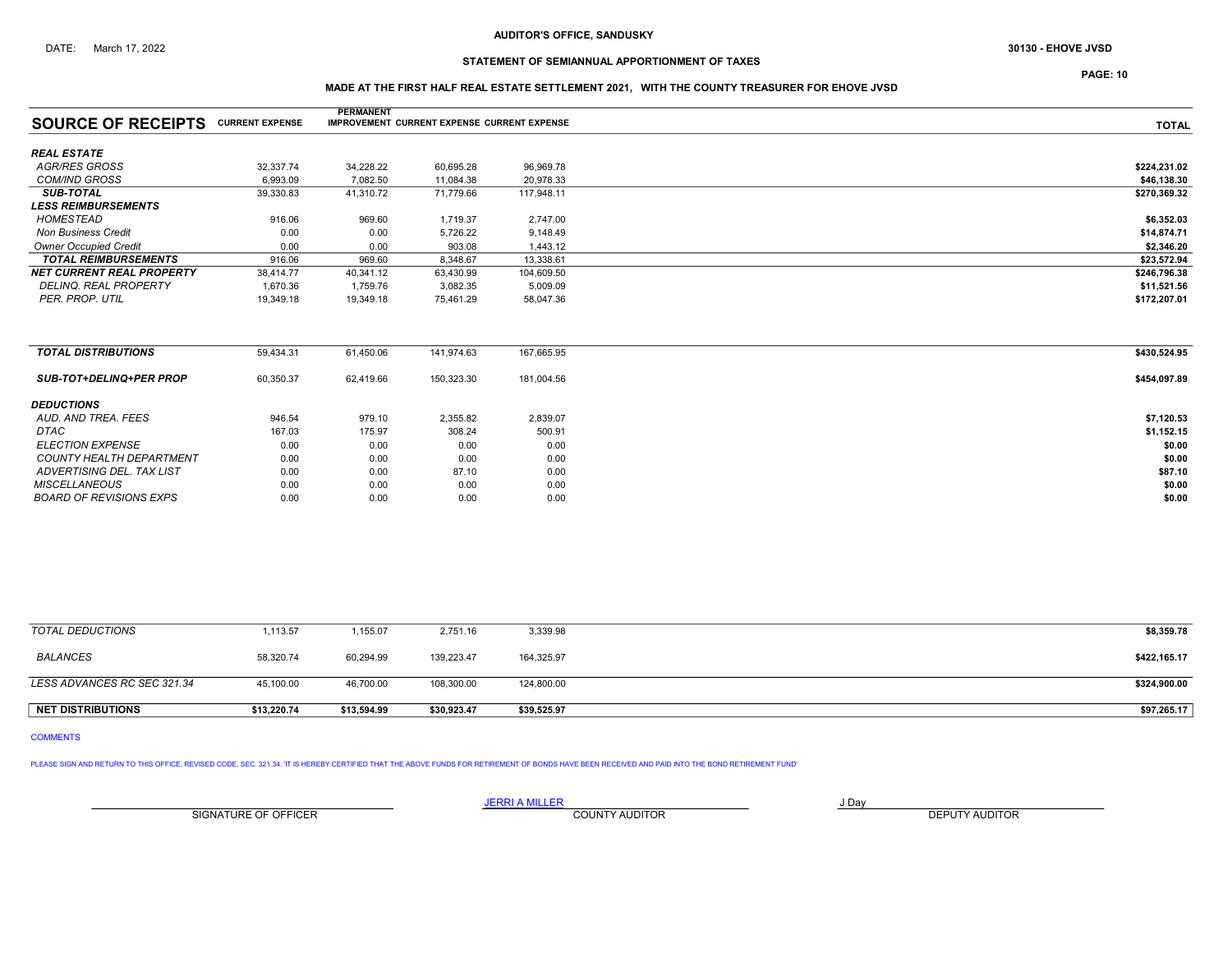## DATE: March 17, 2022 **Subset of the COUNTY JVSD 30300 - PENTA COUNTY JVSD 30300 - PENTA COUNTY JVSD**

## STATEMENT OF SEMIANNUAL APPORTIONMENT OF TAXES

PAGE: 11

### MADE AT THE FIRST HALF REAL ESTATE SETTLEMENT 2021, WITH THE COUNTY TREASURER FOR PENTA COUNTY JVSD

|                                                                           |           |           |           | <b>PERMANENT IMP-</b> |              |
|---------------------------------------------------------------------------|-----------|-----------|-----------|-----------------------|--------------|
| <b>SOURCE OF RECEIPTS</b> CURRENT EXPENSE CURRENT EXPENSE CURRENT EXPENSE |           |           |           | <b>ONGOING</b>        | <b>TOTAL</b> |
| <b>REAL ESTATE</b>                                                        |           |           |           |                       |              |
| <b>AGR/RES GROSS</b>                                                      | 24,968.16 | 33,292.47 | 33,292.47 | 34,321.76             | \$125,874.86 |
| <b>COM/IND GROSS</b>                                                      | 2,761.16  | 3,681.54  | 3,681.54  | 4,601.93              | \$14,726.17  |
| <b>SUB-TOTAL</b>                                                          | 27,729.32 | 36,974.01 | 36,974.01 | 38,923.69             | \$140,601.03 |
| <b>LESS REIMBURSEMENTS</b>                                                |           |           |           |                       |              |
| HOMESTEAD                                                                 | 498.15    | 664.17    | 664.17    | 684.75                | \$2,511.24   |
| <b>Non Business Credit</b>                                                | 2,332.01  | 3,109.50  | 3,109.50  | 3,205.63              | \$11,756.64  |
| <b>Owner Occupied Credit</b>                                              | 354.39    | 472.55    | 472.55    | 487.16                | \$1,786.65   |
| <b>TOTAL REIMBURSEMENTS</b>                                               | 3,184.55  | 4,246.22  | 4,246.22  | 4,377.54              | \$16,054.53  |
| <b>NET CURRENT REAL PROPERTY</b>                                          | 24,544.77 | 32,727.79 | 32,727.79 | 34,546.15             | \$124,546.50 |
| <b>DELINQ. REAL PROPERTY</b>                                              | 1,646.90  | 2,195.92  | 2,195.92  | 2,479.56              | \$8,518.30   |
| PER. PROP. UTIL                                                           | 11,713.71 | 15,618.30 | 15,618.30 | 19,522.86             | \$62,473.17  |
| <b>TOTAL DISTRIBUTIONS</b>                                                | 37,905.38 | 50,542.01 | 50,542.01 | 56,548.57             | \$195,537.97 |
| <b>SUB-TOT+DELINQ+PER PROP</b>                                            | 41,089.93 | 54,788.23 | 54,788.23 | 60,926.11             | \$211,592.50 |
| <b>DEDUCTIONS</b>                                                         |           |           |           |                       |              |
| AUD, AND TREA, FEES                                                       | 642.92    | 857.24    | 857.24    | 953.33                | \$3,310.73   |
| <b>DTAC</b>                                                               | 164.67    | 219.60    | 219.60    | 247.96                | \$851.83     |
| <b>ELECTION EXPENSE</b>                                                   | 0.00      | 0.00      | 0.00      | 0.00                  | \$0.00       |
| <b>COUNTY HEALTH DEPARTMENT</b>                                           | 0.00      | 0.00      | 0.00      | 0.00                  | \$0.00       |
| ADVERTISING DEL. TAX LIST                                                 | 15.04     | 0.00      | 0.00      | 0.00                  | \$15.04      |
| <b>MISCELLANEOUS</b>                                                      | 0.00      | 0.00      | 0.00      | 0.00                  | \$0.00       |
| <b>BOARD OF REVISIONS EXPS</b>                                            | 0.00      | 0.00      | 0.00      | 0.00                  | \$0.00       |

| TOTAL DEDUCTIONS            | 822.63     | 1,076.84    | 1,076.84    | 1,201.29    | \$4,177.60   |
|-----------------------------|------------|-------------|-------------|-------------|--------------|
| <b>BALANCES</b>             | 37,082.75  | 49,465.17   | 49,465.17   | 55,347.28   | \$191,360.37 |
| LESS ADVANCES RC SEC 321.34 | 27,400.00  | 36,500.00   | 36,500.00   | 40,700.00   | \$141,100.00 |
| <b>NET DISTRIBUTIONS</b>    | \$9.682.75 | \$12.965.17 | \$12,965.17 | \$14,647.28 | \$50,260.37  |

## COMMENTS

PLEASE SIGN AND RETURN TO THIS OFFICE, REVISED CODE, SEC. 321.34. 'IT IS HEREBY CERTIFIED THAT THE ABOVE FUNDS FOR RETIREMENT OF BONDS HAVE BEEN RECEIVED AND PAID INTO THE BOND RETIREMENT FUND'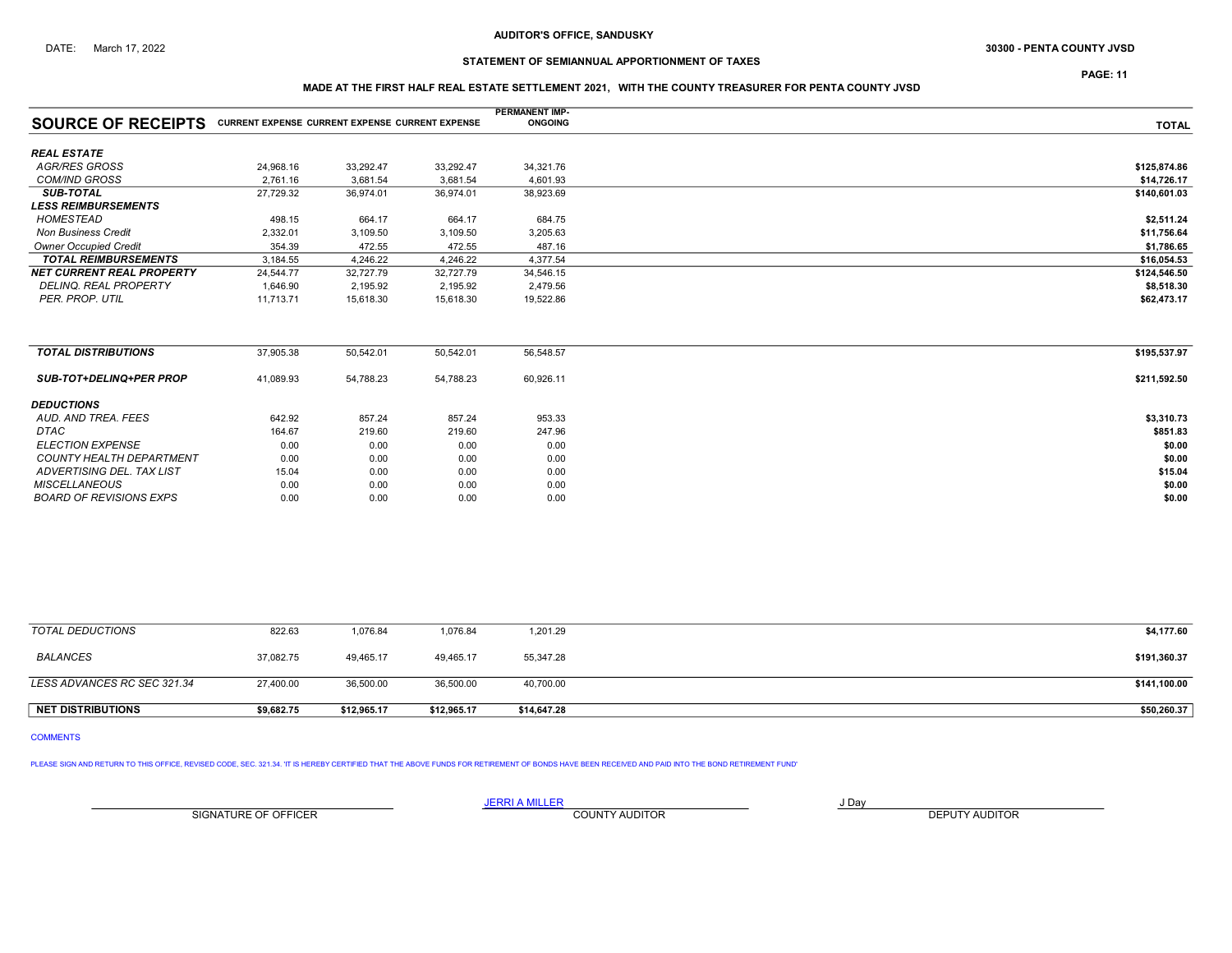PAGE: 12

### MADE AT THE FIRST HALF REAL ESTATE SETTLEMENT 2021, WITH THE COUNTY TREASURER FOR VANGUARD JVSD

| <b>SOURCE OF RECEIPTS</b>         | <b>CURRENT EXPENSE</b> | <b>TOTAL</b> |
|-----------------------------------|------------------------|--------------|
|                                   |                        |              |
| REAL ESTATE                       |                        |              |
| AGR/RES GROSS                     | 729,115.19             | \$729,115.19 |
| <i>COM/IND GROSS</i>              | 160.962.42             | \$160,962.42 |
| <b>SUB-TOTAL</b>                  | 890,077.61             | \$890,077.61 |
| <i><b>LESS REIMBURSEMENTS</b></i> |                        |              |
| HOMESTEAD                         | 21,383.74              | \$21,383.74  |
| <b>Non Business Credit</b>        | 67,844.48              | \$67,844.48  |
| <b>Owner Occupied Credit</b>      | 11,021.14              | \$11,021.14  |
| <b>TOTAL REIMBURSEMENTS</b>       | 100,249.36             | \$100,249.36 |
| NET CURRENT REAL PROPERTY         | 789,828.25             | \$789,828.25 |
| DELINQ. REAL PROPERTY             | 31,643.66              | \$31,643.66  |
| PER. PROP. UTIL                   | 164,222.88             | \$164,222.88 |
|                                   |                        |              |
|                                   |                        |              |

| <b>TOTAL DISTRIBUTIONS</b>     | 985,694.79   | \$985,694.79   |
|--------------------------------|--------------|----------------|
| <b>SUB-TOT+DELINQ+PER PROP</b> | 1,085,944.15 | \$1,085,944.15 |
| <b>DEDUCTIONS</b>              |              |                |
| AUD. AND TREA. FEES            | 17,135.76    | \$17,135.76    |
| DTAC                           | 5,496.45     | \$5,496.45     |
| <b>ELECTION EXPENSE</b>        | 0.00         | \$0.00         |
| COUNTY HEALTH DEPARTMENT       | 0.00         | \$0.00         |
| ADVERTISING DEL. TAX LIST      | 129.14       | \$129.14       |
| <b>MISCELLANEOUS</b>           | 0.00         | \$0.00         |
| <b>BOARD OF REVISIONS EXPS</b> | 0.00         | \$0.00         |

| TOTAL DEDUCTIONS            | 22,761.35    | \$22,761.35  |
|-----------------------------|--------------|--------------|
| BALANCES                    | 962,933.44   | \$962,933.44 |
| LESS ADVANCES RC SEC 321.34 | 711,600.00   | \$711,600.00 |
| <b>NET DISTRIBUTIONS</b>    | \$251,333.44 | \$251,333.44 |

COMMENTS

PLEASE SIGN AND RETURN TO THIS OFFICE, REVISED CODE, SEC. 321.34. 'IT IS HEREBY CERTIFIED THAT THE ABOVE FUNDS FOR RETIREMENT OF BONDS HAVE BEEN RECEIVED AND PAID INTO THE BOND RETIREMENT FUND'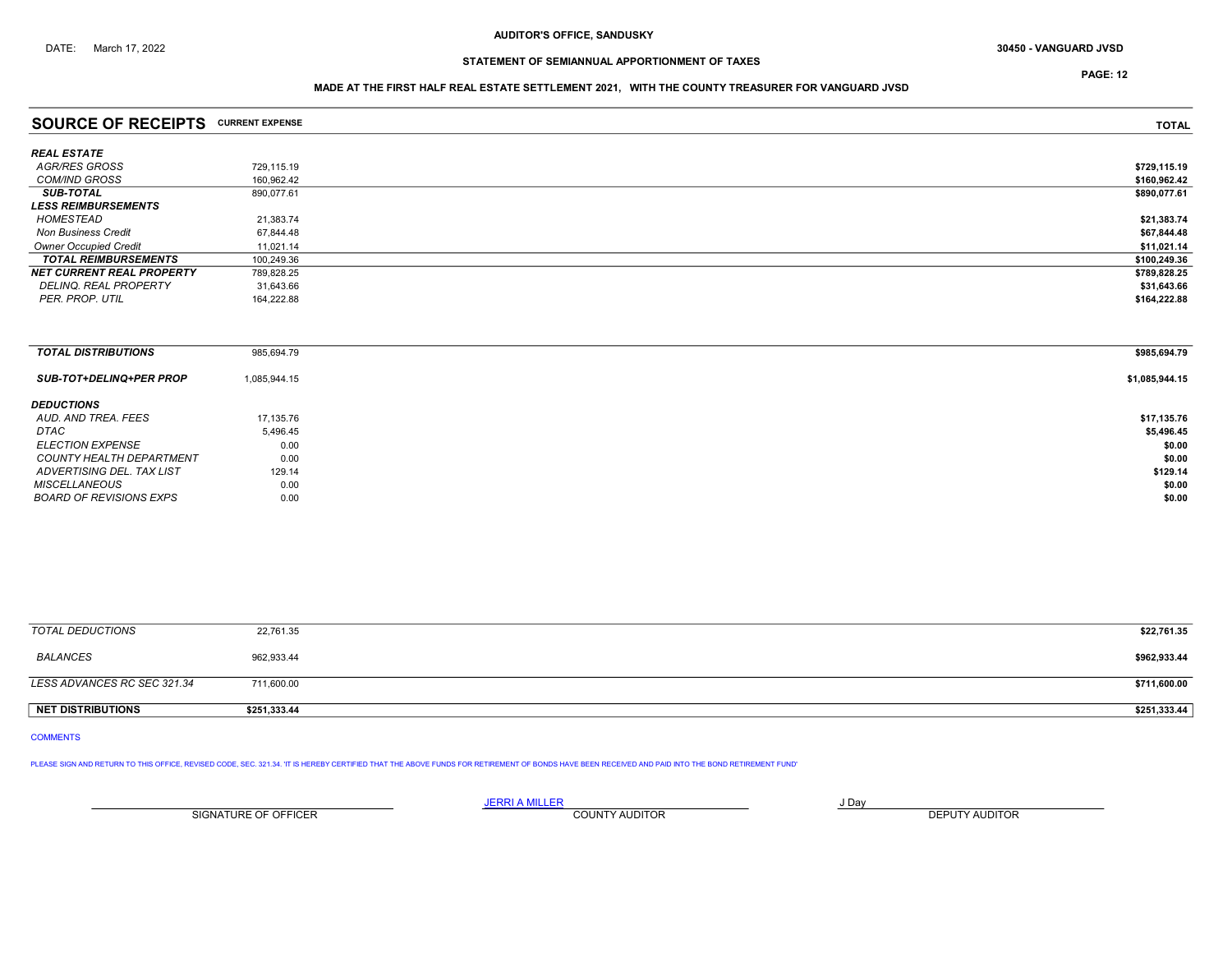## STATEMENT OF SEMIANNUAL APPORTIONMENT OF TAXES

PAGE: 13

## MADE AT THE FIRST HALF REAL ESTATE SETTLEMENT 2021, WITH THE COUNTY TREASURER FOR BALLVILLE TWP

|                                  | <b>ROAD</b>        |           |                               |            |                                     |               | <b>ROAD</b>        |              |
|----------------------------------|--------------------|-----------|-------------------------------|------------|-------------------------------------|---------------|--------------------|--------------|
| <b>SOURCE OF RECEIPTS</b>        | <b>IMPROVEMENT</b> |           | FIRE & E.M.S. CURRENT EXPENSE |            | <b>GENERAL FUND ROAD AND BRIDGE</b> | FIRE & E.M.S. | <b>IMPROVEMENT</b> | <b>TOTAL</b> |
| <b>REAL ESTATE</b>               |                    |           |                               |            |                                     |               |                    |              |
| <b>AGR/RES GROSS</b>             | 17,454.73          | 18,627.07 | 96,573.40                     | 83,115.37  | 124,673.00                          | 104,720.08    | 69,814.38          | \$514,978.03 |
| <b>COM/IND GROSS</b>             | 725.18             | 725.18    | 3,626.07                      | 3,110.80   | 4,666.29                            | 4,351.18      | 2,900.73           | \$20,105.43  |
| <b>SUB-TOTAL</b>                 | 18.179.91          | 19,352.25 | 100,199.47                    | 86,226.17  | 129,339.29                          | 109,071.26    | 72.715.11          | \$535,083.46 |
| <b>LESS REIMBURSEMENTS</b>       |                    |           |                               |            |                                     |               |                    |              |
| <b>HOMESTEAD</b>                 | 567.09             | 605.22    | 3.137.72                      | 2,700.43   | 4,050.70                            | 3,402.48      | 2,268.33           | \$16,731.97  |
| <b>Non Business Credit</b>       | 0.00               | 0.00      | 0.00                          | 7,721.99   | 11,582.98                           | 9,729.22      | 6,486.23           | \$35,520.42  |
| <b>Owner Occupied Credit</b>     | 0.00               | 0.00      | 0.00                          | 1,492.64   | 2,238.96                            | 1,880.63      | 1,253.77           | \$6,866.00   |
| <b>TOTAL REIMBURSEMENTS</b>      | 567.09             | 605.22    | 3,137.72                      | 11,915.06  | 17,872.64                           | 15,012.33     | 10,008.33          | \$59,118.39  |
| <b>NET CURRENT REAL PROPERTY</b> | 17,612.82          | 18,747.03 | 97,061.75                     | 74,311.11  | 111,466.65                          | 94,058.93     | 62,706.78          | \$475,965.07 |
| <b>DELINQ. REAL PROPERTY</b>     | 483.57             | 511.93    | 2.642.80                      | 2.273.67   | 3,410.51                            | 2,901.18      | 1.934.13           | \$14,157.79  |
| PER. PROP. UTIL                  | 3,968.43           | 3,968.43  | 19,842.13                     | 15,873.80  | 23,810.55                           | 23,810.55     | 15,873.70          | \$107,147.59 |
| <b>TOTAL DISTRIBUTIONS</b>       | 22,064.82          | 23,227.39 | 119,546.68                    | 92,458.58  | 138,687.71                          | 120,770.66    |                    | \$597,270.45 |
|                                  |                    |           |                               |            |                                     |               | 80,514.61          |              |
| <b>SUB-TOT+DELINQ+PER PROP</b>   | 22.631.91          | 23.832.61 | 122.684.40                    | 104,373.64 | 156,560.35                          | 135.782.99    | 90,522.94          | \$656,388.84 |
| <b>DEDUCTIONS</b>                |                    |           |                               |            |                                     |               |                    |              |
| AUD. AND TREA. FEES              | 355.90             | 374.73    | 1,928.71                      | 1,640.84   | 2,461.36                            | 2,135.43      | 1,423.61           | \$10,320.58  |
| DTAC                             | 206.36             | 209.21    | 1,054.33                      | 859.41     | 1,289.13                            | 1,238.20      | 825.46             | \$5,682.10   |
| <b>ELECTION EXPENSE</b>          | 0.00               | 0.00      | 0.00                          | 3,353.60   | 0.00                                | 0.00          | 0.00               | \$3,353.60   |
| <b>COUNTY HEALTH DEPARTMENT</b>  | 0.00               | 0.00      | 0.00                          | 2,087.73   | 0.00                                | 0.00          | 0.00               | \$2,087.73   |
| ADVERTISING DEL. TAX LIST        | 0.00               | 0.00      | 0.00                          | 64.40      | 0.00                                | 0.00          | 0.00               | \$64.40      |
| <b>MISCELLANEOUS</b>             | 0.00               | 0.00      | 0.00                          | 0.00       | 0.00                                | 0.00          | 0.00               | \$0.00       |
| <b>BOARD OF REVISIONS EXPS</b>   | 0.00               | 0.00      | 0.00                          | 0.00       | 0.00                                | 0.00          | 0.00               | \$0.00       |

| <b>NET DISTRIBUTIONS</b>    | \$21.502.56 | \$22,643.45 | \$116,563.64 | \$84,452.60 | \$134,937.22 | \$117,397.03 | \$78,265.54 | \$575,762.04 |
|-----------------------------|-------------|-------------|--------------|-------------|--------------|--------------|-------------|--------------|
| LESS ADVANCES RC SEC 321.34 | 0.00        | 0.00        | 0.00         | 0.00        | 0.00         | 0.00         | 0.00        | \$0.00       |
| BALANCES                    | 21.502.56   | 22.643.45   | 116.563.64   | 84.452.60   | 134.937.22   | 117.397.03   | 78,265.54   | \$575,762.04 |
| TOTAL DEDUCTIONS            | 562.26      | 583.94      | 2,983.04     | 8,005.98    | 3,750.49     | 3,373.63     | 2,249.07    | \$21,508.41  |

COMMENTS

PLEASE SIGN AND RETURN TO THIS OFFICE, REVISED CODE, SEC. 321.34. 'IT IS HEREBY CERTIFIED THAT THE ABOVE FUNDS FOR RETIREMENT OF BONDS HAVE BEEN RECEIVED AND PAID INTO THE BOND RETIREMENT FUND'

SIGNATURE OF OFFICER **EXECUTE A RELATION COUNTY AUDITOR** COUNTY AUDITOR **DEPUTY AUDITOR**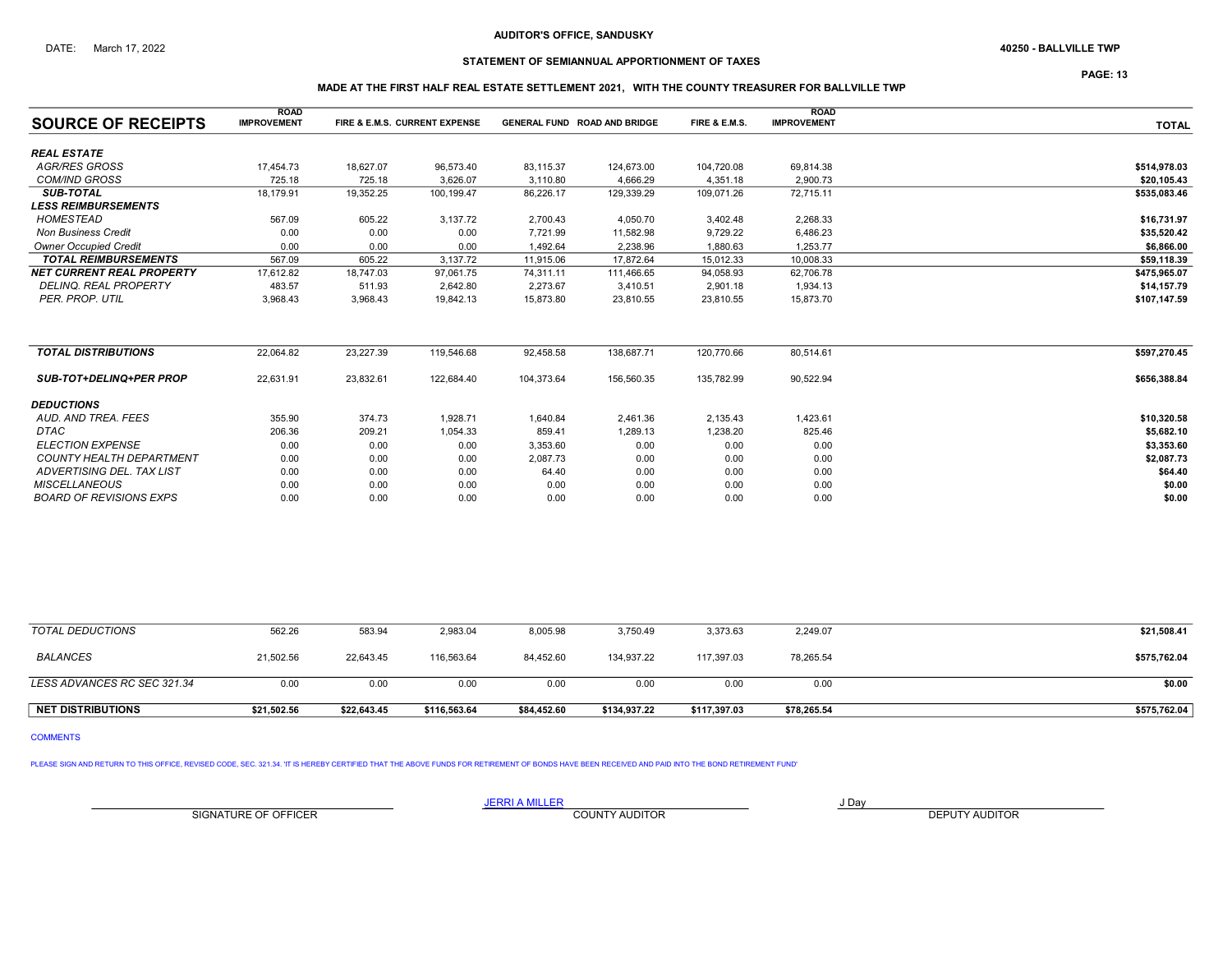### DATE: March 17, 2022 42090 - GREEN CREEK TWP

## STATEMENT OF SEMIANNUAL APPORTIONMENT OF TAXES

PAGE: 14

### MADE AT THE FIRST HALF REAL ESTATE SETTLEMENT 2021, WITH THE COUNTY TREASURER FOR GREEN CREEK TWP

| <b>SOURCE OF RECEIPTS</b>        |           | <b>GENERAL FUND ROAD AND BRIDGE</b> | FIRE & E.M.S. | <b>TOTAL</b> |
|----------------------------------|-----------|-------------------------------------|---------------|--------------|
| <b>REAL ESTATE</b>               |           |                                     |               |              |
| <b>AGR/RES GROSS</b>             | 77,097.01 | 46,257.54                           | 49,234.41     | \$172,588.96 |
| <b>COM/IND GROSS</b>             | 4,704.51  | 2,822.62                            | 3,569.32      | \$11,096.45  |
| <b>SUB-TOTAL</b>                 | 81,801.52 | 49,080.16                           | 52,803.73     | \$183,685.41 |
| <b>LESS REIMBURSEMENTS</b>       |           |                                     |               |              |
| HOMESTEAD                        | 1,988.33  | 1,193.00                            | 1,270.45      | \$4,451.78   |
| <b>Non Business Credit</b>       | 7.194.06  | 4,316.37                            | 4,594.15      | \$16,104.58  |
| <b>Owner Occupied Credit</b>     | 1,165.13  | 699.05                              | 744.09        | \$2,608.27   |
| <b>TOTAL REIMBURSEMENTS</b>      | 10,347.52 | 6,208.42                            | 6,608.69      | \$23,164.63  |
| <b>NET CURRENT REAL PROPERTY</b> | 71,454.00 | 42.871.74                           | 46,195.04     | \$160,520.78 |
| DELINQ. REAL PROPERTY            | 3,201.89  | 1,921.09                            | 2,151.83      | \$7,274.81   |
| PER. PROP. UTIL                  | 3,784.22  | 2,270.54                            | 3,121.98      | \$9,176.74   |
|                                  |           |                                     |               |              |
| <b>TOTAL DISTRIBUTIONS</b>       | 78,440.11 | 47,063.37                           | 51,468.85     | \$176,972.33 |
|                                  |           |                                     |               |              |
| <b>SUB-TOT+DELINQ+PER PROP</b>   | 88,787.63 | 53,271.79                           | 58,077.54     | \$200,136.96 |
| <b>DEDUCTIONS</b>                |           |                                     |               |              |
| AUD. AND TREA. FEES              | 1,388.22  | 832.94                              | 908.04        | \$3,129.20   |
| <b>DTAC</b>                      | 320.18    | 192.12                              | 215.18        | \$727.48     |
| <b>ELECTION EXPENSE</b>          | 1,972.70  | 0.00                                | 0.00          | \$1,972.70   |
| <b>COUNTY HEALTH DEPARTMENT</b>  | 936.36    | 0.00                                | 0.00          | \$936.36     |
| ADVERTISING DEL. TAX LIST        | 21.43     | 0.00                                | 0.00          | \$21.43      |
| <b>MISCELLANEOUS</b>             | 0.00      | 0.00                                | 0.00          | \$0.00       |
| <b>BOARD OF REVISIONS EXPS</b>   | 0.00      | 0.00                                | 0.00          | \$0.00       |

| TOTAL DEDUCTIONS            | 4,638.89    | 1,025.06    | 1,123.22    | \$6,787.17   |
|-----------------------------|-------------|-------------|-------------|--------------|
| BALANCES                    | 73.801.22   | 46.038.31   | 50,345.63   | \$170,185.16 |
| LESS ADVANCES RC SEC 321.34 | 0.00        | 0.00        | 0.00        | \$0.00       |
| <b>NET DISTRIBUTIONS</b>    | \$73.801.22 | \$46,038.31 | \$50,345.63 | \$170,185.16 |

## COMMENTS

PLEASE SIGN AND RETURN TO THIS OFFICE, REVISED CODE, SEC. 321.34. 'IT IS HEREBY CERTIFIED THAT THE ABOVE FUNDS FOR RETIREMENT OF BONDS HAVE BEEN RECEIVED AND PAID INTO THE BOND RETIREMENT FUND'

SIGNATURE OF OFFICER **EXECUTE A RELATION COUNTY AUDITOR** COUNTY AUDITOR **DEPUTY AUDITOR**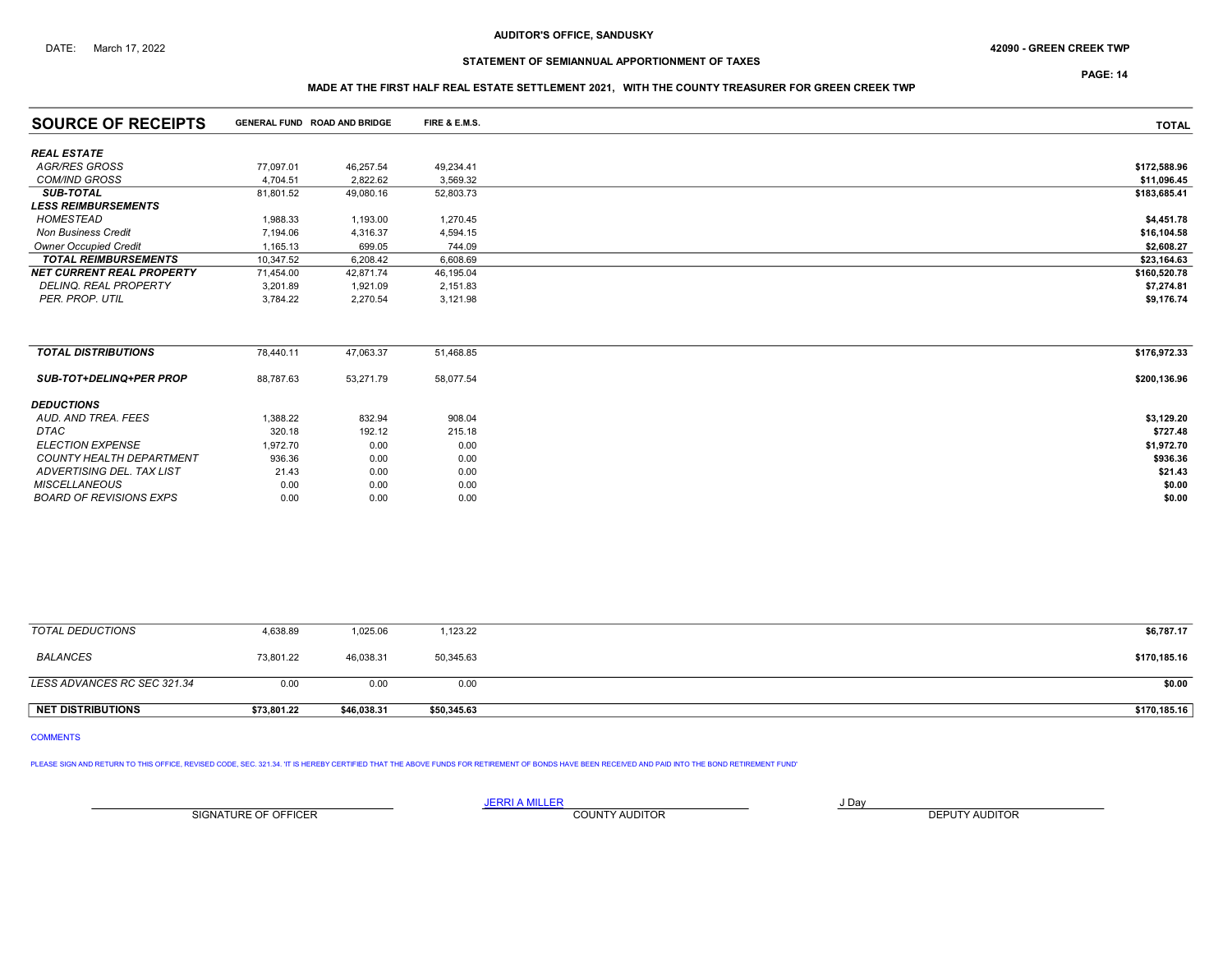## STATEMENT OF SEMIANNUAL APPORTIONMENT OF TAXES

PAGE: 15

### MADE AT THE FIRST HALF REAL ESTATE SETTLEMENT 2021, WITH THE COUNTY TREASURER FOR RICE TWP

|                                  |             |                     | <b>ROAD AND BRIDGE</b> |              |
|----------------------------------|-------------|---------------------|------------------------|--------------|
| <b>SOURCE OF RECEIPTS</b>        | <b>FIRE</b> | <b>GENERAL FUND</b> | <b>FUND</b>            | <b>TOTAL</b> |
| <b>REAL ESTATE</b>               |             |                     |                        |              |
| <b>AGR/RES GROSS</b>             | 28,732.66   | 25,429.63           | 22,437.68              | \$76,599.97  |
| <b>COM/IND GROSS</b>             | 5.014.37    | 4,262.22            | 3,760.74               | \$13,037.33  |
| <b>SUB-TOTAL</b>                 | 33,747.03   | 29,691.85           | 26,198.42              | \$89,637.30  |
| <b>LESS REIMBURSEMENTS</b>       |             |                     |                        |              |
| <b>HOMESTEAD</b>                 | 655.12      | 579.80              | 511.59                 | \$1,746.51   |
| <b>Non Business Credit</b>       | 0.00        | 2,359.29            | 2,081.71               | \$4,441.00   |
| <b>Owner Occupied Credit</b>     | 0.00        | 318.11              | 280.68                 | \$598.79     |
| <b>TOTAL REIMBURSEMENTS</b>      | 655.12      | 3,257.20            | 2,873.98               | \$6,786.30   |
| <b>NET CURRENT REAL PROPERTY</b> | 33,091.91   | 26,434.65           | 23,324.44              | \$82,851.00  |
| <b>DELINQ, REAL PROPERTY</b>     | 1,104.83    | 974.87              | 860.18                 | \$2,939.88   |
| PER. PROP. UTIL                  | 4,274.23    | 3,633.11            | 3,205.69               | \$11,113.03  |
|                                  |             |                     |                        |              |
| <b>TOTAL DISTRIBUTIONS</b>       | 38,470.97   | 31,042.63           | 27,390.31              | \$96,903.91  |
| SUB-TOT+DELINQ+PER PROP          | 39,126.09   | 34,299.83           | 30,264.29              | \$103,690.21 |
| <b>DEDUCTIONS</b>                |             |                     |                        |              |
| AUD, AND TREA, FEES              | 613.85      | 538.18              | 474.84                 | \$1,626.87   |
| <b>DTAC</b>                      | 121.77      | 107.06              | 94.48                  | \$323.31     |
| <b>ELECTION EXPENSE</b>          | 0.00        | 328.78              | 0.00                   | \$328.78     |
| <b>COUNTY HEALTH DEPARTMENT</b>  | 0.00        | 438.29              | 0.00                   | \$438.29     |
| ADVERTISING DEL. TAX LIST        | 0.00        | 18.52               | 0.00                   | \$18.52      |
| <b>MISCELLANEOUS</b>             | 0.00        | 0.00                | 0.00                   | \$0.00       |
| <b>BOARD OF REVISIONS EXPS</b>   | 0.00        | 0.00                | 0.00                   | \$0.00       |
|                                  |             |                     |                        |              |

| TOTAL DEDUCTIONS            | 735.62      | 1,430.83    | 569.32      | \$2,735.77  |
|-----------------------------|-------------|-------------|-------------|-------------|
| <b>BALANCES</b>             | 37,735.35   | 29,611.80   | 26,820.99   | \$94,168.14 |
| LESS ADVANCES RC SEC 321.34 | 0.00        | 0.00        | 0.00        | \$0.00      |
| <b>NET DISTRIBUTIONS</b>    | \$37,735.35 | \$29,611.80 | \$26,820.99 | \$94,168.14 |

## COMMENTS

PLEASE SIGN AND RETURN TO THIS OFFICE, REVISED CODE, SEC. 321.34. 'IT IS HEREBY CERTIFIED THAT THE ABOVE FUNDS FOR RETIREMENT OF BONDS HAVE BEEN RECEIVED AND PAID INTO THE BOND RETIREMENT FUND'

SIGNATURE OF OFFICER **EXECUTE A RELATION COUNTY AUDITOR** COUNTY AUDITOR **DEPUTY AUDITOR** 

JERRI A MILLER COUNTY AUDITOR **Fig. 1998**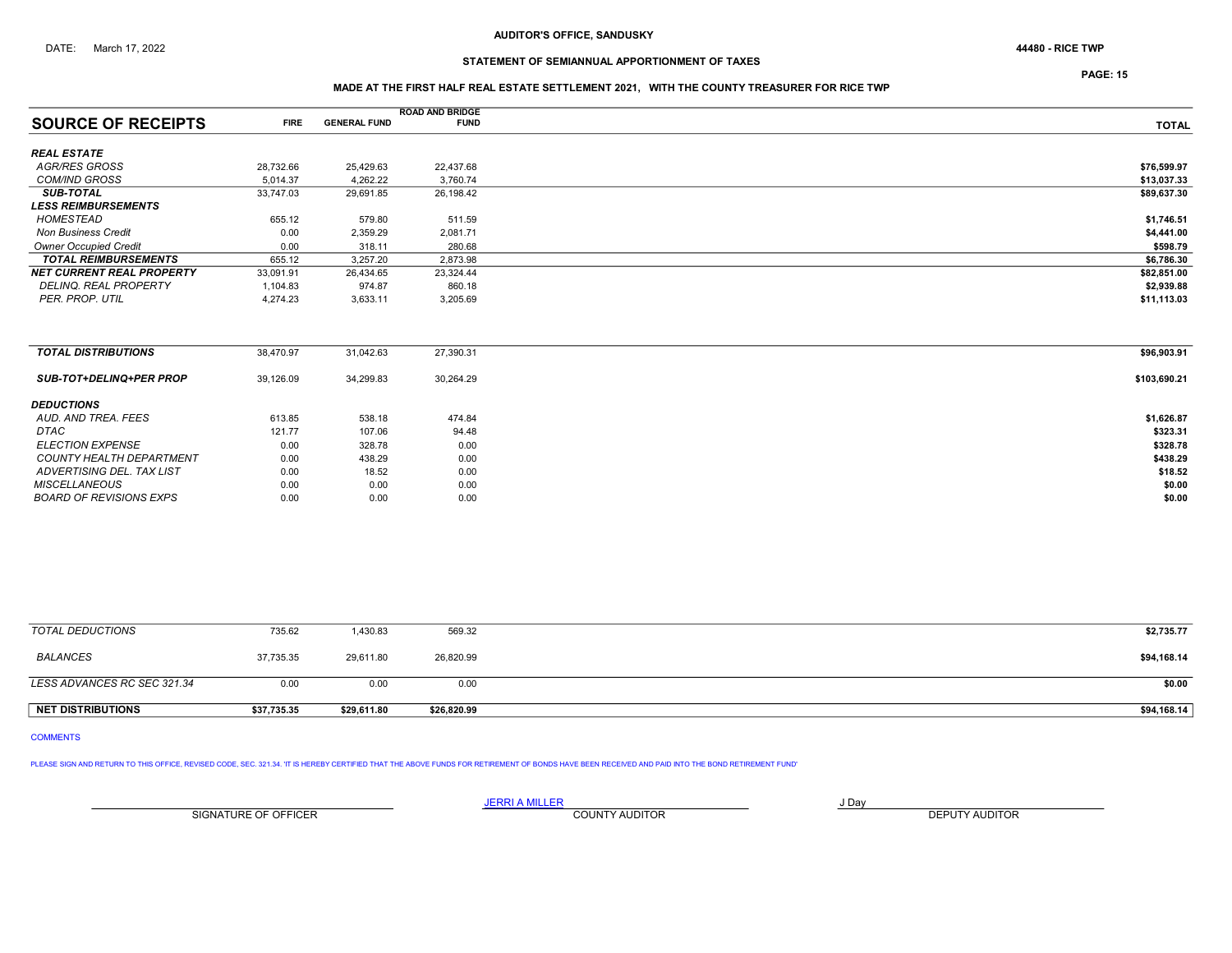## STATEMENT OF SEMIANNUAL APPORTIONMENT OF TAXES

PAGE: 16

# MADE AT THE FIRST HALF REAL ESTATE SETTLEMENT 2021, WITH THE COUNTY TREASURER FOR RILEY TWP

| <b>SOURCE OF RECEIPTS</b>        | GENERAL FUND ROAD AND BRIDGE |           | <b>FIRE</b> | <b>TOTAL</b> |
|----------------------------------|------------------------------|-----------|-------------|--------------|
| <b>REAL ESTATE</b>               |                              |           |             |              |
| <b>AGR/RES GROSS</b>             | 24,835.43                    | 36,297.84 | 20,854.74   | \$81,988.01  |
| <b>COM/IND GROSS</b>             | 2.418.81                     | 3,535.10  | 2,445.75    | \$8,399.66   |
| <b>SUB-TOTAL</b>                 | 27,254.24                    | 39,832.94 | 23,300.49   | \$90,387.67  |
| <b>LESS REIMBURSEMENTS</b>       |                              |           |             |              |
| HOMESTEAD                        | 512.62                       | 749.19    | 430.44      | \$1,692.25   |
| <b>Non Business Credit</b>       | 2,162.60                     | 3,160.72  | 1,815.94    | \$7,139.26   |
| <b>Owner Occupied Credit</b>     | 244.03                       | 356.65    | 204.92      | \$805.60     |
| <b>TOTAL REIMBURSEMENTS</b>      | 2,919.25                     | 4,266.56  | 2,451.30    | \$9,637.11   |
| <b>NET CURRENT REAL PROPERTY</b> | 24,334.99                    | 35,566.38 | 20,849.19   | \$80,750.56  |
| <b>DELINQ, REAL PROPERTY</b>     | 825.78                       | 1,206.90  | 693.67      | \$2,726.35   |
| PER. PROP. UTIL                  | 17,248.08                    | 25,208.70 | 19,238.22   | \$61,695.00  |
|                                  |                              |           |             |              |
| <b>TOTAL DISTRIBUTIONS</b>       | 42,408.85                    | 61,981.98 | 40,781.08   | \$145,171.91 |
| SUB-TOT+DELINQ+PER PROP          | 45,328.10                    | 66,248.54 | 43,232.38   | \$154,809.02 |
| <b>DEDUCTIONS</b>                |                              |           |             |              |
| AUD, AND TREA, FEES              | 708.78                       | 1,035.81  | 675.94      | \$2,420.53   |
| <b>DTAC</b>                      | 106.98                       | 156.32    | 96.57       | \$359.87     |
| <b>ELECTION EXPENSE</b>          | 328.78                       | 0.00      | 0.00        | \$328.78     |
| <b>COUNTY HEALTH DEPARTMENT</b>  | 851.54                       | 0.00      | 0.00        | \$851.54     |
| ADVERTISING DEL. TAX LIST        | 28.65                        | 0.00      | 0.00        | \$28.65      |
| <b>MISCELLANEOUS</b>             | 0.00                         | 0.00      | 0.00        | \$0.00       |
| <b>BOARD OF REVISIONS EXPS</b>   | 0.00                         | 0.00      | 0.00        | \$0.00       |

| <b>NET DISTRIBUTIONS</b>    | \$40,384.12 | \$60,789.85 | \$40,008.57 | \$141,182.54 |
|-----------------------------|-------------|-------------|-------------|--------------|
| LESS ADVANCES RC SEC 321.34 | 0.00        | 0.00        | 0.00        | \$0.00       |
| BALANCES                    | 40.384.12   | 60,789.85   | 40,008.57   | \$141,182.54 |
| TOTAL DEDUCTIONS            | 2,024.73    | 1,192.13    | 772.51      | \$3,989.37   |

### COMMENTS

PLEASE SIGN AND RETURN TO THIS OFFICE, REVISED CODE, SEC. 321.34. 'IT IS HEREBY CERTIFIED THAT THE ABOVE FUNDS FOR RETIREMENT OF BONDS HAVE BEEN RECEIVED AND PAID INTO THE BOND RETIREMENT FUND'

SIGNATURE OF OFFICER **EXECUTE A RELATION COUNTY AUDITOR** COUNTY AUDITOR **DEPUTY AUDITOR**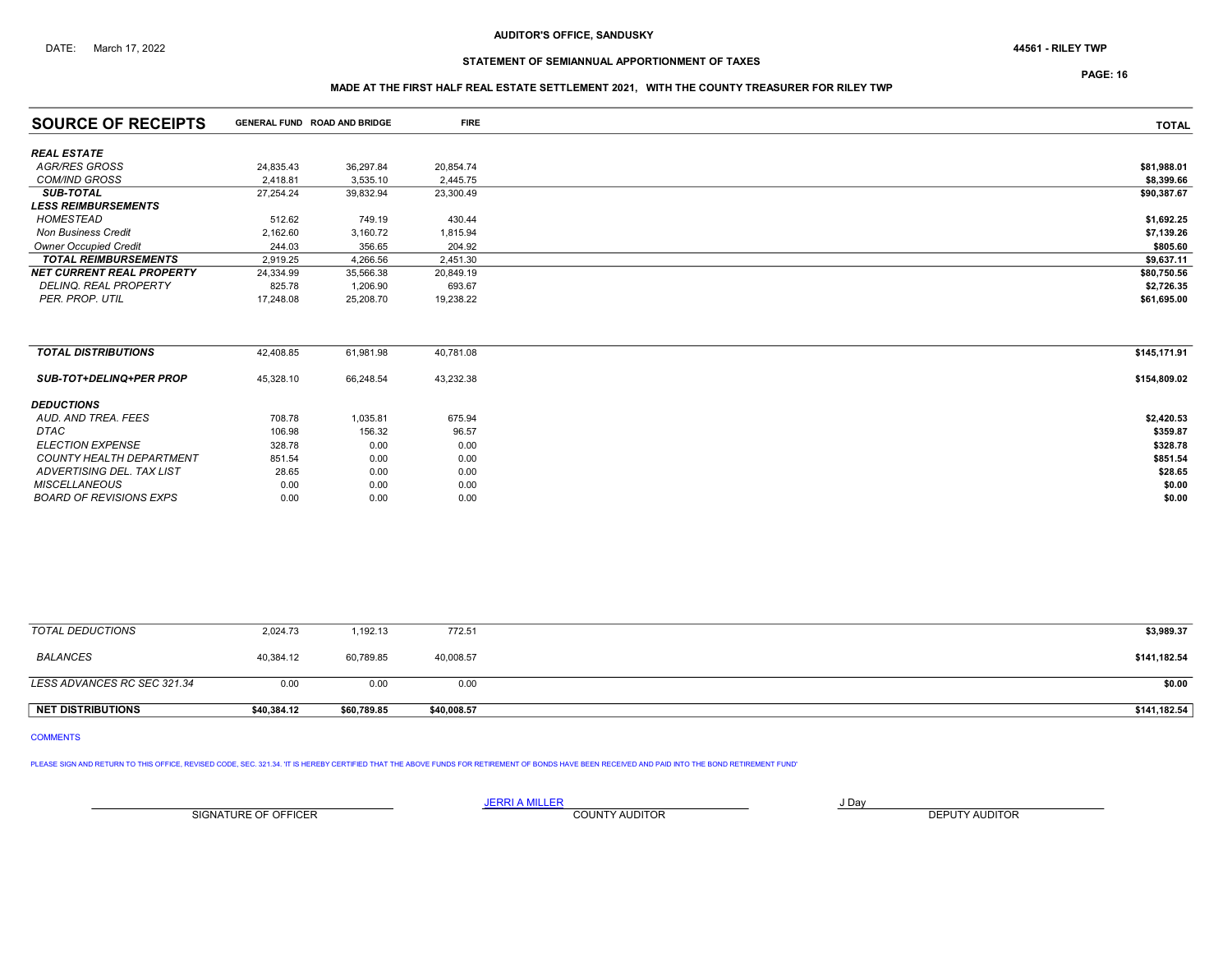## STATEMENT OF SEMIANNUAL APPORTIONMENT OF TAXES

PAGE: 17

### MADE AT THE FIRST HALF REAL ESTATE SETTLEMENT 2021, WITH THE COUNTY TREASURER FOR SANDUSKY TWP

|                                  |            |                                              |           | <b>ROAD</b>        |             |              |
|----------------------------------|------------|----------------------------------------------|-----------|--------------------|-------------|--------------|
| <b>SOURCE OF RECEIPTS</b>        |            | GENERAL FUND ROAD AND BRIDGE CURRENT EXPENSE |           | <b>IMPROVEMENT</b> | <b>FIRE</b> | <b>TOTAL</b> |
| <b>REAL ESTATE</b>               |            |                                              |           |                    |             |              |
| <b>AGR/RES GROSS</b>             | 57,181.72  | 83,572.10                                    | 13,932.42 | 13,932.42          | 37,627.36   | \$206,246.02 |
| <b>COM/IND GROSS</b>             | 11.841.86  | 17.307.38                                    | 4.174.55  | 4,174.55           | 8,382.49    | \$45,880.83  |
| <b>SUB-TOTAL</b>                 | 69,023.58  | 100,879.48                                   | 18,106.97 | 18,106.97          | 46,009.85   | \$252,126.85 |
| <b>LESS REIMBURSEMENTS</b>       |            |                                              |           |                    |             |              |
| HOMESTEAD                        | 1,674.93   | 2,447.96                                     | 408.09    | 408.09             | 1,102.14    | \$6,041.21   |
| <b>Non Business Credit</b>       | 5,215.44   | 7,622.47                                     | 1,270.73  | 1,270.73           | 3,431.92    | \$18,811.29  |
| <b>Owner Occupied Credit</b>     | 862.01     | 1,259.84                                     | 210.22    | 210.22             | 567.32      | \$3,109.61   |
| <b>TOTAL REIMBURSEMENTS</b>      | 7,752.38   | 11,330.27                                    | 1,889.04  | 1,889.04           | 5,101.38    | \$27,962.11  |
| <b>NET CURRENT REAL PROPERTY</b> | 61,271.20  | 89,549.21                                    | 16,217.93 | 16,217.93          | 40,908.47   | \$224,164.74 |
| <b>DELINQ, REAL PROPERTY</b>     | 2,225.16   | 3,252.11                                     | 573.17    | 573.17             | 1,478.41    | \$8,102.02   |
| PER. PROP. UTIL                  | 30,138.02  | 44,048.07                                    | 11,591.60 | 11,591.60          | 23,183.21   | \$120,552.50 |
| <b>TOTAL DISTRIBUTIONS</b>       | 93,634.38  | 136,849.39                                   | 28,382.70 | 28,382.70          | 65,570.09   | \$352,819.26 |
| <b>SUB-TOT+DELINQ+PER PROP</b>   | 101,386.76 | 148.179.66                                   | 30,271.74 | 30,271.74          | 70,671.47   | \$380,781.37 |
| <b>DEDUCTIONS</b>                |            |                                              |           |                    |             |              |
| AUD. AND TREA. FEES              | 1,589.06   | 2,322.46                                     | 474.64    | 474.64             | 1,107.70    | \$5,968.50   |
| <b>DTAC</b>                      | 359.90     | 525.97                                       | 110.14    | 110.14             | 253.50      | \$1,359.65   |
| <b>ELECTION EXPENSE</b>          | 1,972.70   | 0.00                                         | 0.00      | 0.00               | 0.00        | \$1,972.70   |
| <b>COUNTY HEALTH DEPARTMENT</b>  | 1,727.57   | 0.00                                         | 0.00      | 0.00               | 0.00        | \$1,727.57   |
| ADVERTISING DEL. TAX LIST        | 26.41      | 0.00                                         | 0.00      | 0.00               | 0.00        | \$26.41      |
| <b>MISCELLANEOUS</b>             | 0.00       | 0.00                                         | 0.00      | 0.00               | 0.00        | \$0.00       |
| <b>BOARD OF REVISIONS EXPS</b>   | 0.00       | 0.00                                         | 0.00      | 0.00               | 0.00        | \$0.00       |
|                                  |            |                                              |           |                    |             |              |

| <b>NET DISTRIBUTIONS</b>    | \$87.958.74 | \$134,000.96 | \$27.797.92 | \$27,797.92 | \$64,208.89 | \$341,764.43 |
|-----------------------------|-------------|--------------|-------------|-------------|-------------|--------------|
| LESS ADVANCES RC SEC 321.34 | 0.00        | 0.00         | 0.00        | 0.00        | 0.00        | \$0.00       |
|                             |             |              |             |             |             |              |
| <b>BALANCES</b>             | 87,958.74   | 134,000.96   | 27,797.92   | 27,797.92   | 64,208.89   | \$341,764.43 |
| TOTAL DEDUCTIONS            | 5,675.64    | 2,848.43     | 584.78      | 584.78      | 1,361.20    | \$11,054.83  |

COMMENTS

PLEASE SIGN AND RETURN TO THIS OFFICE, REVISED CODE, SEC. 321.34. 'IT IS HEREBY CERTIFIED THAT THE ABOVE FUNDS FOR RETIREMENT OF BONDS HAVE BEEN RECEIVED AND PAID INTO THE BOND RETIREMENT FUND'

SIGNATURE OF OFFICER **EXECUTE A RELATION COUNTY AUDITOR** COUNTY AUDITOR **DEPUTY AUDITOR**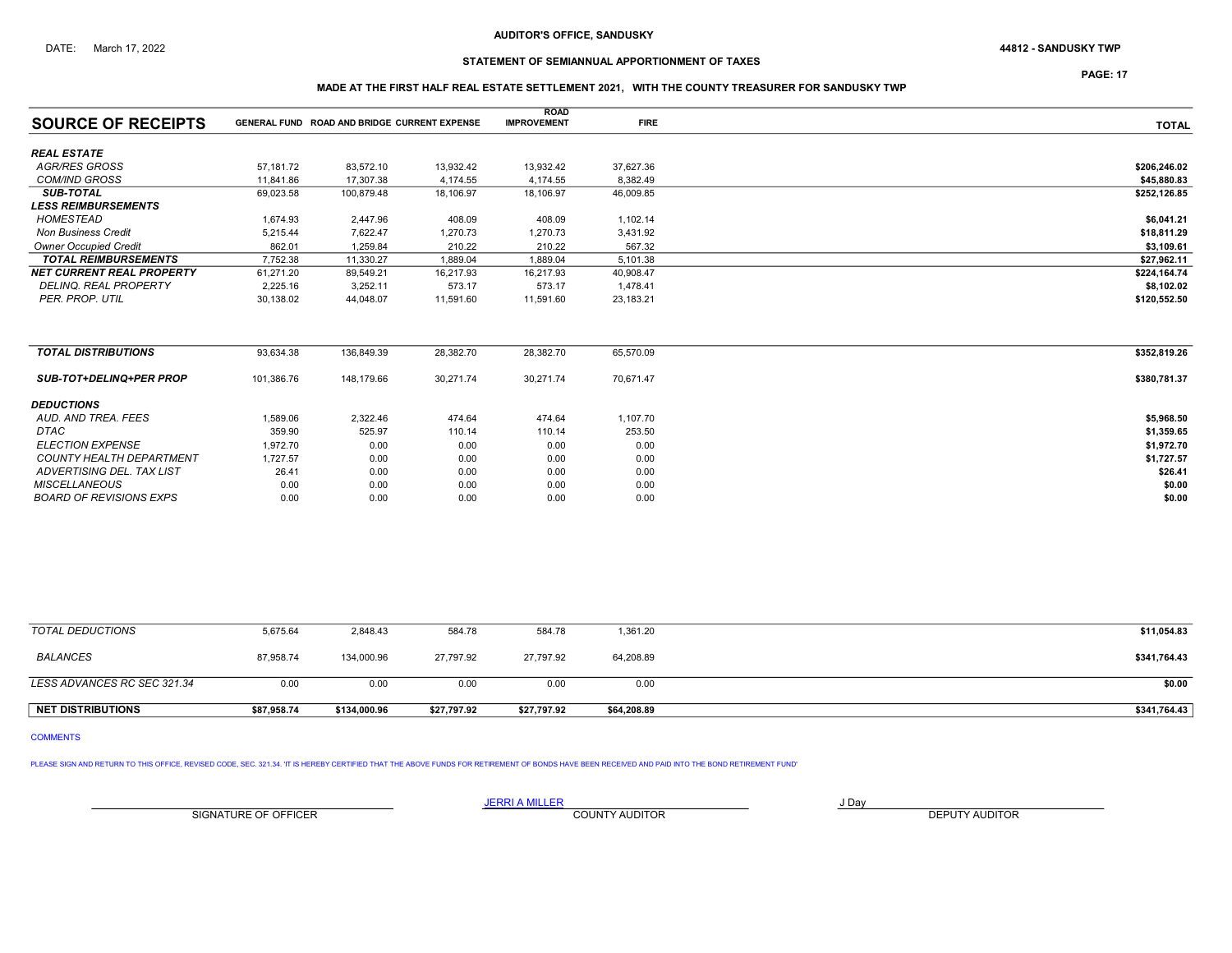## STATEMENT OF SEMIANNUAL APPORTIONMENT OF TAXES

PAGE: 18

### MADE AT THE FIRST HALF REAL ESTATE SETTLEMENT 2021, WITH THE COUNTY TREASURER FOR SCOTT TWP

| <b>SOURCE OF RECEIPTS</b>        | <b>FIRE &amp; E.M.S.</b> | <b>GENERAL FUND ROAD AND BRIDGE</b> |             | <b>FIRE</b> | <b>GARBAGE</b> | <b>TOTAL</b> |
|----------------------------------|--------------------------|-------------------------------------|-------------|-------------|----------------|--------------|
| <b>REAL ESTATE</b>               |                          |                                     |             |             |                |              |
| <b>AGR/RES GROSS</b>             | 54,635.31                | 48,488.71                           | 13,224.42   | 7,820.98    | 8,947.24       | \$133,116.66 |
| <b>COM/IND GROSS</b>             | 619.10                   | 535.73                              | 146.11      | 180.40      | 103.19         | \$1,584.53   |
| <b>SUB-TOTAL</b>                 | 55,254.41                | 49,024.44                           | 13,370.53   | 8,001.38    | 9,050.43       | \$134,701.19 |
| <b>LESS REIMBURSEMENTS</b>       |                          |                                     |             |             |                |              |
| <b>HOMESTEAD</b>                 | 1,047.15                 | 929.10                              | 253.39      | 151.50      | 171.52         | \$2,552.66   |
| <b>Non Business Credit</b>       | 0.00                     | 4,191.83                            | 1,143.25    | 676.12      | 773.48         | \$6,784.68   |
| <b>Owner Occupied Credit</b>     | 0.00                     | 448.36                              | 122.28      | 72.87       | 82.76          | \$726.27     |
| <b>TOTAL REIMBURSEMENTS</b>      | 1,047.15                 | 5,569.29                            | 1,518.92    | 900.49      | 1,027.76       | \$10,063.61  |
| <b>NET CURRENT REAL PROPERTY</b> | 54,207.26                | 43,455.15                           | 11,851.61   | 7,100.89    | 8,022.67       | \$124,637.58 |
| <b>DELINQ. REAL PROPERTY</b>     | 1,270.14                 | 1,127.24                            | 307.43      | 181.82      | 208.01         | \$3,094.64   |
| PER. PROP. UTIL                  | 2,317.34                 | 1,699.38                            | 463.47      | 772.45      | 386.22         | \$5,638.86   |
|                                  |                          |                                     |             |             |                |              |
| <b>TOTAL DISTRIBUTIONS</b>       | 57,794.74                | 46,281.77                           | 12,622.51   | 8,055.16    | 8,616.90       | \$133,371.08 |
| <b>SUB-TOT+DELINQ+PER PROP</b>   | 58,841.89                | 51,851.06                           | 14, 141. 43 | 8,955.65    | 9,644.66       | \$143,434.69 |
| <b>DEDUCTIONS</b>                |                          |                                     |             |             |                |              |
| AUD, AND TREA, FEES              | 920.60                   | 811.22                              | 221.24      | 140.10      | 150.90         | \$2,244.06   |
| <b>DTAC</b>                      | 127.01                   | 112.73                              | 30.74       | 18.18       | 20.80          | \$309.46     |
| <b>ELECTION EXPENSE</b>          | 0.00                     | 591.80                              | 0.00        | 0.00        | 0.00           | \$591.80     |
| <b>COUNTY HEALTH DEPARTMENT</b>  | 0.00                     | 466.39                              | 0.00        | 0.00        | 0.00           | \$466.39     |
| ADVERTISING DEL. TAX LIST        | 0.00                     | 31.67                               | 0.00        | 0.00        | 0.00           | \$31.67      |
| <b>MISCELLANEOUS</b>             | 0.00                     | 0.00                                | 0.00        | 0.00        | 0.00           | \$0.00       |
| <b>BOARD OF REVISIONS EXPS</b>   | 0.00                     | 0.00                                | 0.00        | 0.00        | 0.00           | \$0.00       |

| <b>NET DISTRIBUTIONS</b>    | \$56,747.13 | \$44.267.96 | \$12,370.53 | \$7,896.88 | \$8,445.20 | \$129,727.70 |
|-----------------------------|-------------|-------------|-------------|------------|------------|--------------|
| LESS ADVANCES RC SEC 321.34 | 0.00        | 0.00        | 0.00        | 0.00       | 0.00       | \$0.00       |
| <b>BALANCES</b>             | 56,747.13   | 44,267.96   | 12,370.53   | 7,896.88   | 8,445.20   | \$129,727.70 |
| TOTAL DEDUCTIONS            | 1,047.61    | 2,013.81    | 251.98      | 158.28     | 171.70     | \$3,643.38   |

## COMMENTS

PLEASE SIGN AND RETURN TO THIS OFFICE, REVISED CODE, SEC. 321.34. 'IT IS HEREBY CERTIFIED THAT THE ABOVE FUNDS FOR RETIREMENT OF BONDS HAVE BEEN RECEIVED AND PAID INTO THE BOND RETIREMENT FUND'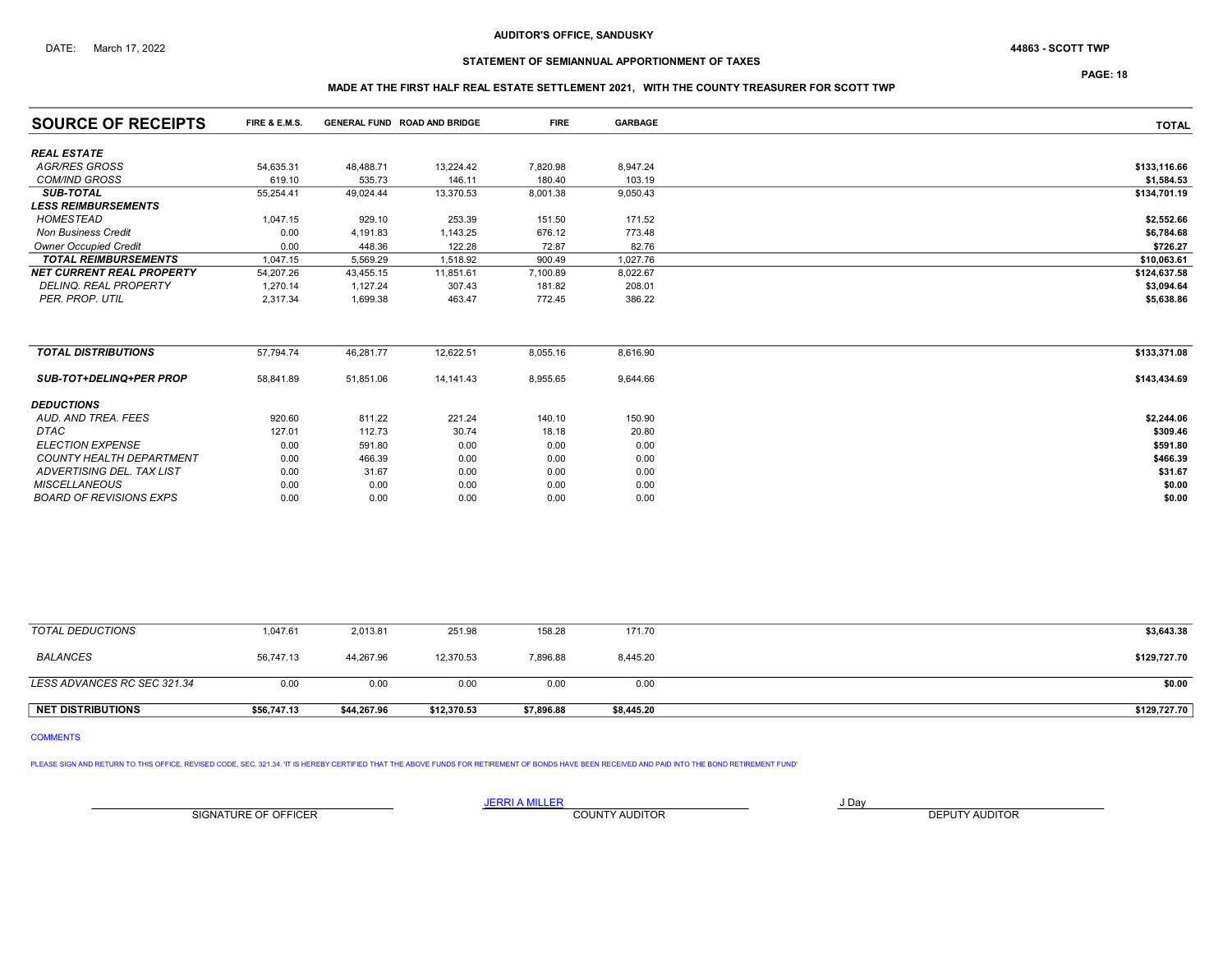## STATEMENT OF SEMIANNUAL APPORTIONMENT OF TAXES

PAGE: 19

### MADE AT THE FIRST HALF REAL ESTATE SETTLEMENT 2021, WITH THE COUNTY TREASURER FOR TOWNSEND TWP

| <b>SOURCE OF RECEIPTS</b>        | <b>FIRE</b> | <b>FIRE</b> |           | <b>GENERAL FUND ROAD AND BRIDGE</b> | <b>ROAD</b><br><b>IMPROVEMENT</b> | <b>TOTAL</b> |
|----------------------------------|-------------|-------------|-----------|-------------------------------------|-----------------------------------|--------------|
|                                  |             |             |           |                                     |                                   |              |
| <b>REAL ESTATE</b>               |             |             |           |                                     |                                   |              |
| <b>AGR/RES GROSS</b>             | 25,774.30   | 39,648.16   | 22,206.34 | 12,112.39                           | 25,346.34                         | \$125,087.53 |
| <b>COM/IND GROSS</b>             | 1,475.00    | 1,966.66    | 1,186.08  | 646.97                              | 1,474.99                          | \$6,749.70   |
| <b>SUB-TOTAL</b>                 | 27,249.30   | 41,614.82   | 23,392.42 | 12,759.36                           | 26,821.33                         | \$131,837.23 |
| <b>LESS REIMBURSEMENTS</b>       |             |             |           |                                     |                                   |              |
| HOMESTEAD                        | 542.13      | 833.94      | 467.07    | 254.76                              | 533.12                            | \$2,631.02   |
| <b>Non Business Credit</b>       | 0.00        | 0.00        | 2,077.05  | 1,132.93                            | 2,370.75                          | \$5,580.73   |
| <b>Owner Occupied Credit</b>     | 0.00        | 0.00        | 234.82    | 128.08                              | 268.03                            | \$630.93     |
| <b>TOTAL REIMBURSEMENTS</b>      | 542.13      | 833.94      | 2,778.94  | 1,515.77                            | 3,171.90                          | \$8,842.68   |
| <b>NET CURRENT REAL PROPERTY</b> | 26,707.17   | 40.780.88   | 20,613.48 | 11,243.59                           | 23,649.43                         | \$122,994.55 |
| <b>DELINQ, REAL PROPERTY</b>     | 2,186.99    | 3,357.10    | 1,882.25  | 1,026.67                            | 2,151.25                          | \$10,604.26  |
| PER. PROP. UTIL                  | 53,786.79   | 71,715.49   | 39,443.56 | 21,514.62                           | 53,786.79                         | \$240,247.25 |
|                                  |             |             |           |                                     |                                   |              |
| <b>TOTAL DISTRIBUTIONS</b>       | 82,680.95   | 115,853.47  | 61,939.29 | 33,784.88                           | 79,587.47                         | \$373,846.06 |
| <b>SUB-TOT+DELINQ+PER PROP</b>   | 83,223.08   | 116,687.41  | 64,718.23 | 35,300.65                           | 82,759.37                         | \$382,688.74 |
| <b>DEDUCTIONS</b>                |             |             |           |                                     |                                   |              |
| AUD. AND TREA. FEES              | 1,301.23    | 1,824.43    | 1,011.91  | 551.90                              | 1,293.96                          | \$5,983.43   |
| DTAC                             | 218.70      | 335.71      | 188.22    | 102.67                              | 215.13                            | \$1,060.43   |
| <b>ELECTION EXPENSE</b>          | 0.00        | 0.00        | 328.78    | 0.00                                | 0.00                              | \$328.78     |
| <b>COUNTY HEALTH DEPARTMENT</b>  | 0.00        | 0.00        | 1,694.29  | 0.00                                | 0.00                              | \$1,694.29   |
| ADVERTISING DEL. TAX LIST        | 0.00        | 0.00        | 47.87     | 0.00                                | 0.00                              | \$47.87      |
| <b>MISCELLANEOUS</b>             | 0.00        | 0.00        | 0.00      | 0.00                                | 0.00                              | \$0.00       |
| <b>BOARD OF REVISIONS EXPS</b>   | 0.00        | 0.00        | 0.00      | 0.00                                | 0.00                              | \$0.00       |

| <b>NET DISTRIBUTIONS</b>    | \$81,161.02 | \$113.693.33 | \$58,668.22 | \$33,130.31 | \$78,078.38 | \$364,731.26 |
|-----------------------------|-------------|--------------|-------------|-------------|-------------|--------------|
| LESS ADVANCES RC SEC 321.34 | 0.00        | 0.00         | 0.00        | 0.00        | 0.00        | \$0.00       |
| <b>BALANCES</b>             | 81,161.02   | 113,693.33   | 58,668.22   | 33,130.31   | 78,078.38   | \$364,731.26 |
| TOTAL DEDUCTIONS            | 1,519.93    | 2,160.14     | 3,271.07    | 654.57      | 1,509.09    | \$9,114.80   |

COMMENTS

PLEASE SIGN AND RETURN TO THIS OFFICE, REVISED CODE, SEC. 321.34. IT IS HEREBY CERTIFIED THAT THE ABOVE FUNDS FOR RETIREMENT OF BONDS HAVE BEEN RECEIVED AND PAID INTO THE BOND RETIREMENT FUND'

SIGNATURE OF OFFICER **EXECUTE A RELATION COUNTY AUDITOR** COUNTY AUDITOR **DEPUTY AUDITOR**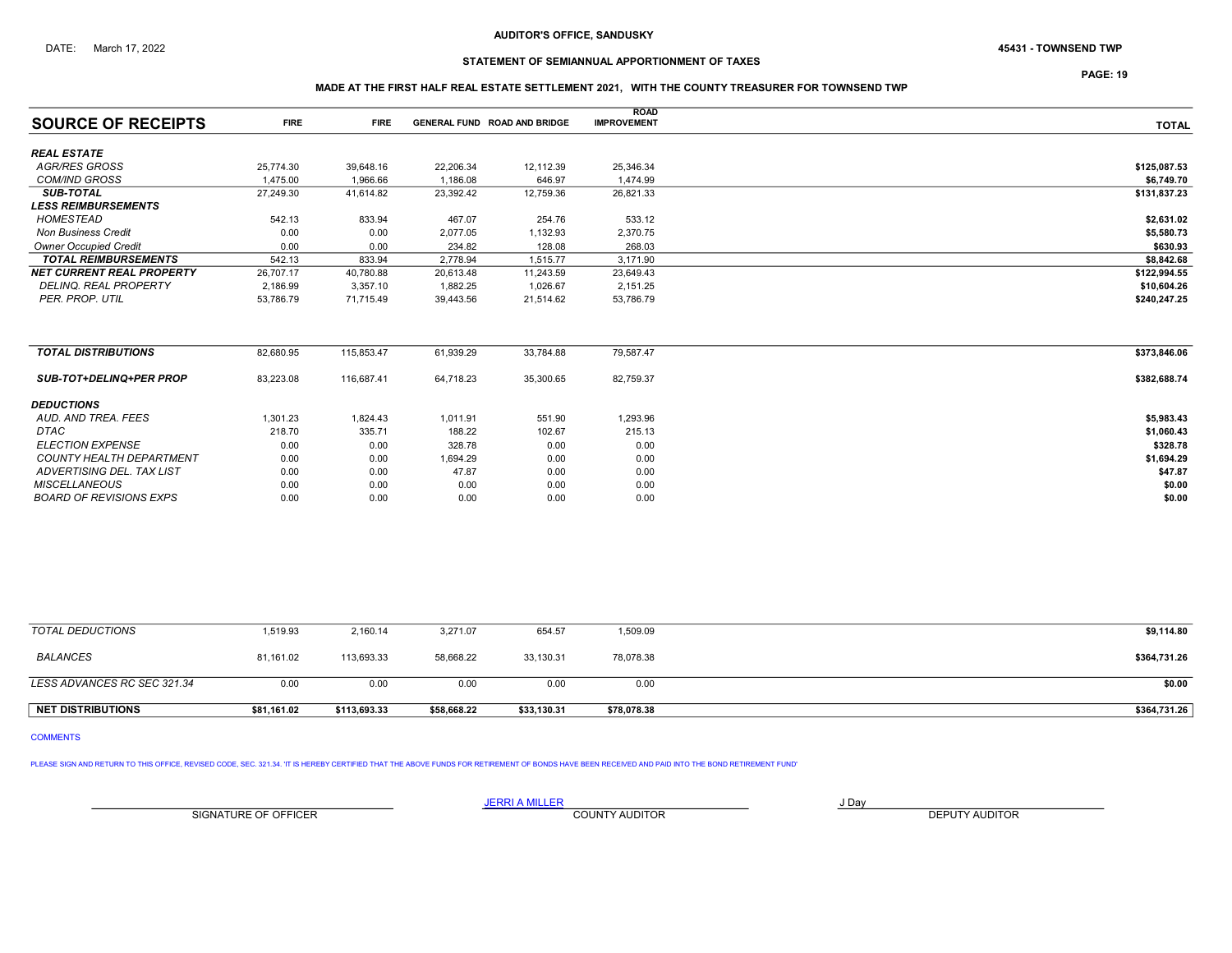## STATEMENT OF SEMIANNUAL APPORTIONMENT OF TAXES

PAGE: 20

### MADE AT THE FIRST HALF REAL ESTATE SETTLEMENT 2021, WITH THE COUNTY TREASURER FOR WOODVILLE TWP

|                                  |           | <b>EMERGENCY</b>         |                     |            | <b>EMERGENCY</b> |                                      |              |
|----------------------------------|-----------|--------------------------|---------------------|------------|------------------|--------------------------------------|--------------|
| <b>SOURCE OF RECEIPTS</b>        |           | CEMETERY MEDICAL SERVICE | <b>GENERAL FUND</b> |            |                  | FIRE MEDICAL SERVICE ROAD AND BRIDGE | <b>TOTAL</b> |
| <b>REAL ESTATE</b>               |           |                          |                     |            |                  |                                      |              |
| <b>AGR/RES GROSS</b>             | 19.268.81 | 0.00                     | 29,204.25           | 87,508.90  | 130,971.78       | 61,680.35                            | \$328,634.09 |
| <b>COM/IND GROSS</b>             | 2,138.40  | 0.00                     | 3,176.35            | 12,151.95  | 15,797.34        | 7.504.78                             | \$40,768.82  |
| <b>SUB-TOTAL</b>                 | 21,407.21 | 0.00                     | 32,380.60           | 99,660.85  | 146,769.12       | 69,185.13                            | \$369,402.91 |
| <b>LESS REIMBURSEMENTS</b>       |           |                          |                     |            |                  |                                      |              |
| <b>HOMESTEAD</b>                 | 399.64    | 0.00                     | 604.34              | 1,814.96   | 2,716.38         | 947.04                               | \$6,482.36   |
| <b>Non Business Credit</b>       | 0.00      | 0.00                     | 2,752.78            | 8,247.39   | 12,343.61        | 5,809.96                             | \$29,153.74  |
| <b>Owner Occupied Credit</b>     | 0.00      | 0.00                     | 428.74              | 1,287.63   | 1,927.15         | 726.01                               | \$4,369.53   |
| <b>TOTAL REIMBURSEMENTS</b>      | 399.64    | 0.00                     | 3,785.86            | 11,349.98  | 16,987.14        | 7,483.01                             | \$40,005.63  |
| <b>NET CURRENT REAL PROPERTY</b> | 21,007.57 | 0.00                     | 28,594.74           | 88,310.87  | 129,781.98       | 61,702.12                            | \$329,397.28 |
| <b>DELINQ, REAL PROPERTY</b>     | 1,255.55  | 0.00                     | 1.882.52            | 6,386.31   | 8,888.03         | 1,944.33                             | \$20,356.74  |
| PER. PROP. UTIL                  | 9.574.85  | 0.00                     | 13,404.77           | 57,448.62  | 74,683.31        | 47,755.91                            | \$202,867.46 |
|                                  |           |                          |                     |            |                  |                                      |              |
| <b>TOTAL DISTRIBUTIONS</b>       | 31,837.97 | 0.00                     | 43,882.03           | 152,145.80 | 213,353.32       | 111,402.36                           | \$552,621.48 |
| <b>SUB-TOT+DELINQ+PER PROP</b>   | 32,237.61 | 0.00                     | 47,667.89           | 163,495.78 | 230,340.46       | 118,885.37                           | \$592,627.11 |
| <b>DEDUCTIONS</b>                |           |                          |                     |            |                  |                                      |              |
| AUD, AND TREA, FEES              | 504.42    | 0.00                     | 745.91              | 2,558.36   | 3,604.20         | 1,859.14                             | \$9,272.03   |
| <b>DTAC</b>                      | 125.55    | 0.00                     | 188.26              | 638.63     | 888.80           | 194.43                               | \$2,035.67   |
| <b>ELECTION EXPENSE</b>          | 0.00      | 0.00                     | 821.96              | 0.00       | 0.00             | 0.00                                 | \$821.96     |
| <b>COUNTY HEALTH DEPARTMENT</b>  | 0.00      | 0.00                     | 1,129.19            | 0.00       | 0.00             | 0.00                                 | \$1,129.19   |
| <b>ADVERTISING DEL. TAX LIST</b> | 0.00      | 0.00                     | 0.00                | 36.16      | 0.00             | 0.00                                 | \$36.16      |
| <b>MISCELLANEOUS</b>             | 0.00      | 0.00                     | 0.00                | 0.00       | 0.00             | 0.00                                 | \$0.00       |
| <b>BOARD OF REVISIONS EXPS</b>   | 0.00      | 0.00                     | 0.00                | 0.00       | 0.00             | 0.00                                 | \$0.00       |

| <b>NET DISTRIBUTIONS</b>    | \$31.208.00 | \$0.00 | \$40,996.71 | \$148,912.65 | \$208,860.32 | \$109,348.79 | \$539,326.47 |
|-----------------------------|-------------|--------|-------------|--------------|--------------|--------------|--------------|
| LESS ADVANCES RC SEC 321.34 | 0.00        | 0.00   | 0.00        | 0.00         | 0.00         | 0.00         | \$0.00       |
| BALANCES                    | 31,208.00   | 0.00   | 40,996.71   | 148,912.65   | 208,860.32   | 109,348.79   | \$539,326.47 |
| TOTAL DEDUCTIONS            | 629.97      | 0.00   | 2,885.32    | 3,233.15     | 4,493.00     | 2,053.57     | \$13,295.01  |

COMMENTS

PLEASE SIGN AND RETURN TO THIS OFFICE, REVISED CODE, SEC. 321.34. 'IT IS HEREBY CERTIFIED THAT THE ABOVE FUNDS FOR RETIREMENT OF BONDS HAVE BEEN RECEIVED AND PAID INTO THE BOND RETIREMENT FUND'

SIGNATURE OF OFFICER **EXECUTE A RELATION COUNTY AUDITOR** COUNTY AUDITOR **DEPUTY AUDITOR**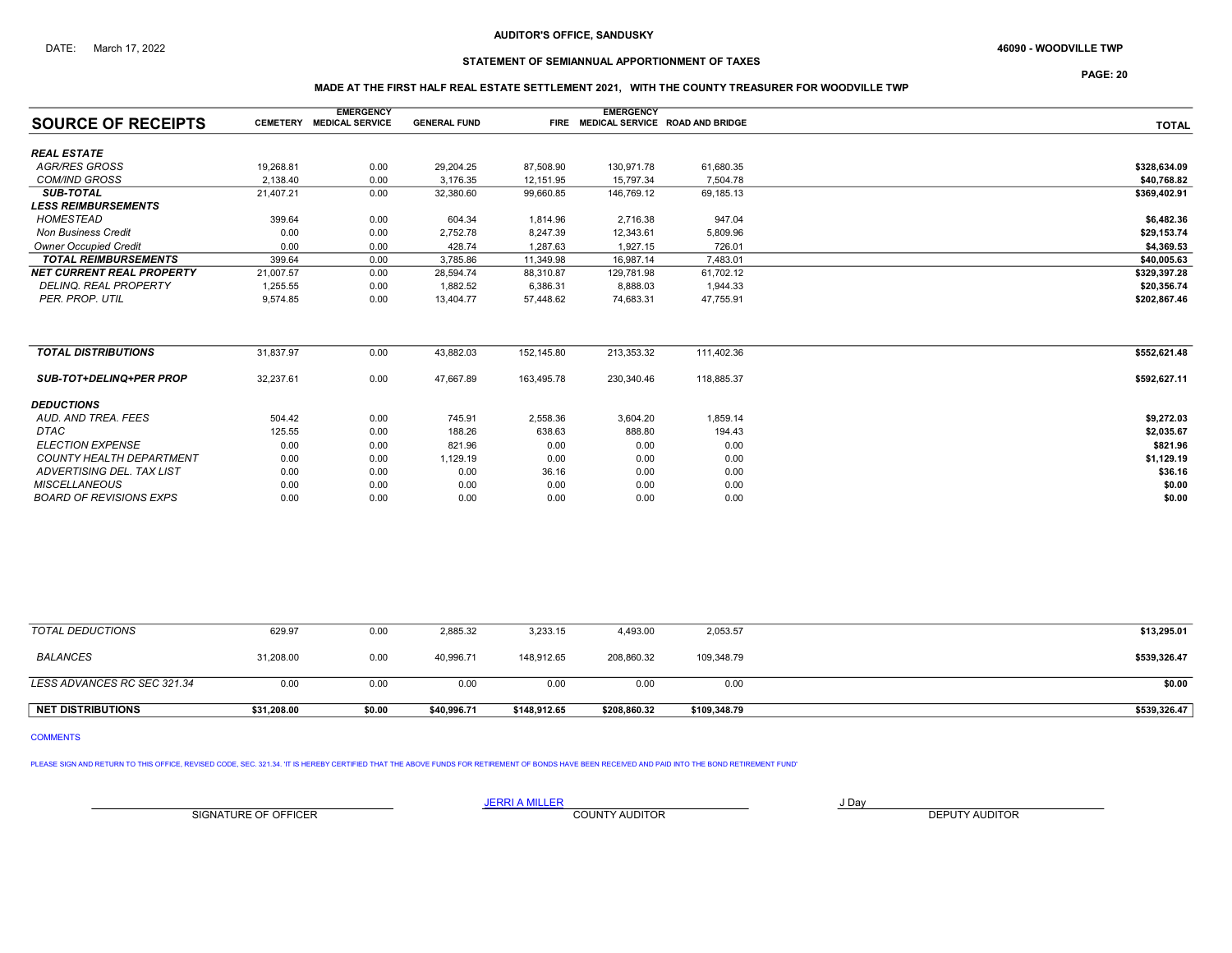## STATEMENT OF SEMIANNUAL APPORTIONMENT OF TAXES

PAGE: 21

### MADE AT THE FIRST HALF REAL ESTATE SETTLEMENT 2021, WITH THE COUNTY TREASURER FOR YORK TWP

| <b>SOURCE OF RECEIPTS</b>        | <b>GENERAL FUND ROAD AND BRIDGE</b> |           | <b>FIRE</b> | <b>FIRE</b> | <b>ROAD</b><br><b>IMPROVEMENT</b> | <b>TOTAL</b> |
|----------------------------------|-------------------------------------|-----------|-------------|-------------|-----------------------------------|--------------|
|                                  |                                     |           |             |             |                                   |              |
| <b>REAL ESTATE</b>               |                                     |           |             |             |                                   |              |
| <b>AGR/RES GROSS</b>             | 48,277.68                           | 35,403.30 | 12,635.14   | 24,844.05   | 56,179.83                         | \$177,340.00 |
| <b>COM/IND GROSS</b>             | 2,015.35                            | 1,477.90  | 796.50      | 1,274.58    | 2,549.11                          | \$8,113.44   |
| <b>SUB-TOTAL</b>                 | 50,293.03                           | 36,881.20 | 13,431.64   | 26,118.63   | 58,728.94                         | \$185,453.44 |
| <b>LESS REIMBURSEMENTS</b>       |                                     |           |             |             |                                   |              |
| <b>HOMESTEAD</b>                 | 1,205.94                            | 884.33    | 315.60      | 620.58      | 1,403.30                          | \$4,429.75   |
| <b>Non Business Credit</b>       | 4,406.05                            | 3,231.08  | 1,153.14    | 2,267.39    | 5,127.25                          | \$16,184.91  |
| <b>Owner Occupied Credit</b>     | 645.06                              | 473.04    | 168.92      | 332.04      | 750.71                            | \$2,369.77   |
| <b>TOTAL REIMBURSEMENTS</b>      | 6,257.05                            | 4,588.45  | 1,637.66    | 3,220.01    | 7,281.26                          | \$22,984.43  |
| <b>NET CURRENT REAL PROPERTY</b> | 44,035.98                           | 32,292.75 | 11,793.98   | 22,898.62   | 51,447.68                         | \$162,469.01 |
| <b>DELINQ, REAL PROPERTY</b>     | 1,565.97                            | 1,148.37  | 436.40      | 829.30      | 1,842.42                          | \$5,822.46   |
| PER. PROP. UTIL                  | 3.037.99                            | 2,227.86  | 2,025.32    | 2,025.32    | 4,050.64                          | \$13,367.13  |
|                                  |                                     |           |             |             |                                   |              |
| <b>TOTAL DISTRIBUTIONS</b>       | 48,639.94                           | 35,668.98 | 14,255.70   | 25,753.24   | 57,340.74                         | \$181,658.60 |
| <b>SUB-TOT+DELINQ+PER PROP</b>   | 54,896.99                           | 40,257.43 | 15,893.36   | 28,973.25   | 64,622.00                         | \$204,643.03 |
| <b>DEDUCTIONS</b>                |                                     |           |             |             |                                   |              |
| AUD, AND TREA, FEES              | 868.44                              | 636.86    | 251.16      | 458.20      | 1,022.16                          | \$3,236.82   |
| <b>DTAC</b>                      | 156.60                              | 114.84    | 43.64       | 82.93       | 184.24                            | \$582.25     |
| <b>ELECTION EXPENSE</b>          | 657.57                              | 0.00      | 0.00        | 0.00        | 0.00                              | \$657.57     |
| <b>COUNTY HEALTH DEPARTMENT</b>  | 761.33                              | 0.00      | 0.00        | 0.00        | 0.00                              | \$761.33     |
| ADVERTISING DEL. TAX LIST        | 34.23                               | 0.00      | 0.00        | 0.00        | 0.00                              | \$34.23      |
| <b>MISCELLANEOUS</b>             | 0.00                                | 0.00      | 0.00        | 0.00        | 0.00                              | \$0.00       |

| <b>NET DISTRIBUTIONS</b>    | \$46,161.77 | \$34,917.28 | \$13,960.90 | \$25,212.11 | \$56,134.34 | \$176,386.40 |
|-----------------------------|-------------|-------------|-------------|-------------|-------------|--------------|
| LESS ADVANCES RC SEC 321.34 | 0.00        | 0.00        | 0.00        | 0.00        | 0.00        | \$0.00       |
| <b>BALANCES</b>             | 46, 161. 77 | 34,917.28   | 13,960.90   | 25,212.11   | 56,134.34   | \$176,386.40 |
| TOTAL DEDUCTIONS            | 2,478.17    | 751.70      | 294.80      | 541.13      | 1,206.40    | \$5,272.20   |

 $BOARD \, OF \, REVISIONS \, EXPS$   $10.00$   $0.00$   $0.00$   $0.00$   $0.00$   $0.00$   $0.00$   $0.00$   $0.00$   $0.00$   $0.00$   $0.00$   $0.00$   $0.00$   $0.00$ 

COMMENTS

PLEASE SIGN AND RETURN TO THIS OFFICE, REVISED CODE, SEC. 321.34. IT IS HEREBY CERTIFIED THAT THE ABOVE FUNDS FOR RETIREMENT OF BONDS HAVE BEEN RECEIVED AND PAID INTO THE BOND RETIREMENT FUND'

SIGNATURE OF OFFICER **EXECUTE A RELATION COUNTY AUDITOR** COUNTY AUDITOR **DEPUTY AUDITOR**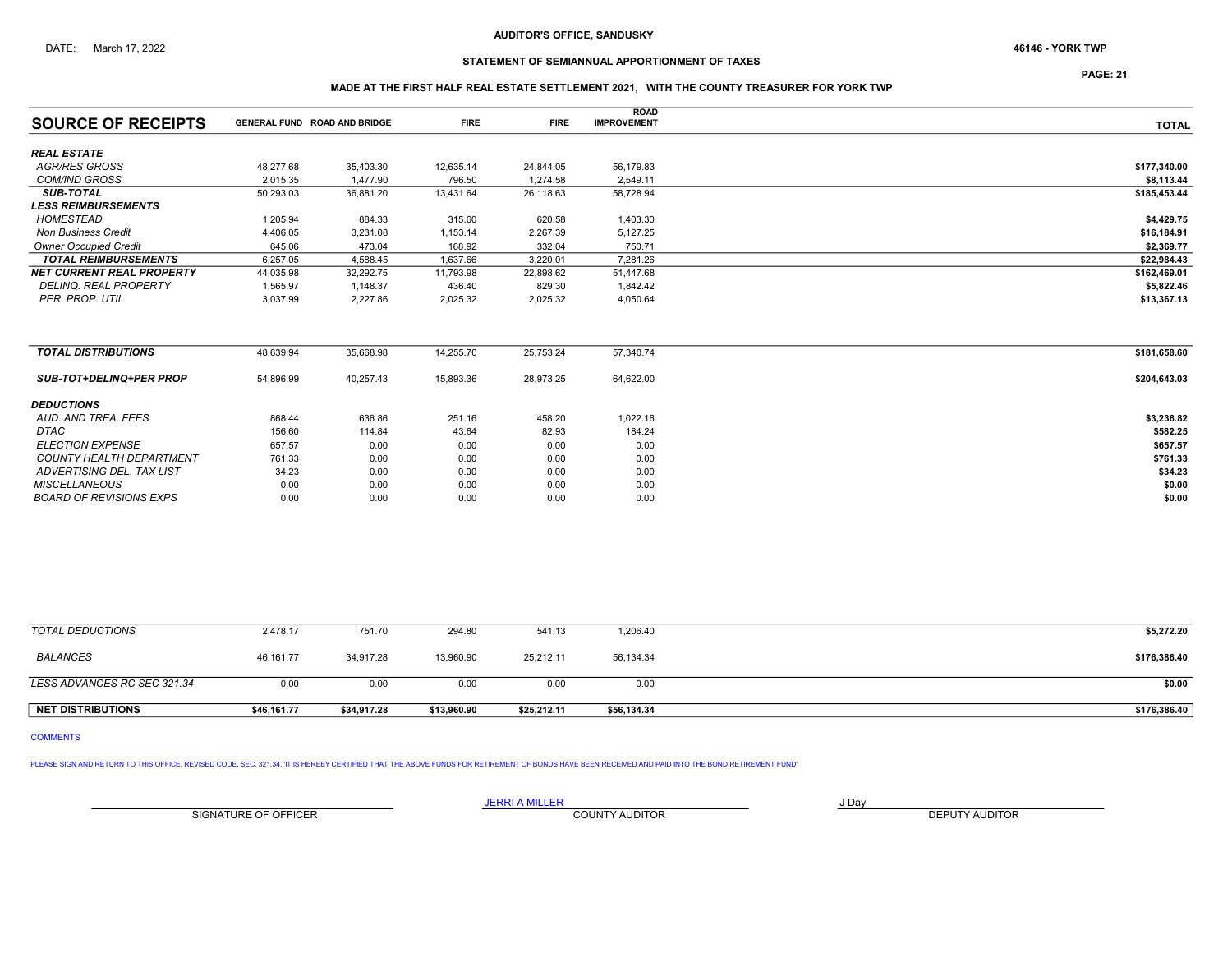## STATEMENT OF SEMIANNUAL APPORTIONMENT OF TAXES

PAGE: 22

### MADE AT THE FIRST HALF REAL ESTATE SETTLEMENT 2021, WITH THE COUNTY TREASURER FOR JACKSON TWP

|                                           |           | <b>ROAD AND BRIDGE</b> |                     |             |              |
|-------------------------------------------|-----------|------------------------|---------------------|-------------|--------------|
| <b>SOURCE OF RECEIPTS CURRENT EXPENSE</b> |           | (OUTSIDE MUN.)         | <b>GENERAL FUND</b> | <b>FIRE</b> | <b>TOTAL</b> |
| <b>REAL ESTATE</b>                        |           |                        |                     |             |              |
| <b>AGR/RES GROSS</b>                      | 38,496.19 | 46,804.03              | 20,531.42           | 42,490.92   | \$148,322.56 |
| <b>COM/IND GROSS</b>                      | 887.40    | 860.50                 | 514.25              | 1,183.20    | \$3,445.35   |
| <b>SUB-TOTAL</b>                          | 39,383.59 | 47,664.53              | 21,045.67           | 43,674.12   | \$151,767.91 |
| <b>LESS REIMBURSEMENTS</b>                |           |                        |                     |             |              |
| <b>HOMESTEAD</b>                          | 797.69    | 890.71                 | 425.44              | 880.45      | \$2,994.29   |
| <b>Non Business Credit</b>                | 0.00      | 4,201.67               | 1,850.90            | 3,830.56    | \$9,883.13   |
| <b>Owner Occupied Credit</b>              | 0.00      | 498.94                 | 227.87              | 471.61      | \$1,198.42   |
| <b>TOTAL REIMBURSEMENTS</b>               | 797.69    | 5,591.32               | 2,504.21            | 5,182.62    | \$14,075.84  |
| <b>NET CURRENT REAL PROPERTY</b>          | 38,585.90 | 42,073.21              | 18,541.46           | 38,491.50   | \$137,692.07 |
| DELINQ. REAL PROPERTY                     | 1,001.73  | 1,076.67               | 534.26              | 1,105.69    | \$3,718.35   |
| PER. PROP. UTIL                           | 6,882.54  | 8.694.72               | 3,670.71            | 9,176.71    | \$28,424.68  |
|                                           |           |                        |                     |             |              |
| <b>TOTAL DISTRIBUTIONS</b>                | 46,470.17 | 51,844.60              | 22,746.43           | 48,773.90   | \$169,835.10 |
| <b>SUB-TOT+DELINQ+PER PROP</b>            | 47,267.86 | 57,435.92              | 25,250.64           | 53,956.52   | \$183,910.94 |
| <b>DEDUCTIONS</b>                         |           |                        |                     |             |              |
| AUD, AND TREA, FEES                       | 739.46    | 898.63                 | 395.03              | 844.14      | \$2,877.26   |
| DTAC                                      | 155.05    | 179.68                 | 82.69               | 183.72      | \$601.14     |
| <b>ELECTION EXPENSE</b>                   | 0.00      | 0.00                   | 1,068.56            | 0.00        | \$1,068.56   |
| <b>COUNTY HEALTH DEPARTMENT</b>           | 0.00      | 0.00                   | 589.13              | 0.00        | \$589.13     |
| ADVERTISING DEL. TAX LIST                 | 0.00      | 0.00                   | 40.61               | 0.00        | \$40.61      |
| <b>MISCELLANEOUS</b>                      | 0.00      | 0.00                   | 0.00                | 0.00        | \$0.00       |
| <b>BOARD OF REVISIONS EXPS</b>            | 0.00      | 0.00                   | 0.00                | 0.00        | \$0.00       |

| <b>NET DISTRIBUTIONS</b>    | \$45.575.66 | \$50.766.29 | \$20.570.41 | \$47,746.04 | \$164,658.40 |
|-----------------------------|-------------|-------------|-------------|-------------|--------------|
| LESS ADVANCES RC SEC 321.34 | 0.00        | 0.00        | 0.00        | 0.00        | \$0.00       |
| <b>BALANCES</b>             | 45,575.66   | 50,766.29   | 20,570.41   | 47,746.04   | \$164,658.40 |
| TOTAL DEDUCTIONS            | 894.51      | 1,078.31    | 2,176.02    | 1,027.86    | \$5,176.70   |

## COMMENTS

PLEASE SIGN AND RETURN TO THIS OFFICE, REVISED CODE, SEC. 321.34. 'IT IS HEREBY CERTIFIED THAT THE ABOVE FUNDS FOR RETIREMENT OF BONDS HAVE BEEN RECEIVED AND PAID INTO THE BOND RETIREMENT FUND'

SIGNATURE OF OFFICER **EXECUTE A RELATION COUNTY AUDITOR** COUNTY AUDITOR **DEPUTY AUDITOR** 

JERRI A MILLER COUNTY AUDITOR **Fig. 1998**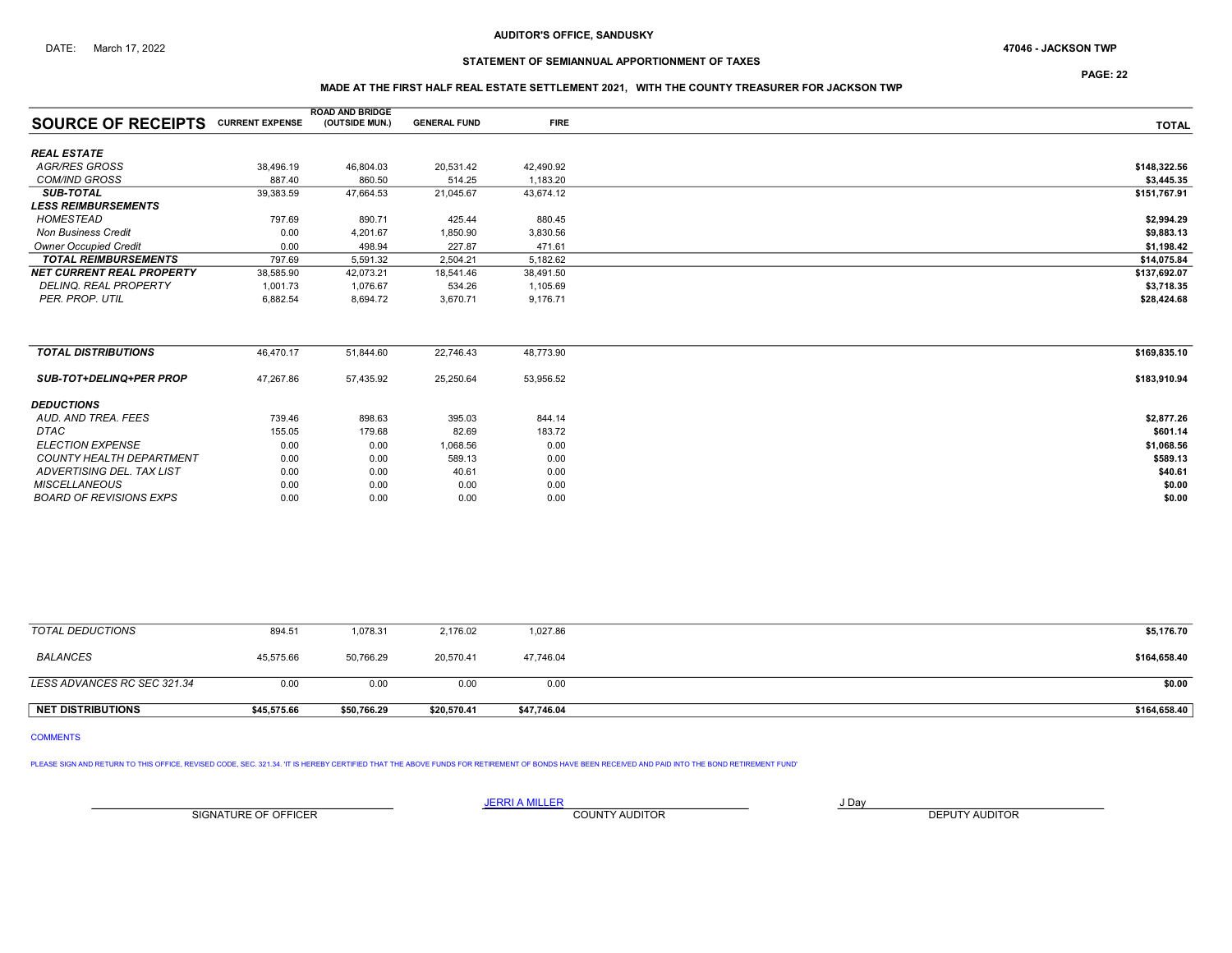## STATEMENT OF SEMIANNUAL APPORTIONMENT OF TAXES

PAGE: 23

## MADE AT THE FIRST HALF REAL ESTATE SETTLEMENT 2021, WITH THE COUNTY TREASURER FOR MADISON TWP

| <b>SOURCE OF RECEIPTS</b>        | FIRE ROAD AND BRIDGE |           | <b>GENERAL FUND CURRENT EXPENSE</b> |           | <b>CEMETERY</b> | <b>TOTAL</b> |
|----------------------------------|----------------------|-----------|-------------------------------------|-----------|-----------------|--------------|
| <b>REAL ESTATE</b>               |                      |           |                                     |           |                 |              |
| <b>AGR/RES GROSS</b>             | 77,308.79            | 56,417.50 | 18,400.77                           | 13,611.02 | 20,571.43       | \$186,309.51 |
| <b>COM/IND GROSS</b>             | 6.998.69             | 1.819.07  | 1,722.71                            | 2,395.71  | 3,042.92        | \$15,979.10  |
| <b>SUB-TOTAL</b>                 | 84,307.48            | 58,236.57 | 20,123.48                           | 16,006.73 | 23,614.35       | \$202,288.61 |
| <b>LESS REIMBURSEMENTS</b>       |                      |           |                                     |           |                 |              |
| HOMESTEAD                        | 1,835.75             | 847.91    | 436.93                              | 323.20    | 488.49          | \$3,932.28   |
| <b>Non Business Credit</b>       | 0.00                 | 4,994.74  | 1,701.17                            | 1,258.35  | 1,901.84        | \$9,856.10   |
| <b>Owner Occupied Credit</b>     | 0.00                 | 639.33    | 261.80                              | 193.66    | 292.69          | \$1,387.48   |
| <b>TOTAL REIMBURSEMENTS</b>      | 1,835.75             | 6.481.98  | 2,399.90                            | 1,775.21  | 2,683.02        | \$15,175.86  |
| <b>NET CURRENT REAL PROPERTY</b> | 82.471.73            | 51.754.59 | 17,723.58                           | 14,231.52 | 20,931.33       | \$187,112.75 |
| <b>DELINQ, REAL PROPERTY</b>     | 2,412.03             | 1,872.66  | 576.88                              | 481.53    | 699.53          | \$6,042.63   |
| PER. PROP. UTIL                  | 9,451.47             | 9,167.43  | 2,054.67                            | 4,109.33  | 4,109.33        | \$28,892.23  |
| <b>TOTAL DISTRIBUTIONS</b>       | 94,335.23            | 62,794.68 | 20,355.13                           | 18,822.38 | 25,740.19       | \$222,047.61 |
| <b>SUB-TOT+DELINQ+PER PROP</b>   | 96,170.98            | 69,276.66 | 22,755.03                           | 20,597.59 | 28,423.21       | \$237,223.47 |
| <b>DEDUCTIONS</b>                |                      |           |                                     |           |                 |              |
| AUD. AND TREA. FEES              | 1,504.23             | 1,083.85  | 355.94                              | 322.15    | 444.55          | \$3,710.72   |
| <b>DTAC</b>                      | 258.47               | 209.02    | 61.43                               | 55.67     | 77.47           | \$662.06     |
| <b>ELECTION EXPENSE</b>          | 0.00                 | 0.00      | 821.96                              | 0.00      | 0.00            | \$821.96     |
| <b>COUNTY HEALTH DEPARTMENT</b>  | 0.00                 | 0.00      | 485.54                              | 0.00      | 0.00            | \$485.54     |
| ADVERTISING DEL. TAX LIST        | 0.00                 | 0.00      | 24.25                               | 0.00      | 0.00            | \$24.25      |
| <b>MISCELLANEOUS</b>             | 0.00                 | 0.00      | 0.00                                | 0.00      | 0.00            | \$0.00       |
| <b>BOARD OF REVISIONS EXPS</b>   | 0.00                 | 0.00      | 0.00                                | 0.00      | 0.00            | \$0.00       |

| <b>NET DISTRIBUTIONS</b>    | \$92.572.53 | \$61,501.81 | \$18,606.01 | \$18,444.56 | \$25,218.17 | \$216,343.08 |
|-----------------------------|-------------|-------------|-------------|-------------|-------------|--------------|
| LESS ADVANCES RC SEC 321.34 | 0.00        | 0.00        | 0.00        | 0.00        | 0.00        | \$0.00       |
| <b>BALANCES</b>             | 92,572.53   | 61,501.81   | 18,606.01   | 18,444.56   | 25,218.17   | \$216,343.08 |
| TOTAL DEDUCTIONS            | 1,762.70    | 1,292.87    | .749.12     | 377.82      | 522.02      | \$5,704.53   |

COMMENTS

PLEASE SIGN AND RETURN TO THIS OFFICE, REVISED CODE, SEC. 321.34. 'IT IS HEREBY CERTIFIED THAT THE ABOVE FUNDS FOR RETIREMENT OF BONDS HAVE BEEN RECEIVED AND PAID INTO THE BOND RETIREMENT FUND'

SIGNATURE OF OFFICER **EXECUTE A RELATION COUNTY AUDITOR** COUNTY AUDITOR **DEPUTY AUDITOR**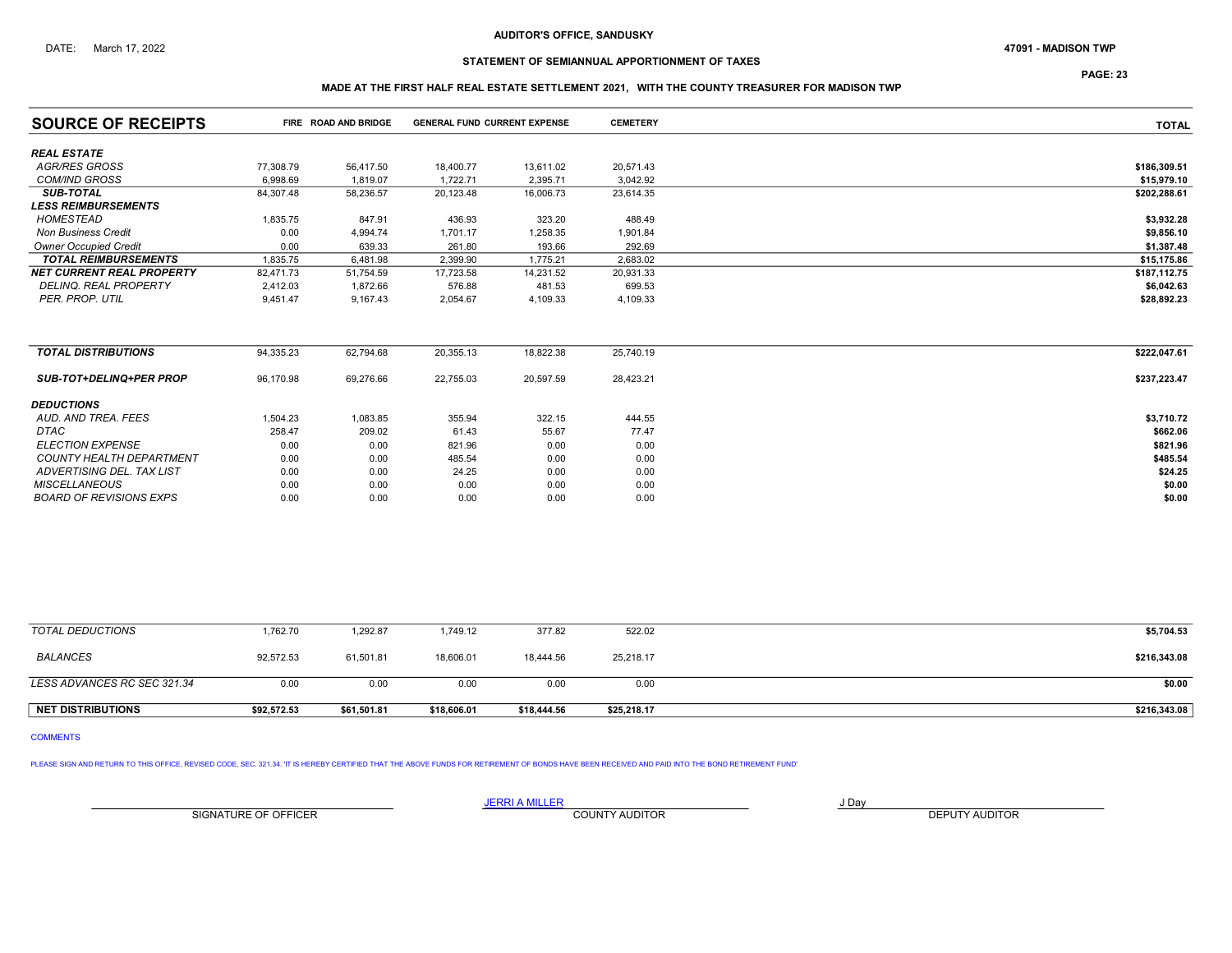### DATE: March 17, 2022 47178 - WASHINGTON TWP

## STATEMENT OF SEMIANNUAL APPORTIONMENT OF TAXES

# MADE AT THE FIRST HALF REAL ESTATE SETTLEMENT 2021, WITH THE COUNTY TREASURER FOR WASHINGTON TWP

| <b>SOURCE OF RECEIPTS</b>        | <b>FIRE</b> |           | FIRE ROAD AND BRIDGE | <b>GENERAL FUND</b> | <b>TOTAL</b> |
|----------------------------------|-------------|-----------|----------------------|---------------------|--------------|
| <b>REAL ESTATE</b>               |             |           |                      |                     |              |
| <b>AGR/RES GROSS</b>             | 43,883.95   | 32,208.81 | 83,252.75            | 13,786.65           | \$173,132.16 |
| <b>COM/IND GROSS</b>             | 3.329.23    | 2.288.89  | 5,864.89             | 986.67              | \$12,469.68  |
| <b>SUB-TOTAL</b>                 | 47,213.18   | 34.497.70 | 89.117.64            | 14,773.32           | \$185,601.84 |
| <b>LESS REIMBURSEMENTS</b>       |             |           |                      |                     |              |
| HOMESTEAD                        | 872.23      | 639.88    | 1,369.51             | 273.92              | \$3,155.54   |
| <b>Non Business Credit</b>       | 0.00        | 0.00      | 7,359.02             | 1,232.28            | \$8,591.30   |
| <b>Owner Occupied Credit</b>     | 0.00        | 0.00      | 846.25               | 154.90              | \$1,001.15   |
| <b>TOTAL REIMBURSEMENTS</b>      | 872.23      | 639.88    | 9,574.78             | 1,661.10            | \$12,747.99  |
| <b>NET CURRENT REAL PROPERTY</b> | 46,340.95   | 33,857.82 | 79,542.86            | 13,112.22           | \$172,853.85 |
| <b>DELINQ, REAL PROPERTY</b>     | 2,254.59    | 1,653.29  | 4,474.15             | 707.74              | \$9,089.77   |
| PER. PROP. UTIL                  | 20,234.81   | 12,815.34 | 37,368.91            | 5,395.94            | \$75,815.00  |
|                                  |             |           |                      |                     |              |
| <b>TOTAL DISTRIBUTIONS</b>       | 68,830.35   | 48,326.45 | 121,385.92           | 19,215.90           | \$257,758.62 |
| <b>SUB-TOT+DELINQ+PER PROP</b>   | 69,702.58   | 48,966.33 | 130,960.70           | 20,877.00           | \$270,506.61 |
| <b>DEDUCTIONS</b>                |             |           |                      |                     |              |
| AUD, AND TREA, FEES              | 1,090.22    | 765.80    | 2.047.51             | 326.52              | \$4,230.05   |
| <b>DTAC</b>                      | 236.75      | 172.47    | 468.51               | 73.81               | \$951.54     |
| <b>ELECTION EXPENSE</b>          | 0.00        | 0.00      | 0.00                 | 986.34              | \$986.34     |
| <b>COUNTY HEALTH DEPARTMENT</b>  | 0.00        | 0.00      | 0.00                 | 1,086.12            | \$1,086.12   |
| ADVERTISING DEL. TAX LIST        | 0.00        | 0.00      | 0.00                 | 44.42               | \$44.42      |
| <b>MISCELLANEOUS</b>             | 0.00        | 0.00      | 0.00                 | 0.00                | \$0.00       |
| <b>BOARD OF REVISIONS EXPS</b>   | 0.00        | 0.00      | 0.00                 | 0.00                | \$0.00       |

| <b>NET DISTRIBUTIONS</b>    | \$67,503.38 | \$47,388.18 | \$118,869.90 | \$16,698.69 | \$250,460.15 |
|-----------------------------|-------------|-------------|--------------|-------------|--------------|
| LESS ADVANCES RC SEC 321.34 | 0.00        | 0.00        | 0.00         | 0.00        | \$0.00       |
| BALANCES                    | 67,503.38   | 47,388.18   | 118,869.90   | 16,698.69   | \$250,460.15 |
| TOTAL DEDUCTIONS            | 1,326.97    | 938.27      | 2,516.02     | 2,517.21    | \$7,298.47   |

## COMMENTS

PLEASE SIGN AND RETURN TO THIS OFFICE, REVISED CODE, SEC. 321.34. 'IT IS HEREBY CERTIFIED THAT THE ABOVE FUNDS FOR RETIREMENT OF BONDS HAVE BEEN RECEIVED AND PAID INTO THE BOND RETIREMENT FUND'

SIGNATURE OF OFFICER **EXECUTE A RELATION COUNTY AUDITOR** COUNTY AUDITOR **DEPUTY AUDITOR** 

JERRI A MILLER COUNTY AUDITOR **Finally COUNTY AUDITOR** 

PAGE: 24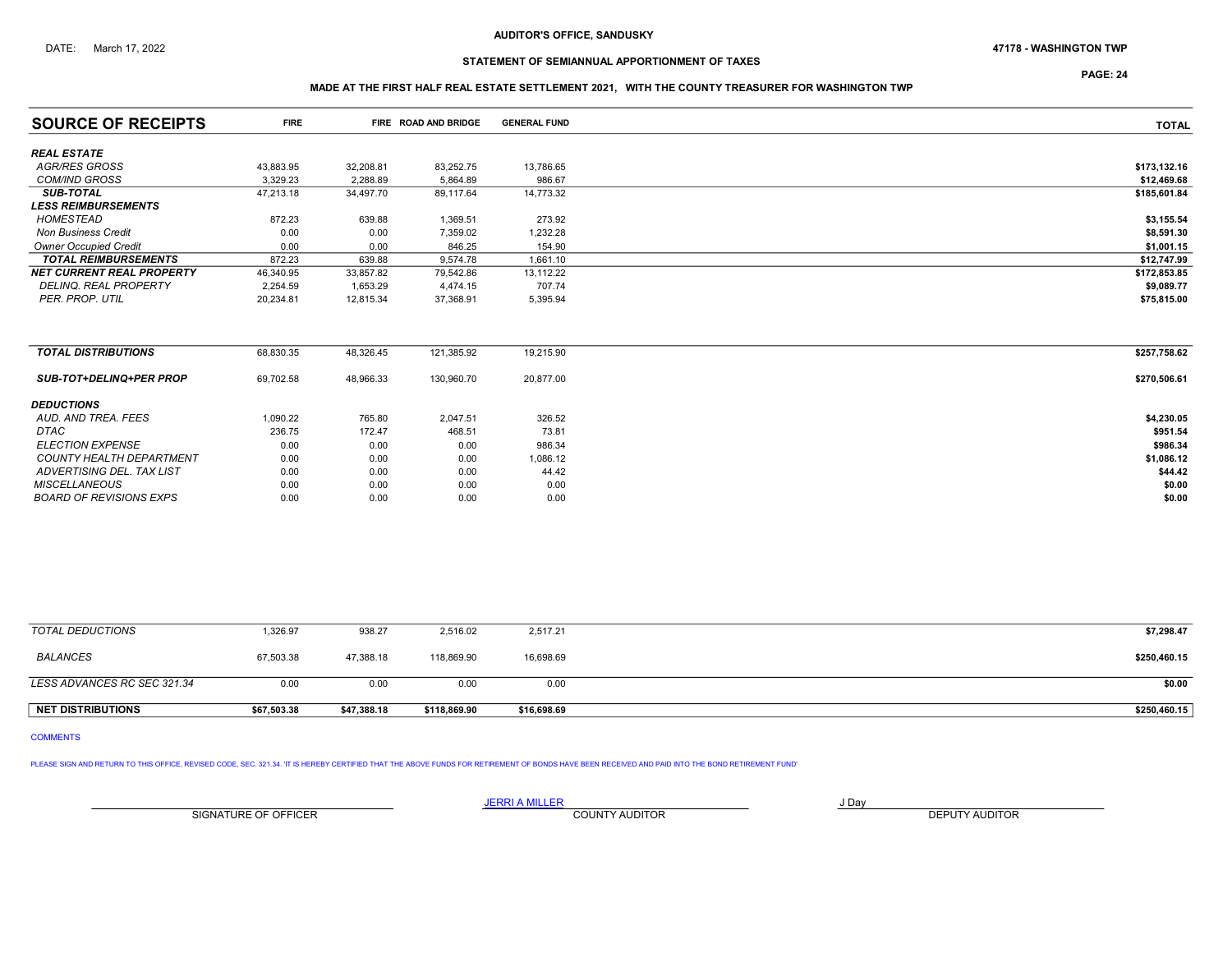## STATEMENT OF SEMIANNUAL APPORTIONMENT OF TAXES

PAGE: 25

### MADE AT THE FIRST HALF REAL ESTATE SETTLEMENT 2021, WITH THE COUNTY TREASURER FOR BELLEVUE CITY

|                                  |                       |                     |                       | <b>AMBULANCE &amp;</b> |                     |                     |                     |              |
|----------------------------------|-----------------------|---------------------|-----------------------|------------------------|---------------------|---------------------|---------------------|--------------|
| <b>SOURCE OF RECEIPTS</b>        | <b>FIREMAN'S FUND</b> | <b>GENERAL FUND</b> | <b>POLICE PENSION</b> | <b>E.M.S.</b>          | <b>RECREATIONAL</b> | <b>RECREATIONAL</b> | <b>RECREATIONAL</b> | <b>TOTAL</b> |
| <b>REAL ESTATE</b>               |                       |                     |                       |                        |                     |                     |                     |              |
| <b>AGR/RES GROSS</b>             | 10,459.88             | 69,731.34           | 10,459.87             | 30,150.97              | 13,863.21           | 27,726.41           | 13,863.21           | \$176,254.89 |
| <b>COM/IND GROSS</b>             | 3,763.04              | 25,085.40           | 3,763.05              | 23,331.78              | 5,832.77            | 11,666.24           | 5,832.77            | \$79,275.05  |
| <b>SUB-TOTAL</b>                 | 14,222.92             | 94.816.74           | 14,222.92             | 53,482.75              | 19,695.98           | 39,392.65           | 19,695.98           | \$255,529.94 |
| <b>LESS REIMBURSEMENTS</b>       |                       |                     |                       |                        |                     |                     |                     |              |
| <b>HOMESTEAD</b>                 | 366.84                | 2,445.70            | 366.86                | 1,057.50               | 486.21              | 972.42              | 486.21              | \$6,181.74   |
| <b>Non Business Credit</b>       | 1,015.33              | 6.768.78            | 1,015.33              | 2,926.74               | 1,345.70            | 2,691.39            | 1,345.70            | \$17,108.97  |
| <b>Owner Occupied Credit</b>     | 193.33                | 1.288.83            | 193.33                | 558.19                 | 256.29              | 512.59              | 256.29              | \$3,258.85   |
| <b>TOTAL REIMBURSEMENTS</b>      | 1,575.50              | 10,503.31           | 1,575.52              | 4,542.43               | 2,088.20            | 4,176.40            | 2,088.20            | \$26,549.56  |
| <b>NET CURRENT REAL PROPERTY</b> | 12,647.42             | 84,313.43           | 12,647.40             | 48,940.32              | 17,607.78           | 35,216.25           | 17,607.78           | \$228,980.38 |
| <b>DELINQ. REAL PROPERTY</b>     | 411.55                | 2,743.59            | 411.55                | 1,408.12               | 560.47              | 1,120.96            | 560.47              | \$7,216.71   |
| PER. PROP. UTIL                  | 439.20                | 2.928.03            | 439.21                | 2,928.03               | 732.01              | 1.464.02            | 732.01              | \$9.662.51   |
|                                  |                       |                     |                       |                        |                     |                     |                     |              |
| <b>TOTAL DISTRIBUTIONS</b>       | 13,498.17             | 89,985.05           | 13,498.16             | 53,276.47              | 18,900.26           | 37,801.23           | 18,900.26           | \$245,859.60 |
| <b>SUB-TOT+DELINQ+PER PROP</b>   | 15,073.67             | 100,488.36          | 15,073.68             | 57,818.90              | 20,988.46           | 41,977.63           | 20,988.46           | \$272,409.16 |
| <b>DEDUCTIONS</b>                |                       |                     |                       |                        |                     |                     |                     |              |
| AUD, AND TREA, FEES              | 235.86                | 1,572.45            | 235.87                | 905.23                 | 328.47              | 656.91              | 328.47              | \$4,263.26   |
| <b>DTAC</b>                      | 41.16                 | 274.36              | 41.16                 | 140.81                 | 56.04               | 112.10              | 56.04               | \$721.67     |
| <b>ELECTION EXPENSE</b>          | 0.00                  | 1,972.70            | 0.00                  | 0.00                   | 0.00                | 0.00                | 0.00                | \$1,972.70   |
| <b>COUNTY HEALTH DEPARTMENT</b>  | 0.00                  | 0.00                | 0.00                  | 0.00                   | 0.00                | 0.00                | 0.00                | \$0.00       |
| <b>ADVERTISING DEL. TAX LIST</b> | 0.00                  | 53.79               | 0.00                  | 0.00                   | 0.00                | 0.00                | 0.00                | \$53.79      |
| <b>MISCELLANEOUS</b>             | 0.00                  | 0.00                | 0.00                  | 0.00                   | 0.00                | 0.00                | 0.00                | \$0.00       |
| <b>BOARD OF REVISIONS EXPS</b>   | 0.00                  | 0.00                | 0.00                  | 0.00                   | 0.00                | 0.00                | 0.00                | \$0.00       |

| TOTAL DEDUCTIONS            | 277.02      | 3.873.30    | 277.03      | 1,046.04    | 384.51      | 769.01      | 384.51      | \$7,011.42   |
|-----------------------------|-------------|-------------|-------------|-------------|-------------|-------------|-------------|--------------|
| <b>BALANCES</b>             | 13.221.15   | 86.111.75   | 13.221.13   | 52.230.43   | 18.515.75   | 37.032.22   | 18,515.75   | \$238,848.18 |
| LESS ADVANCES RC SEC 321.34 | 0.00        | 0.00        | 0.00        | 0.00        | 0.00        | 0.00        | 0.00        | \$0.00       |
| <b>NET DISTRIBUTIONS</b>    | \$13.221.15 | \$86,111.75 | \$13,221.13 | \$52,230.43 | \$18,515.75 | \$37,032.22 | \$18,515.75 | \$238,848.18 |

COMMENTS

PLEASE SIGN AND RETURN TO THIS OFFICE, REVISED CODE, SEC. 321.34. 'IT IS HEREBY CERTIFIED THAT THE ABOVE FUNDS FOR RETIREMENT OF BONDS HAVE BEEN RECEIVED AND PAID INTO THE BOND RETIREMENT FUND'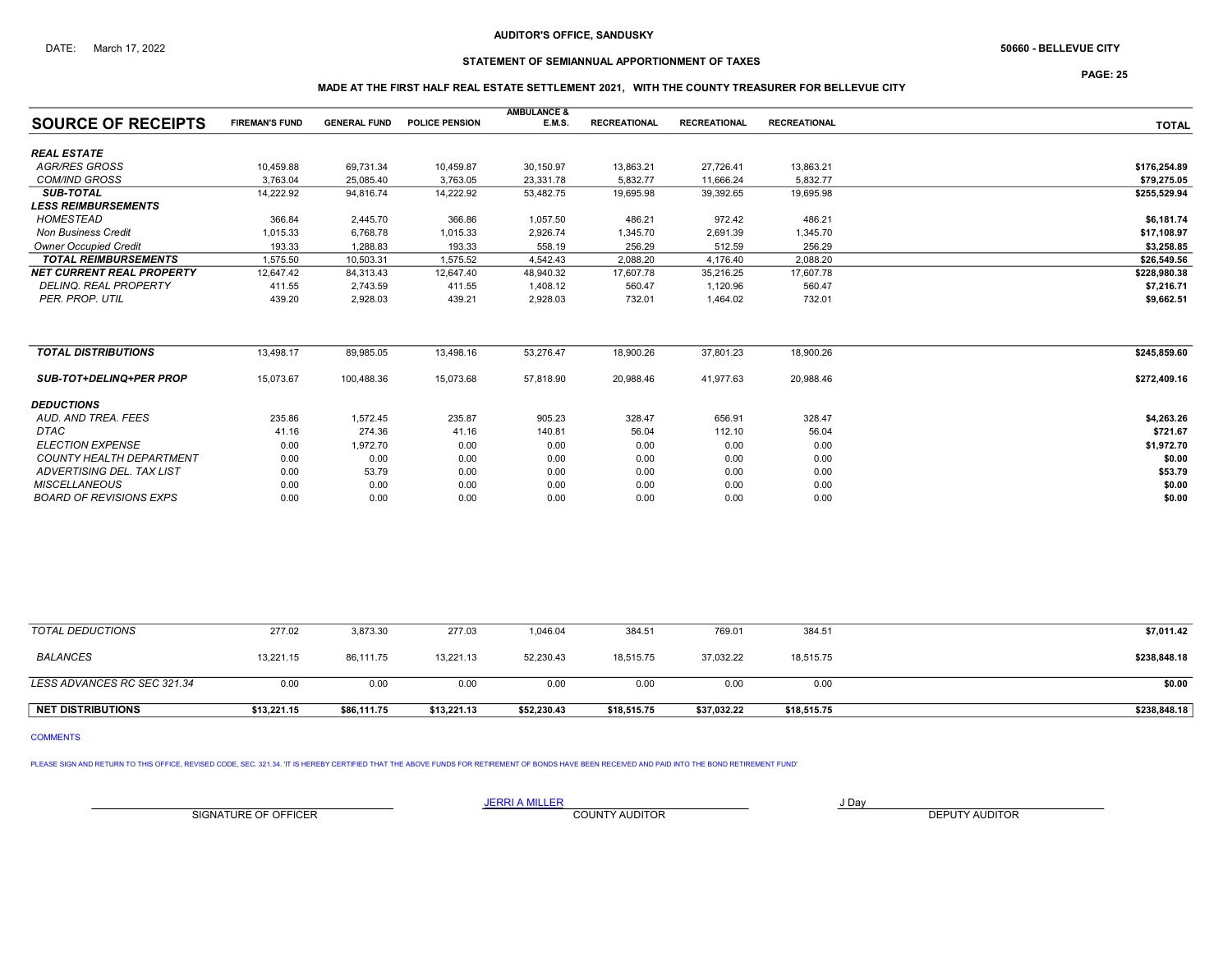## STATEMENT OF SEMIANNUAL APPORTIONMENT OF TAXES

PAGE: 26

### MADE AT THE FIRST HALF REAL ESTATE SETTLEMENT 2021, WITH THE COUNTY TREASURER FOR BURGOON CORP

| <b>SOURCE OF RECEIPTS CURRENT EXPENSE</b> |           | <b>GENERAL FUND</b> | <b>TOTAL</b> |
|-------------------------------------------|-----------|---------------------|--------------|
| <b>REAL ESTATE</b>                        |           |                     |              |
| <b>AGR/RES GROSS</b>                      | 11,049.69 | 2,392.99            | \$13,442.68  |
| <b>COM/IND GROSS</b>                      | 95.51     | 22.05               | \$117.56     |
| <b>SUB-TOTAL</b>                          | 11,145.20 | 2,415.04            | \$13,560.24  |
| <b>LESS REIMBURSEMENTS</b>                |           |                     |              |
| HOMESTEAD                                 | 401.91    | 87.04               | \$488.95     |
| <b>Non Business Credit</b>                | 0.00      | 227.19              | \$227.19     |
| <b>Owner Occupied Credit</b>              | 0.00      | 32.76               | \$32.76      |
| <b>TOTAL REIMBURSEMENTS</b>               | 401.91    | 346.99              | \$748.90     |
| <b>NET CURRENT REAL PROPERTY</b>          | 10,743.29 | 2,068.05            | \$12,811.34  |
| DELINQ. REAL PROPERTY                     | 973.13    | 210.75              | \$1,183.88   |
| PER. PROP. UTIL                           | 905.25    | 181.05              | \$1,086.30   |
|                                           |           |                     |              |
| <b>TOTAL DISTRIBUTIONS</b>                | 12,621.67 | 2,459.85            | \$15,081.52  |
| <b>SUB-TOT+DELINQ+PER PROP</b>            | 13,023.58 | 2,806.84            | \$15,830.42  |
| <b>DEDUCTIONS</b>                         |           |                     |              |
| AUD. AND TREA. FEES                       | 203.62    | 43.88               | \$247.50     |
| DTAC                                      | 103.03    | 22.23               | \$125.26     |
| <b>ELECTION EXPENSE</b>                   | 0.00      | 328.78              | \$328.78     |
| <b>COUNTY HEALTH DEPARTMENT</b>           | 0.00      | 28.73               | \$28.73      |
| ADVERTISING DEL. TAX LIST                 | 0.00      | 1.27                | \$1.27       |

| TOTAL DEDUCTIONS            | 306.65      | 424.89     | \$731.54    |
|-----------------------------|-------------|------------|-------------|
| BALANCES                    | 12,315.02   | 2,034.96   | \$14,349.98 |
| LESS ADVANCES RC SEC 321.34 | 0.00        | 0.00       | \$0.00      |
| NET DISTRIBUTIONS           | \$12,315.02 | \$2,034.96 | \$14,349.98 |

 $MISCELLANEOUS$  0.00 0.00 0.00 0.00 0.00 \$0.00 BOARD OF REVISIONS EXPS  $0.00$   $0.00$   $0.00$ 

### COMMENTS

PLEASE SIGN AND RETURN TO THIS OFFICE, REVISED CODE, SEC. 321.34. IT IS HEREBY CERTIFIED THAT THE ABOVE FUNDS FOR RETIREMENT OF BONDS HAVE BEEN RECEIVED AND PAID INTO THE BOND RETIREMENT FUND'

<u>JERRI A MILLER</u> JOAY AND A DAY SIGNATURE OF OFFICER **EXECUTS A TELEPHONE COUNTY AUDITOR DEPUTY AUDITOR DEPUTY AUDITOR**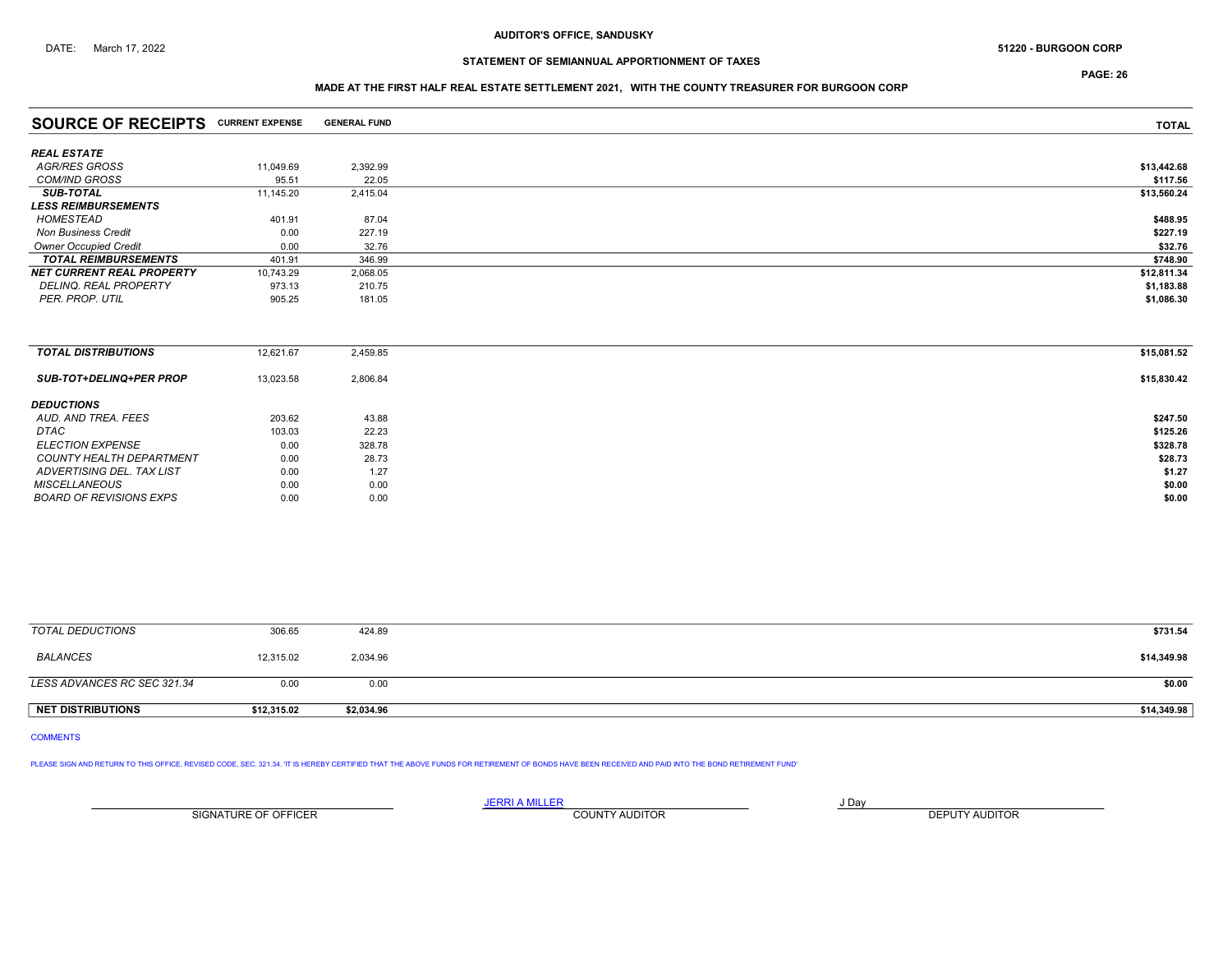## STATEMENT OF SEMIANNUAL APPORTIONMENT OF TAXES

# MADE AT THE FIRST HALF REAL ESTATE SETTLEMENT 2021, WITH THE COUNTY TREASURER FOR CLYDE CITY

| <b>SOURCE OF RECEIPTS</b>        | <b>GENERAL FUND</b> | <b>POLICE PENSION</b> | <b>TOTAL</b> |
|----------------------------------|---------------------|-----------------------|--------------|
| <b>REAL ESTATE</b>               |                     |                       |              |
| <b>AGR/RES GROSS</b>             |                     |                       |              |
|                                  | 128,684.81          | 13,312.48             | \$141,997.29 |
| <b>COM/IND GROSS</b>             | 64,676.26           | 6,690.82              | \$71,367.08  |
| <b>SUB-TOTAL</b>                 | 193,361.07          | 20,003.30             | \$213,364.37 |
| <b>LESS REIMBURSEMENTS</b>       |                     |                       |              |
| HOMESTEAD                        | 4,802.33            | 496.80                | \$5,299.13   |
| <b>Non Business Credit</b>       | 12,468.04           | 1,289.82              | \$13,757.86  |
| <b>Owner Occupied Credit</b>     | 2,313.82            | 239.37                | \$2,553.19   |
| <b>TOTAL REIMBURSEMENTS</b>      | 19,584.19           | 2,025.99              | \$21,610.18  |
| <b>NET CURRENT REAL PROPERTY</b> | 173,776.88          | 17,977.31             | \$191,754.19 |
| <b>DELINQ, REAL PROPERTY</b>     | 7,218.71            | 746.77                | \$7,965.48   |
| PER. PROP. UTIL                  | 7,996.76            | 827.25                | \$8,824.01   |
|                                  |                     |                       |              |
| <b>TOTAL DISTRIBUTIONS</b>       | 188,992.35          | 19,551.33             | \$208,543.68 |
| <b>SUB-TOT+DELINQ+PER PROP</b>   | 208,576.54          | 21,577.32             | \$230,153.86 |
| <b>DEDUCTIONS</b>                |                     |                       |              |
| AUD. AND TREA. FEES              | 3,266.80            | 337.95                | \$3,604.75   |
| DTAC                             | 721.88              | 74.67                 | \$796.55     |
| <b>ELECTION EXPENSE</b>          | 1,643.92            | 0.00                  | \$1,643.92   |
| <b>COUNTY HEALTH DEPARTMENT</b>  | 1,516.16            | 0.00                  | \$1,516.16   |
| ADVERTISING DEL. TAX LIST        | 22.52               | 0.00                  | \$22.52      |

 $MISCELLANEOUS$  0.00 0.00 0.00 0.00 0.00 \$0.00 BOARD OF REVISIONS EXPS  $0.00$   $0.00$   $0.00$ 

| TOTAL DEDUCTIONS            | 7,171.28     | 412.62      | \$7,583.90   |
|-----------------------------|--------------|-------------|--------------|
| BALANCES                    | 181,821.07   | 19,138.71   | \$200,959.78 |
| LESS ADVANCES RC SEC 321.34 | 0.00         | 0.00        | \$0.00       |
| <b>NET DISTRIBUTIONS</b>    | \$181,821.07 | \$19,138.71 | \$200,959.78 |

## COMMENTS

PLEASE SIGN AND RETURN TO THIS OFFICE, REVISED CODE, SEC. 321.34. IT IS HEREBY CERTIFIED THAT THE ABOVE FUNDS FOR RETIREMENT OF BONDS HAVE BEEN RECEIVED AND PAID INTO THE BOND RETIREMENT FUND'

JERRI A MILLER COUNTY AUDITOR **Finally COUNTY AUDITOR** SIGNATURE OF OFFICER **EXECUTE A RELATION COUNTY AUDITOR** COUNTY AUDITOR **DEPUTY AUDITOR** 

PAGE: 27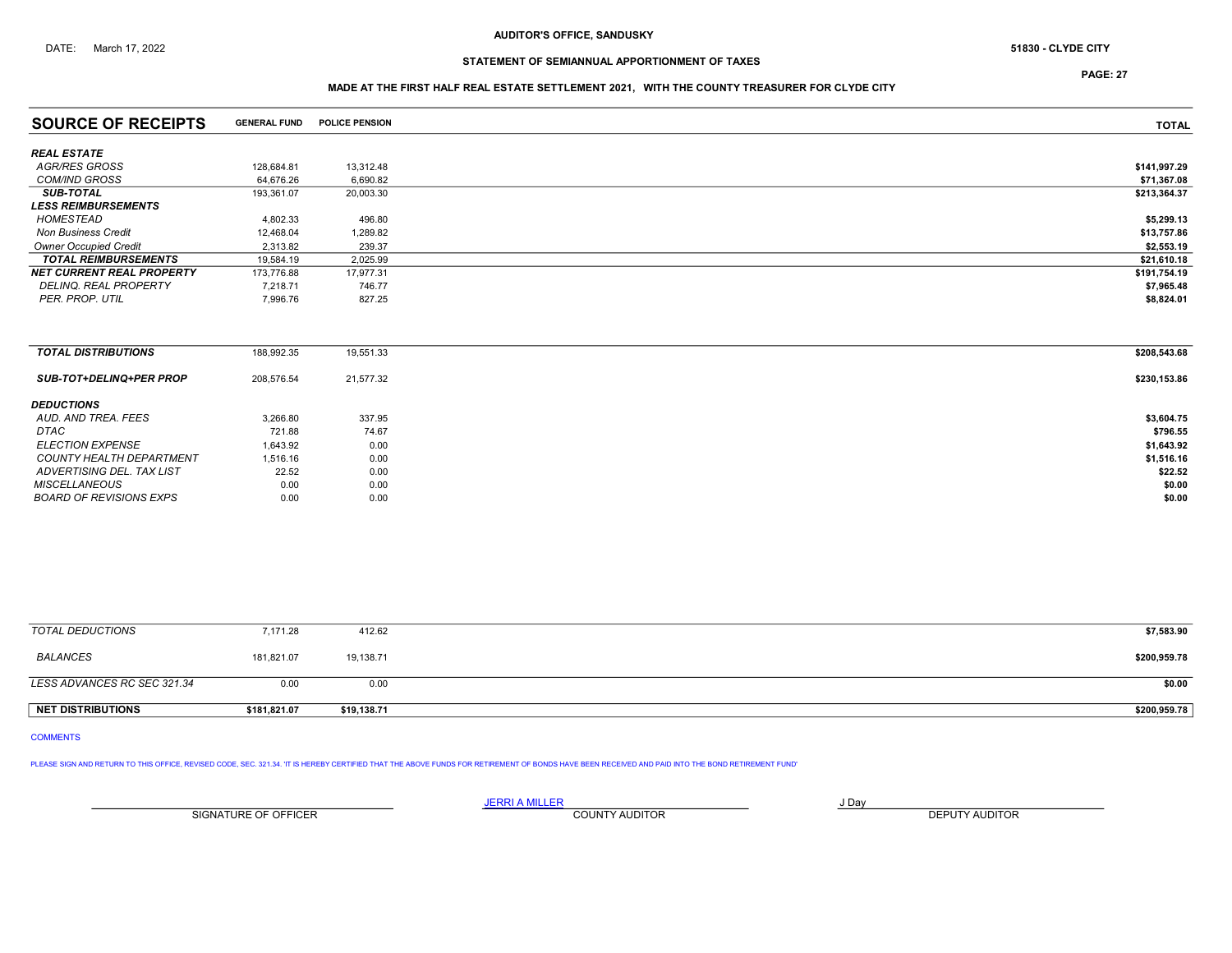PAGE: 28

### MADE AT THE FIRST HALF REAL ESTATE SETTLEMENT 2021, WITH THE COUNTY TREASURER FOR FREMONT CITY

| <b>SOURCE OF RECEIPTS</b>        | <b>GENERAL FUND</b> | <b>TOTAL</b>                                    |
|----------------------------------|---------------------|-------------------------------------------------|
| <b>REAL ESTATE</b>               |                     |                                                 |
| <b>AGR/RES GROSS</b>             | 276,090.54          | \$276,090.54                                    |
| <b>COM/IND GROSS</b>             | 166,271.01          | \$166,271.01                                    |
| <b>SUB-TOTAL</b>                 | 442,361.55          | \$442,361.55                                    |
| <b>LESS REIMBURSEMENTS</b>       |                     |                                                 |
| HOMESTEAD                        | 10,378.24           | \$10,378.24                                     |
| <b>Non Business Credit</b>       | 26,867.63           | \$26,867.63                                     |
| <b>Owner Occupied Credit</b>     | 4,679.65            | \$4,679.65                                      |
| <b>TOTAL REIMBURSEMENTS</b>      | 41,925.52           | \$41,925.52                                     |
| <b>NET CURRENT REAL PROPERTY</b> | 400,436.03          | \$400,436.03                                    |
| DELINQ. REAL PROPERTY            | 20,536.07           | \$20,536.07                                     |
| PER. PROP. UTIL                  | 64,077.96           | \$64,077.96                                     |
|                                  |                     |                                                 |
| <b>TOTAL DISTRIBUTIONS</b>       | 485,050.06          | \$485,050.06                                    |
| <b>SUB-TOT+DELINQ+PER PROP</b>   | 526,975.58          | \$526,975.58                                    |
| <b>DEDUCTIONS</b>                |                     | the contract of the contract of the contract of |
|                                  |                     |                                                 |

| ----------                |          |            |
|---------------------------|----------|------------|
| AUD. AND TREA. FEES       | 8,500.67 | \$8,500.67 |
| DTAC                      | 4,113.84 | \$4,113.84 |
| <b>ELECTION EXPENSE</b>   | 7,397.62 | \$7,397.62 |
| COUNTY HEALTH DEPARTMENT  | 3,507.72 | \$3,507.72 |
| ADVERTISING DEL. TAX LIST | 63.92    |            |
| <b>MISCELLANEOUS</b>      | 0.00     |            |
| BOARD OF REVISIONS EXPS   | 0.00     |            |
|                           |          |            |

| <b>TOTAL DEDUCTIONS</b>     | 23,583.77    | \$23,583.77  |
|-----------------------------|--------------|--------------|
| BALANCES                    | 461,466.29   | \$461,466.29 |
| LESS ADVANCES RC SEC 321.34 | 0.00         | \$0.00       |
| NET DISTRIBUTIONS           | \$461,466.29 | \$461,466.29 |

COMMENTS

PLEASE SIGN AND RETURN TO THIS OFFICE, REVISED CODE, SEC. 321.34. 'IT IS HEREBY CERTIFIED THAT THE ABOVE FUNDS FOR RETIREMENT OF BONDS HAVE BEEN RECEIVED AND PAID INTO THE BOND RETIREMENT FUND'

<u>JERRI A MILLER COUNTY AUDITOR AND BRITING COUNTY AND BRITING AND THE STATE OF A LIGHT OF A LIGHT OF A LIGHT OF A</u> SIGNATURE OF OFFICER **EXECUTE A RELATION COUNTY AUDITOR** COUNTY AUDITOR **DEPUTY AUDITOR**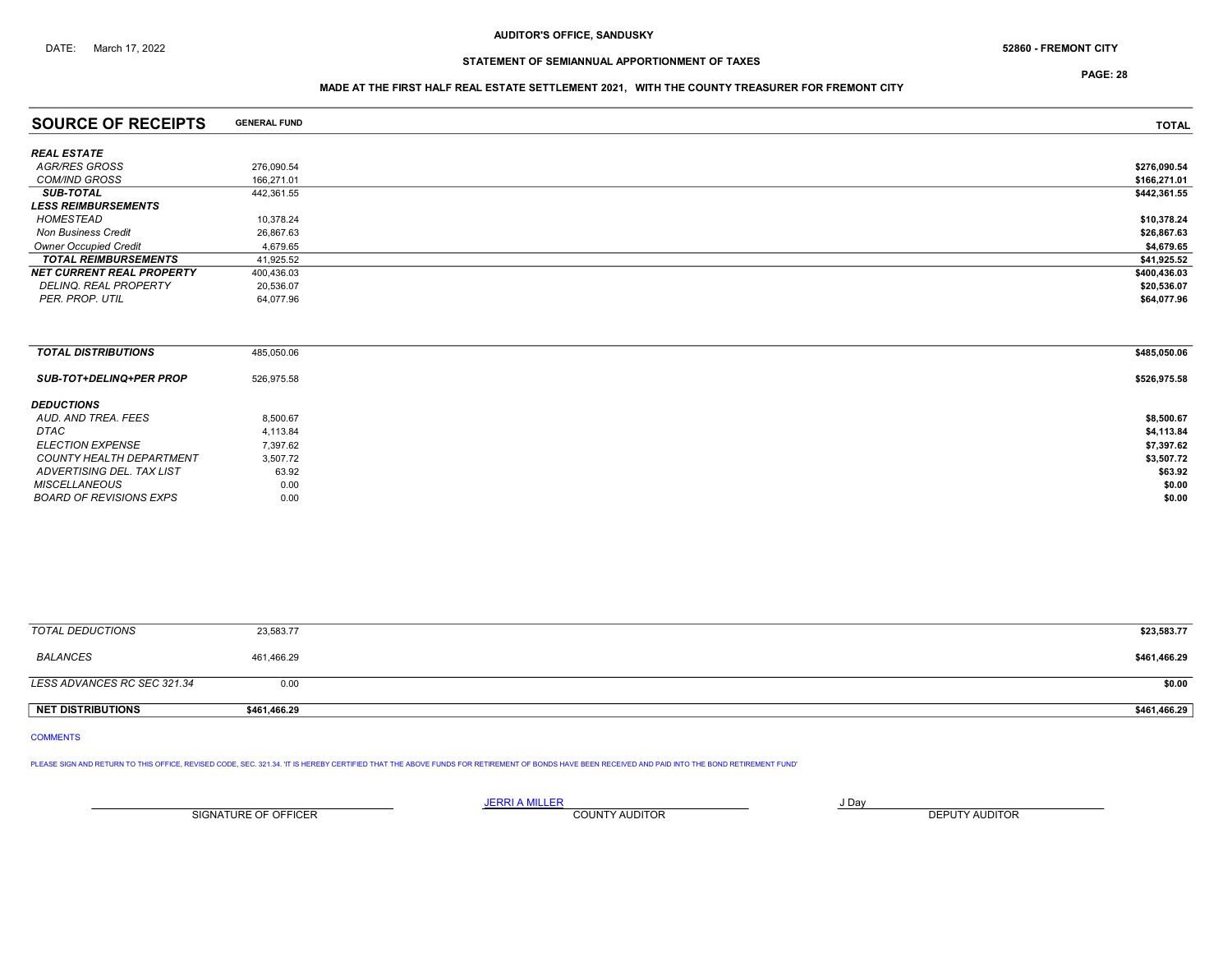DATE: March 17, 2022 **53060 - GIBSONBURG CORP** 53060 - GIBSONBURG CORP

## STATEMENT OF SEMIANNUAL APPORTIONMENT OF TAXES

PAGE: 29

### MADE AT THE FIRST HALF REAL ESTATE SETTLEMENT 2021, WITH THE COUNTY TREASURER FOR GIBSONBURG CORP

| <b>SOURCE OF RECEIPTS</b>        | <b>GENERAL FUND</b> | <b>TOTAL</b> |
|----------------------------------|---------------------|--------------|
| <b>REAL ESTATE</b>               |                     |              |
| AGR/RES GROSS                    | 57,242.32           | \$57,242.32  |
| <b>COM/IND GROSS</b>             | 9.299.97            | \$9,299.97   |
| <b>SUB-TOTAL</b>                 | 66,542.29           | \$66,542.29  |
| <b>LESS REIMBURSEMENTS</b>       |                     |              |
| HOMESTEAD                        | 1,918.83            | \$1,918.83   |
| <b>Non Business Credit</b>       | 5,543.70            | \$5,543.70   |
| <b>Owner Occupied Credit</b>     | 1,000.36            | \$1,000.36   |
| <b>TOTAL REIMBURSEMENTS</b>      | 8,462.89            | \$8,462.89   |
| <b>NET CURRENT REAL PROPERTY</b> | 58,079.40           | \$58,079.40  |
| DELINQ. REAL PROPERTY            | 1,676.39            | \$1,676.39   |
| PER. PROP. UTIL                  | 3,128.86            | \$3,128.86   |
|                                  |                     |              |
|                                  |                     |              |
| <b>TOTAL DISTRIBUTIONS</b>       | 62,884.65           | \$62,884.65  |
| <b>SUB-TOT+DELINQ+PER PROP</b>   | 71,347.54           | \$71,347.54  |
| $P = 110P 101P 101P$             |                     |              |

| <b>DEDUCTIONS</b>         |          |            |
|---------------------------|----------|------------|
| AUD. AND TREA. FEES       | 1,115.67 | \$1,115.67 |
| <b>DTAC</b>               | 167.64   | \$167.64   |
| <i>ELECTION EXPENSE</i>   | 493.18   | \$493.18   |
| COUNTY HEALTH DEPARTMENT  | 468.70   | \$468.70   |
| ADVERTISING DEL. TAX LIST | 9.42     | \$9.42     |
| <b>MISCELLANEOUS</b>      | 0.00     | \$0.00     |
| BOARD OF REVISIONS EXPS   | 0.00     | \$0.00     |
|                           |          |            |

| TOTAL DEDUCTIONS            | 2,254.61    | \$2,254.61  |
|-----------------------------|-------------|-------------|
| <b>BALANCES</b>             | 60,630.04   | \$60,630.04 |
| LESS ADVANCES RC SEC 321.34 | 0.00        | \$0.00      |
| <b>NET DISTRIBUTIONS</b>    | \$60,630.04 | \$60,630.04 |

COMMENTS

PLEASE SIGN AND RETURN TO THIS OFFICE, REVISED CODE, SEC. 321.34. 'IT IS HEREBY CERTIFIED THAT THE ABOVE FUNDS FOR RETIREMENT OF BONDS HAVE BEEN RECEIVED AND PAID INTO THE BOND RETIREMENT FUND'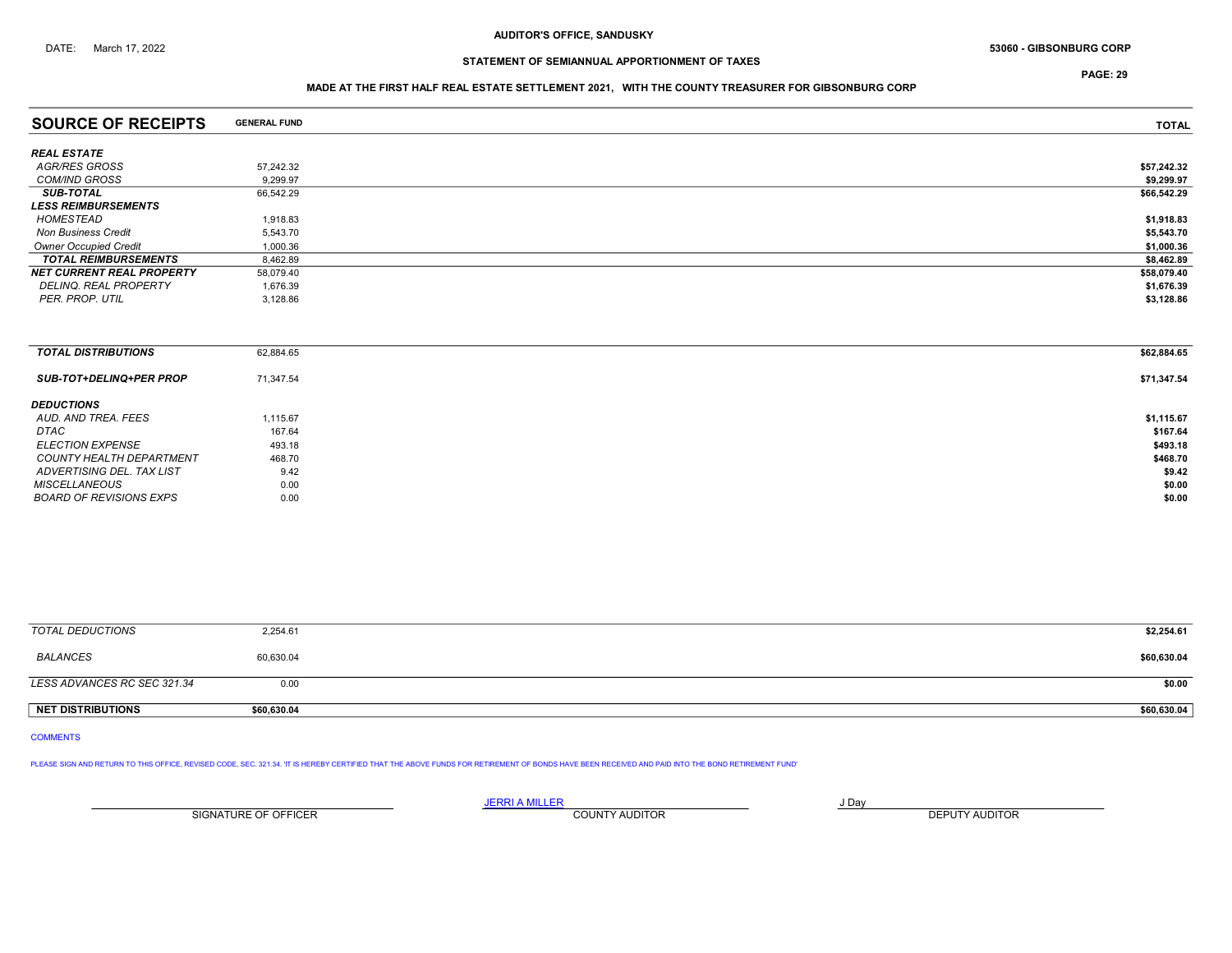### DATE: March 17, 2022 **S3280 - GREEN SPRINGS CORP** 53280 - GREEN SPRINGS CORP

## STATEMENT OF SEMIANNUAL APPORTIONMENT OF TAXES

PAGE: 30

### MADE AT THE FIRST HALF REAL ESTATE SETTLEMENT 2021, WITH THE COUNTY TREASURER FOR GREEN SPRINGS CORP

| <b>SOURCE OF RECEIPTS</b>        | FIRE & E.M.S. | <b>POLICE</b> | <b>GENERAL FUND</b> | <b>POLICE</b> | <b>TOTAL</b> |
|----------------------------------|---------------|---------------|---------------------|---------------|--------------|
| <b>REAL ESTATE</b>               |               |               |                     |               |              |
| <b>AGR/RES GROSS</b>             | 13,100.67     | 17,768.17     | 10,483.74           | 7,182.41      | \$48,534.99  |
| <b>COM/IND GROSS</b>             | 2,674.13      | 3,749.20      | 2,150.50            | 1,369.91      | \$9,943.74   |
| <b>SUB-TOTAL</b>                 | 15,774.80     | 21,517.37     | 12,634.24           | 8,552.32      | \$58,478.73  |
| <b>LESS REIMBURSEMENTS</b>       |               |               |                     |               |              |
| <b>HOMESTEAD</b>                 | 401.63        | 544.72        | 321.40              | 220.19        | \$1,487.94   |
| <b>Non Business Credit</b>       | 0.00          | 0.00          | 1,005.12            | 688.61        | \$1,693.73   |
| <b>Owner Occupied Credit</b>     | 0.00          | 0.00          | 179.31              | 122.84        | \$302.15     |
| <b>TOTAL REIMBURSEMENTS</b>      | 401.63        | 544.72        | 1,505.83            | 1,031.64      | \$3,483.82   |
| <b>NET CURRENT REAL PROPERTY</b> | 15,373.17     | 20,972.65     | 11,128.41           | 7,520.68      | \$54,994.91  |
| <b>DELINQ, REAL PROPERTY</b>     | 643.50        | 872.77        | 514.96              | 352.80        | \$2,384.03   |
| PER. PROP. UTIL                  | 1,323.99      | 1,795.70      | 991.65              | 804.04        | \$4,915.38   |
|                                  |               |               |                     |               |              |
| <b>TOTAL DISTRIBUTIONS</b>       | 17,340.66     | 23,641.12     | 12,635.02           | 8,677.52      | \$62,294.32  |
| <b>SUB-TOT+DELINQ+PER PROP</b>   | 17,742.29     | 24,185.84     | 14,140.85           | 9,709.16      | \$65,778.14  |
| <b>DEDUCTIONS</b>                |               |               |                     |               |              |
| AUD. AND TREA. FEES              | 277.39        | 378.15        | 221.10              | 151.79        | \$1,028.43   |
| DTAC                             | 64.35         | 87.28         | 51.49               | 35.28         | \$238.40     |
| <b>ELECTION EXPENSE</b>          | 0.00          | 0.00          | 328.78              | 0.00          | \$328.78     |
| <b>COUNTY HEALTH DEPARTMENT</b>  | 0.00          | 0.00          | 115.35              | 0.00          | \$115.35     |
| ADVERTISING DEL. TAX LIST        | 0.00          | 0.00          | 5.77                | 0.00          | \$5.77       |
| <b>MISCELLANEOUS</b>             | 0.00          | 0.00          | 0.00                | 0.00          | \$0.00       |
| <b>BOARD OF REVISIONS EXPS</b>   | 0.00          | 0.00          | 0.00                | 0.00          | \$0.00       |

| TOTAL DEDUCTIONS            | 341.74      | 465.43      | 722.49      | 187.07     | \$1,716.73  |
|-----------------------------|-------------|-------------|-------------|------------|-------------|
| BALANCES                    | 16.998.92   | 23,175.69   | 11.912.53   | 8,490.45   | \$60,577.59 |
| LESS ADVANCES RC SEC 321.34 | 0.00        | 0.00        | 0.00        | 0.00       | \$0.00      |
| <b>NET DISTRIBUTIONS</b>    | \$16,998.92 | \$23,175.69 | \$11,912.53 | \$8,490.45 | \$60,577.59 |

```
COMMENTS
```
PLEASE SIGN AND RETURN TO THIS OFFICE, REVISED CODE, SEC. 321.34. 'IT IS HEREBY CERTIFIED THAT THE ABOVE FUNDS FOR RETIREMENT OF BONDS HAVE BEEN RECEIVED AND PAID INTO THE BOND RETIREMENT FUND'

SIGNATURE OF OFFICER **EXECUTE A RELATION COUNTY AUDITOR** COUNTY AUDITOR **DEPUTY AUDITOR** 

<u>JERRI A MILLER COUNTY AUDITOR AND BRITING COUNTY AND BRITING AND THE STATE OF A LIGHT OF A LIGHT OF A LIGHT OF A</u>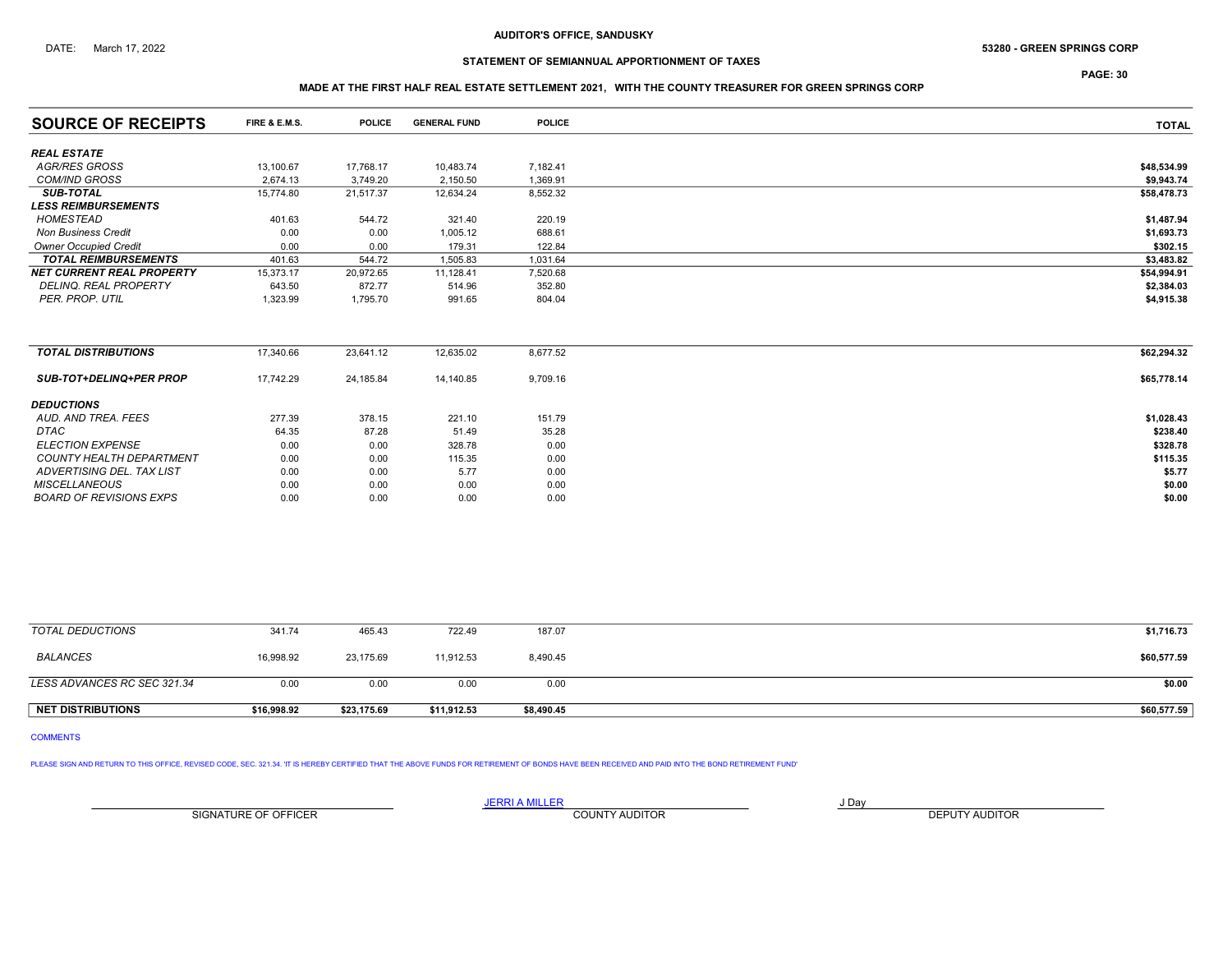## STATEMENT OF SEMIANNUAL APPORTIONMENT OF TAXES

PAGE: 31

### MADE AT THE FIRST HALF REAL ESTATE SETTLEMENT 2021, WITH THE COUNTY TREASURER FOR HELENA CORP

| <b>SOURCE OF RECEIPTS CURRENT EXPENSE</b> |          | <b>GENERAL FUND</b> | <b>TOTAL</b> |
|-------------------------------------------|----------|---------------------|--------------|
|                                           |          |                     |              |
| <b>REAL ESTATE</b>                        |          |                     |              |
| AGR/RES GROSS                             | 4,940.65 | 5,550.34            | \$10,490.99  |
| <b>COM/IND GROSS</b>                      | 561.17   | 633.90              | \$1,195.07   |
| <b>SUB-TOTAL</b>                          | 5,501.82 | 6,184.24            | \$11,686.06  |
| <b>LESS REIMBURSEMENTS</b>                |          |                     |              |
| <b>HOMESTEAD</b>                          | 208.64   | 234.40              | \$443.04     |
| <b>Non Business Credit</b>                | 0.00     | 519.27              | \$519.27     |
| <b>Owner Occupied Credit</b>              | 0.00     | 101.36              | \$101.36     |
| <b>TOTAL REIMBURSEMENTS</b>               | 208.64   | 855.03              | \$1,063.67   |
| <b>NET CURRENT REAL PROPERTY</b>          | 5,293.18 | 5,329.21            | \$10,622.39  |
| DELINQ. REAL PROPERTY                     | 259.22   | 291.42              | \$550.64     |
| PER. PROP. UTIL                           | 595.36   | 595.34              | \$1,190.70   |
|                                           |          |                     |              |
| <b>TOTAL DISTRIBUTIONS</b>                | 6,147.76 | 6,215.97            | \$12,363.73  |
| <b>SUB-TOT+DELINQ+PER PROP</b>            | 6,356.40 | 7,071.00            | \$13,427.40  |
| <b>DEDUCTIONS</b>                         |          |                     |              |
| AUD. AND TREA. FEES                       | 99.52    | 110.65              | \$210.17     |
| DTAC                                      | 25.91    | 29.15               | \$55.06      |
| <b>ELECTION EXPENSE</b>                   | 0.00     | 328.78              | \$328.78     |
| <b>COUNTY HEALTH DEPARTMENT</b>           | 0.00     | 49.68               | \$49.68      |
| ADVERTISING DEL. TAX LIST                 | 0.00     | 6.02                | \$6.02       |
| <b>MISCELLANEOUS</b>                      | 0.00     | 0.00                | \$0.00       |
| <b>BOARD OF REVISIONS EXPS</b>            | 0.00     | 0.00                | \$0.00       |

| TOTAL DEDUCTIONS            | 125.43     | 524.28     | \$649.71    |
|-----------------------------|------------|------------|-------------|
| BALANCES                    | 6,022.33   | 5,691.69   | \$11,714.02 |
| LESS ADVANCES RC SEC 321.34 | 0.00       | 0.00       | \$0.00      |
| <b>NET DISTRIBUTIONS</b>    | \$6,022.33 | \$5,691.69 | \$11,714.02 |

### COMMENTS

PLEASE SIGN AND RETURN TO THIS OFFICE, REVISED CODE, SEC. 321.34. IT IS HEREBY CERTIFIED THAT THE ABOVE FUNDS FOR RETIREMENT OF BONDS HAVE BEEN RECEIVED AND PAID INTO THE BOND RETIREMENT FUND'

<u>JERRI A MILLER COUNTY AUDITOR AND BRITING COUNTY AND BRITING AND THE STATE OF A LIGHT OF A LIGHT OF A LIGHT OF A</u> SIGNATURE OF OFFICER **EXECUTE A RELATION COUNTY AUDITOR** COUNTY AUDITOR **DEPUTY AUDITOR**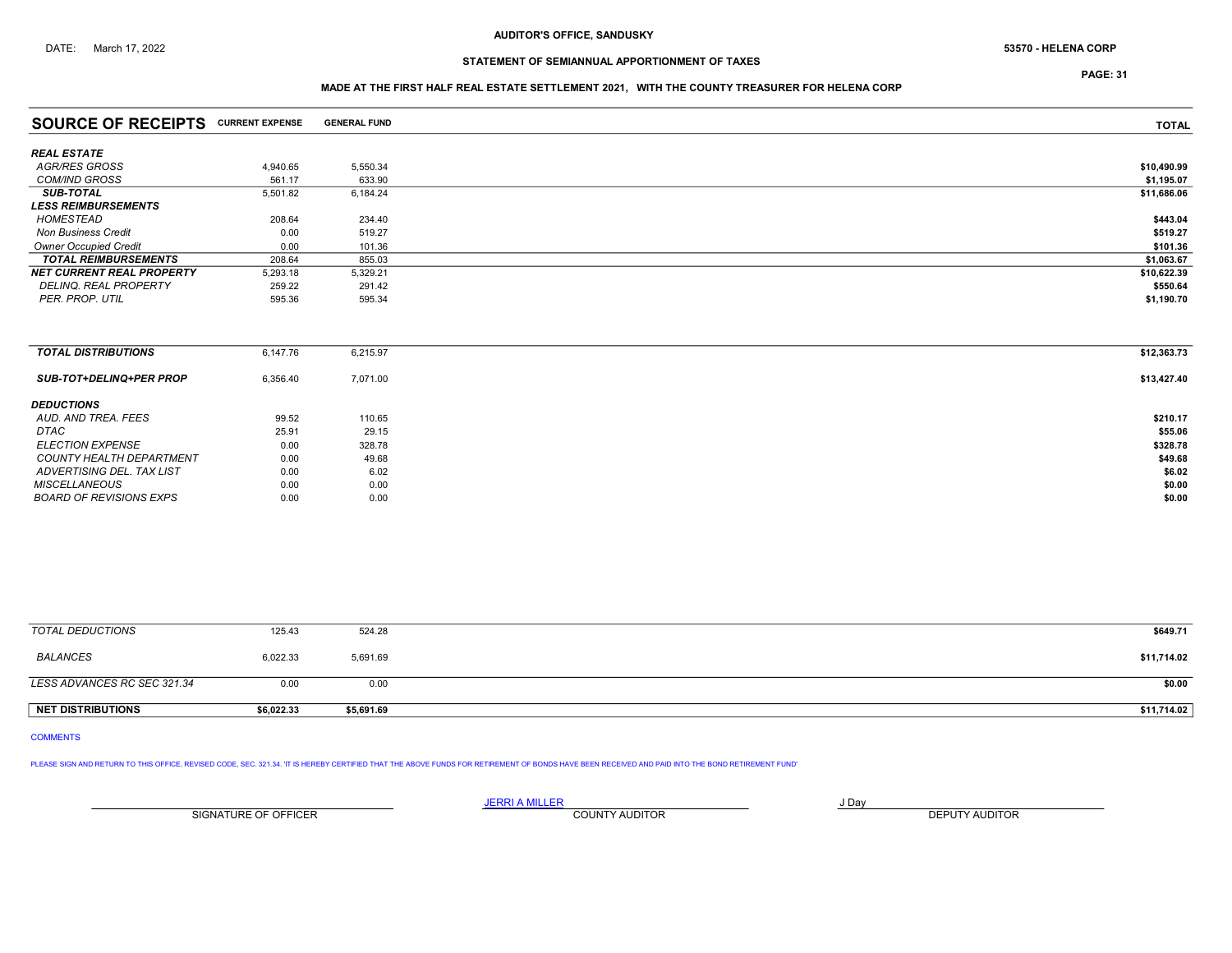## STATEMENT OF SEMIANNUAL APPORTIONMENT OF TAXES

PAGE: 32

### MADE AT THE FIRST HALF REAL ESTATE SETTLEMENT 2021, WITH THE COUNTY TREASURER FOR LINDSEY CORP

| <b>SOURCE OF RECEIPTS CURRENT EXPENSE</b> |           | <b>GENERAL FUND</b> | <b>TOTAL</b> |
|-------------------------------------------|-----------|---------------------|--------------|
| <b>REAL ESTATE</b>                        |           |                     |              |
| AGR/RES GROSS                             | 14,655.65 | 11,058.13           | \$25,713.78  |
| <b>COM/IND GROSS</b>                      | 1,358.95  | 1,014.61            | \$2,373.56   |
| <b>SUB-TOTAL</b>                          | 16,014.60 | 12,072.74           | \$28,087.34  |
| <b>LESS REIMBURSEMENTS</b>                |           |                     |              |
| <b>HOMESTEAD</b>                          | 595.46    | 449.29              | \$1,044.75   |
| <b>Non Business Credit</b>                | 0.00      | 1,060.12            | \$1,060.12   |
| <b>Owner Occupied Credit</b>              | 0.00      | 196.63              | \$196.63     |
| <b>TOTAL REIMBURSEMENTS</b>               | 595.46    | 1.706.04            | \$2,301.50   |
| <b>NET CURRENT REAL PROPERTY</b>          | 15,419.14 | 10,366.70           | \$25,785.84  |
| <b>DELINQ, REAL PROPERTY</b>              | 365.54    | 275.62              | \$641.16     |
| PER. PROP. UTIL                           | 383.20    | 268.24              | \$651.44     |
|                                           |           |                     |              |
| <b>TOTAL DISTRIBUTIONS</b>                | 16,167.88 | 10,910.56           | \$27,078.44  |
| <b>SUB-TOT+DELINQ+PER PROP</b>            | 16,763.34 | 12,616.60           | \$29,379.94  |
| <b>DEDUCTIONS</b>                         |           |                     |              |
| AUD, AND TREA, FEES                       | 263.09    | 198.01              | \$461.10     |
| DTAC                                      | 36.56     | 27.56               | \$64.12      |
| <b>ELECTION EXPENSE</b>                   | 0.00      | 246.59              | \$246.59     |
| <b>COUNTY HEALTH DEPARTMENT</b>           | 0.00      | 97.59               | \$97.59      |
| ADVERTISING DEL. TAX LIST                 | 0.00      | 7.90                | \$7.90       |
| <b>MISCELLANEOUS</b>                      | 0.00      | 0.00                | \$0.00       |
| <b>BOARD OF REVISIONS EXPS</b>            | 0.00      | 0.00                | \$0.00       |

| TOTAL DEDUCTIONS            | 299.65      | 577.65      | \$877.30    |
|-----------------------------|-------------|-------------|-------------|
| BALANCES                    | 15,868.23   | 10,332.91   | \$26,201.14 |
| LESS ADVANCES RC SEC 321.34 | 0.00        | 0.00        | \$0.00      |
| <b>NET DISTRIBUTIONS</b>    | \$15,868.23 | \$10,332.91 | \$26,201.14 |

### COMMENTS

PLEASE SIGN AND RETURN TO THIS OFFICE, REVISED CODE, SEC. 321.34. IT IS HEREBY CERTIFIED THAT THE ABOVE FUNDS FOR RETIREMENT OF BONDS HAVE BEEN RECEIVED AND PAID INTO THE BOND RETIREMENT FUND'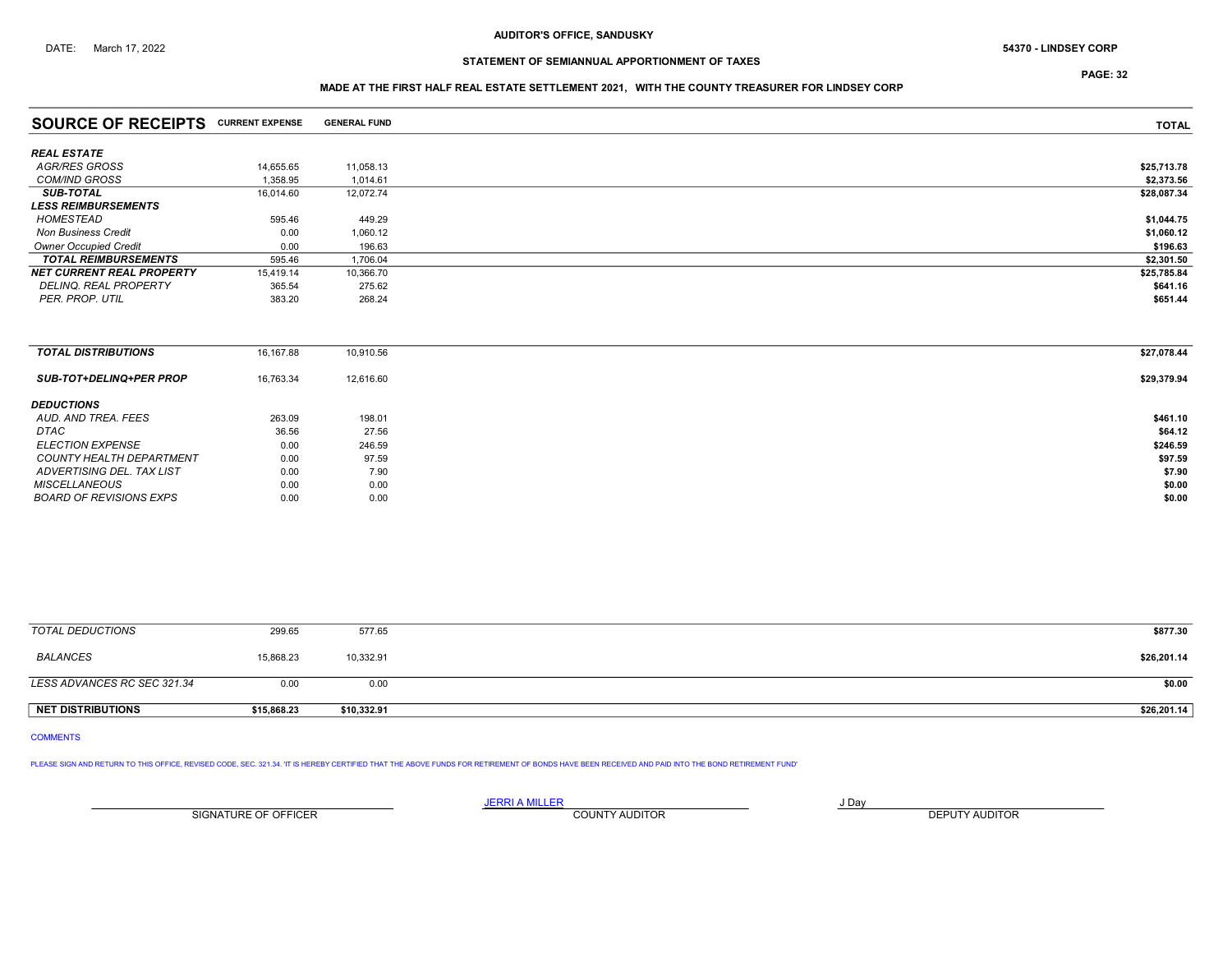## STATEMENT OF SEMIANNUAL APPORTIONMENT OF TAXES

PAGE: 33

## MADE AT THE FIRST HALF REAL ESTATE SETTLEMENT 2021, WITH THE COUNTY TREASURER FOR WOODVILLE CORP

| <b>SOURCE OF RECEIPTS CURRENT EXPENSE</b> |            | <b>GENERAL FUND</b> | <b>POLICE PENSION</b> | <b>TOTAL</b> |
|-------------------------------------------|------------|---------------------|-----------------------|--------------|
| <b>REAL ESTATE</b>                        |            |                     |                       |              |
| <b>AGR/RES GROSS</b>                      | 142,892.61 | 45,013.40           | 5,627.06              | \$193,533.07 |
| <b>COM/IND GROSS</b>                      | 15.701.17  | 4.219.69            | 527.52                | \$20,448.38  |
| <b>SUB-TOTAL</b>                          | 158,593.78 | 49,233.09           | 6,154.58              | \$213,981.45 |
| <b>LESS REIMBURSEMENTS</b>                |            |                     |                       |              |
| <b>HOMESTEAD</b>                          | 3,904.98   | 1,230.12            | 153.76                | \$5,288.86   |
| <b>Non Business Credit</b>                | 0.00       | 4,244.84            | 530.64                | \$4,775.48   |
| <b>Owner Occupied Credit</b>              | 0.00       | 824.61              | 103.08                | \$927.69     |
| <b>TOTAL REIMBURSEMENTS</b>               | 3,904.98   | 6,299.57            | 787.48                | \$10,992.03  |
| <b>NET CURRENT REAL PROPERTY</b>          | 154,688.80 | 42,933.52           | 5,367.10              | \$202,989.42 |
| <b>DELINQ, REAL PROPERTY</b>              | 16,570.53  | 4,726.16            | 590.82                | \$21,887.51  |
| PER. PROP. UTIL                           | 13,744.64  | 3,509.27            | 438.65                | \$17,692.56  |
|                                           |            |                     |                       |              |
| <b>TOTAL DISTRIBUTIONS</b>                | 185,003.97 | 51,168.95           | 6,396.57              | \$242,569.49 |
| <b>SUB-TOT+DELINQ+PER PROP</b>            | 188,908.95 | 57,468.52           | 7,184.05              | \$253,561.52 |
| <b>DEDUCTIONS</b>                         |            |                     |                       |              |
| AUD, AND TREA, FEES                       | 2,959.77   | 900.16              | 112.52                | \$3,972.45   |
| <b>DTAC</b>                               | 1,657.06   | 472.61              | 59.08                 | \$2,188.75   |
| <b>ELECTION EXPENSE</b>                   | 0.00       | 493.18              | 0.00                  | \$493.18     |
| COUNTY HEALTH DEPARTMENT                  | 0.00       | 475.09              | 0.00                  | \$475.09     |
| ADVERTISING DEL. TAX LIST                 | 0.00       | 52.78               | 0.00                  | \$52.78      |
| <b>MISCELLANEOUS</b>                      | 0.00       | 0.00                | 0.00                  | \$0.00       |
| <b>BOARD OF REVISIONS EXPS</b>            | 0.00       | 0.00                | 0.00                  | \$0.00       |
|                                           |            |                     |                       |              |

| TOTAL DEDUCTIONS            | 4,616.83     | 2,393.82    | 171.60     | \$7,182.25   |
|-----------------------------|--------------|-------------|------------|--------------|
| <b>BALANCES</b>             | 180,387.14   | 48,775.13   | 6,224.97   | \$235,387.24 |
| LESS ADVANCES RC SEC 321.34 | 0.00         | 0.00        | 0.00       | \$0.00       |
| <b>NET DISTRIBUTIONS</b>    | \$180,387.14 | \$48,775.13 | \$6,224.97 | \$235,387.24 |

### COMMENTS

PLEASE SIGN AND RETURN TO THIS OFFICE, REVISED CODE, SEC. 321.34. 'IT IS HEREBY CERTIFIED THAT THE ABOVE FUNDS FOR RETIREMENT OF BONDS HAVE BEEN RECEIVED AND PAID INTO THE BOND RETIREMENT FUND'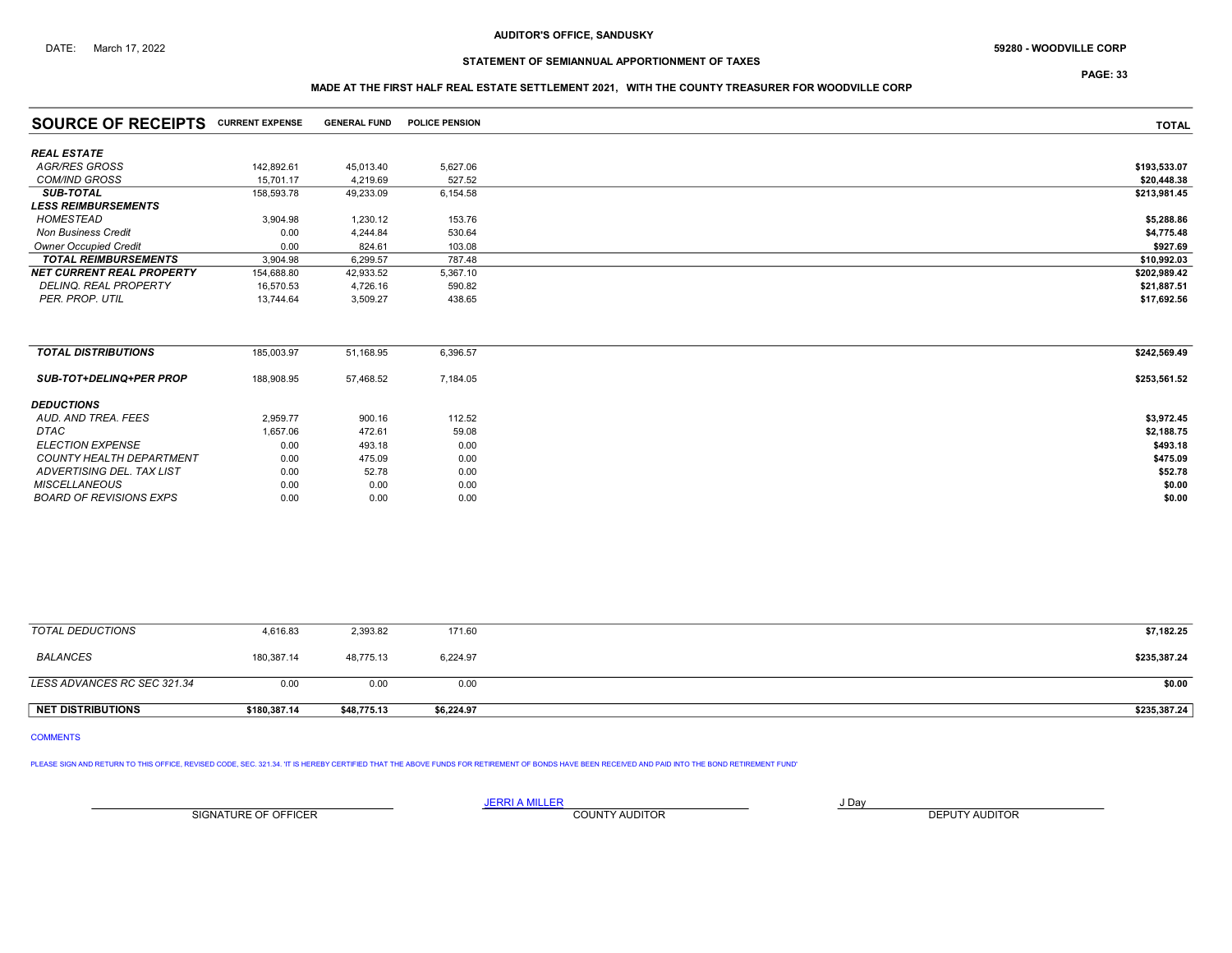PAGE: 34

### MADE AT THE FIRST HALF REAL ESTATE SETTLEMENT 2021, WITH THE COUNTY TREASURER FOR BIRCHARD PUBLIC LIBRARY

| <b>SOURCE OF RECEIPTS CURRENT EXPENSE</b> |            | <b>TOTAL</b> |
|-------------------------------------------|------------|--------------|
| REAL ESTATE                               |            |              |
| AGR/RES GROSS                             | 365.610.24 | \$365,610.24 |
| COM/IND GROSS                             | 77.904.01  | \$77,904.01  |
| SUB-TOTAL                                 | 443.514.25 | \$443,514.25 |
| <i><b>LESS REIMBURSEMENTS</b></i>         |            |              |
| HOMESTEAD                                 | 10,087.06  | \$10,087.06  |
| <b>Non Business Credit</b>                | 33.900.87  | \$33,900.87  |
| <b>Owner Occupied Credit</b>              | 5.323.44   | \$5,323.44   |
| <b>TOTAL REIMBURSEMENTS</b>               | 49,311.37  | \$49,311.37  |
| NET CURRENT REAL PROPERTY                 | 394,202.88 | \$394,202.88 |
| DELINQ. REAL PROPERTY                     | 17,565.05  | \$17,565.05  |
| PER. PROP. UTIL                           | 151,818.55 | \$151,818.55 |
|                                           |            |              |

| <b>TOTAL DISTRIBUTIONS</b>     | 563,586.48 | \$563,586.48 |
|--------------------------------|------------|--------------|
| <b>SUB-TOT+DELINQ+PER PROP</b> | 612,897.85 | \$612,897.85 |
| <b>DEDUCTIONS</b>              |            |              |
| AUD. AND TREA. FEES            | 9.674.50   | \$9,674.50   |
| DTAC                           | 3,214.10   | \$3,214.10   |
| <i>ELECTION EXPENSE</i>        | 0.00       | \$0.00       |
| COUNTY HEALTH DEPARTMENT       | 0.00       | \$0.00       |
| ADVERTISING DEL. TAX LIST      | 80.18      | \$80.18      |
| <b>MISCELLANEOUS</b>           | 0.00       | \$0.00       |
| BOARD OF REVISIONS EXPS        | 0.00       | \$0.00       |

| TOTAL DEDUCTIONS            | 12,968.78    | \$12,968.78  |
|-----------------------------|--------------|--------------|
| BALANCES                    | 550,617.70   | \$550,617.70 |
| LESS ADVANCES RC SEC 321.34 | 0.00         | \$0.00       |
| NET DISTRIBUTIONS           | \$550,617.70 | \$550,617.70 |

COMMENTS

PLEASE SIGN AND RETURN TO THIS OFFICE, REVISED CODE, SEC. 321.34. 'IT IS HEREBY CERTIFIED THAT THE ABOVE FUNDS FOR RETIREMENT OF BONDS HAVE BEEN RECEIVED AND PAID INTO THE BOND RETIREMENT FUND'

<u>JERRI A MILLER COUNTY AUDITOR AND BRITING COUNTY AND BRITING AND THE STATE OF A LIGHT OF A LIGHT OF A LIGHT OF A</u> SIGNATURE OF OFFICER **EXECUTE A RELATION COUNTY AUDITOR** COUNTY AUDITOR **DEPUTY AUDITOR**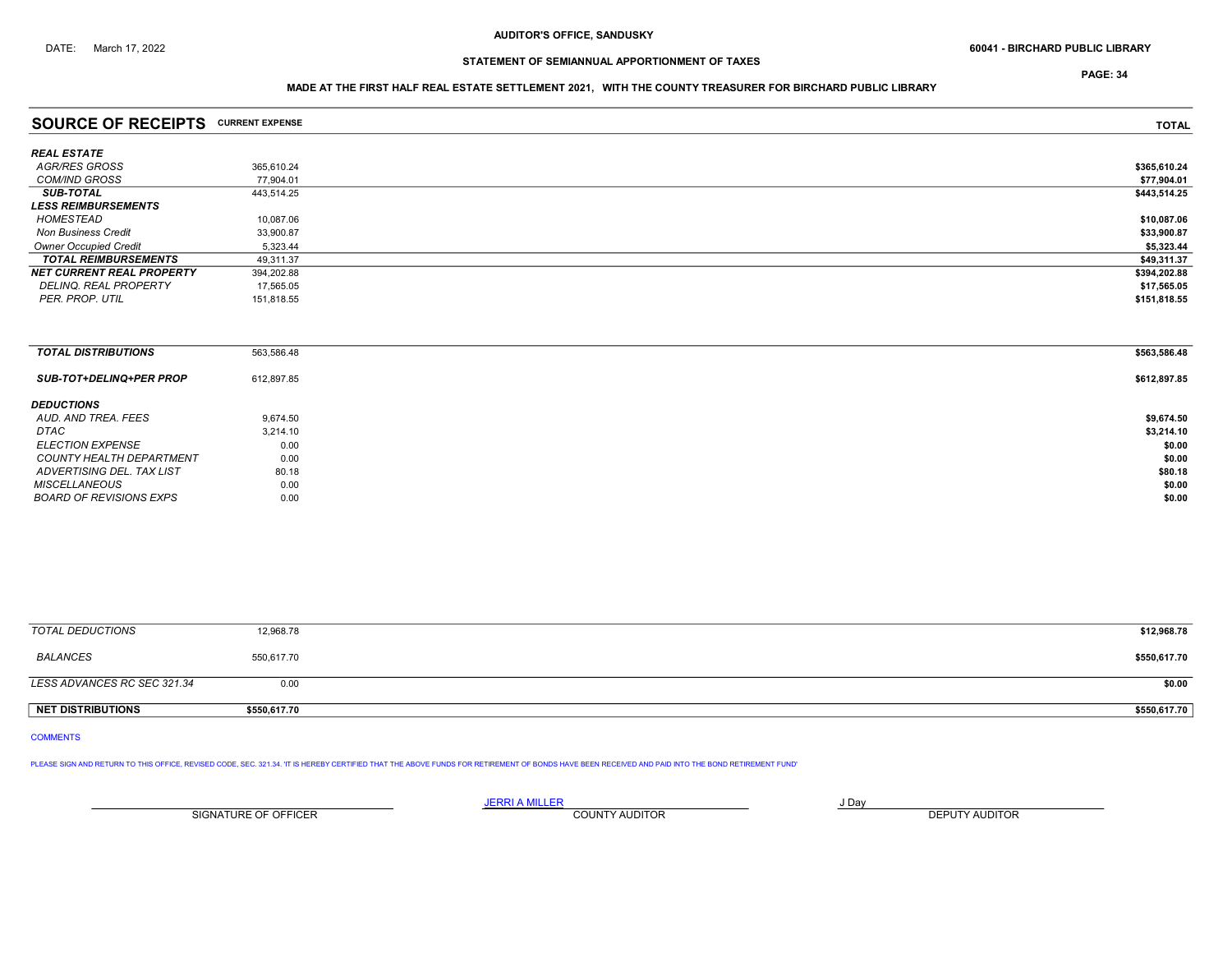PAGE: 35

### MADE AT THE FIRST HALF REAL ESTATE SETTLEMENT 2021, WITH THE COUNTY TREASURER FOR SANDUSKY COUNTY HEALTH DISTRIC

| <b>SOURCE OF RECEIPTS CURRENT EXPENSE</b> |            | <b>TOTAL</b> |
|-------------------------------------------|------------|--------------|
| <b>REAL ESTATE</b>                        |            |              |
| AGR/RES GROSS                             | 229,376.96 | \$229,376.96 |
| <b>COM/IND GROSS</b>                      | 51,067.47  | \$51,067.47  |
| <b>SUB-TOTAL</b>                          | 280,444.43 | \$280,444.43 |
| <b>LESS REIMBURSEMENTS</b>                |            |              |
| HOMESTEAD                                 | 6,430.21   | \$6,430.21   |
| <b>Non Business Credit</b>                | 21,333.45  | \$21,333.45  |
| <b>Owner Occupied Credit</b>              | 3,392.47   | \$3,392.47   |
| <b>TOTAL REIMBURSEMENTS</b>               | 31,156.13  | \$31,156.13  |
| <b>NET CURRENT REAL PROPERTY</b>          | 249,288.30 | \$249,288.30 |
| DELINQ. REAL PROPERTY                     | 10,963.66  | \$10,963.66  |
| PER. PROP. UTIL                           | 79,698.78  | \$79,698.78  |
|                                           |            |              |
| <b>TOTAL DISTRIBUTIONS</b>                | 339,950.74 | \$339,950.74 |
| SUB-TOT+DELINQ+PER PROP                   | 371,106.87 | \$371,106.87 |
| <b>DEDUCTIONS</b>                         |            |              |
| AUD. AND TREA. FEES                       | 5,851.72   | \$5,851.72   |

**DTAC** 51,825.13 \$1,825.13 ELECTION EXPENSE  $0.00$   $0.00$ COUNTY HEALTH DEPARTMENT  $10.00$ <br>ADVERTISING DEL. TAX LIST  $48.42$  \$48.42 ADVERTISING DEL. TAX LIST  $48.42$   $48.42$ MISCELLANEOUS 60.00 60.00 60.00 60.00 60.00 60.00 60.00 60.00 60.00 60.00 60.00 60.00 60.00 60.00 60.00 60.00 60.00 60.00 60.00 60.00 60.00 60.00 60.00 60.00 60.00 60.00 60.00 60.00 60.00 60.00 60.00 60.00 60.00 60.00 60.0 BOARD OF REVISIONS EXPS 0.00 \$0.00

| <b>TOTAL DEDUCTIONS</b>     | 7,725.27   | \$7,725.27   |
|-----------------------------|------------|--------------|
| BALANCES                    | 332,225.47 | \$332,225.47 |
| LESS ADVANCES RC SEC 321.34 | 0.00       | \$0.00       |
|                             |            |              |

NET DISTRIBUTIONS \$332,225.47 \$332,225.47

COMMENTS

PLEASE SIGN AND RETURN TO THIS OFFICE, REVISED CODE, SEC. 321.34. IT IS HEREBY CERTIFIED THAT THE ABOVE FUNDS FOR RETIREMENT OF BONDS HAVE BEEN RECEIVED AND PAID INTO THE BOND RETIREMENT FUND'

JERRI A MILLER JUNEAU AND DAY SIGNATURE OF OFFICER **EXECUTE A THE SIGNATURE OF OFFICER** COUNTY AUDITOR **DEPUTY AUDITOR**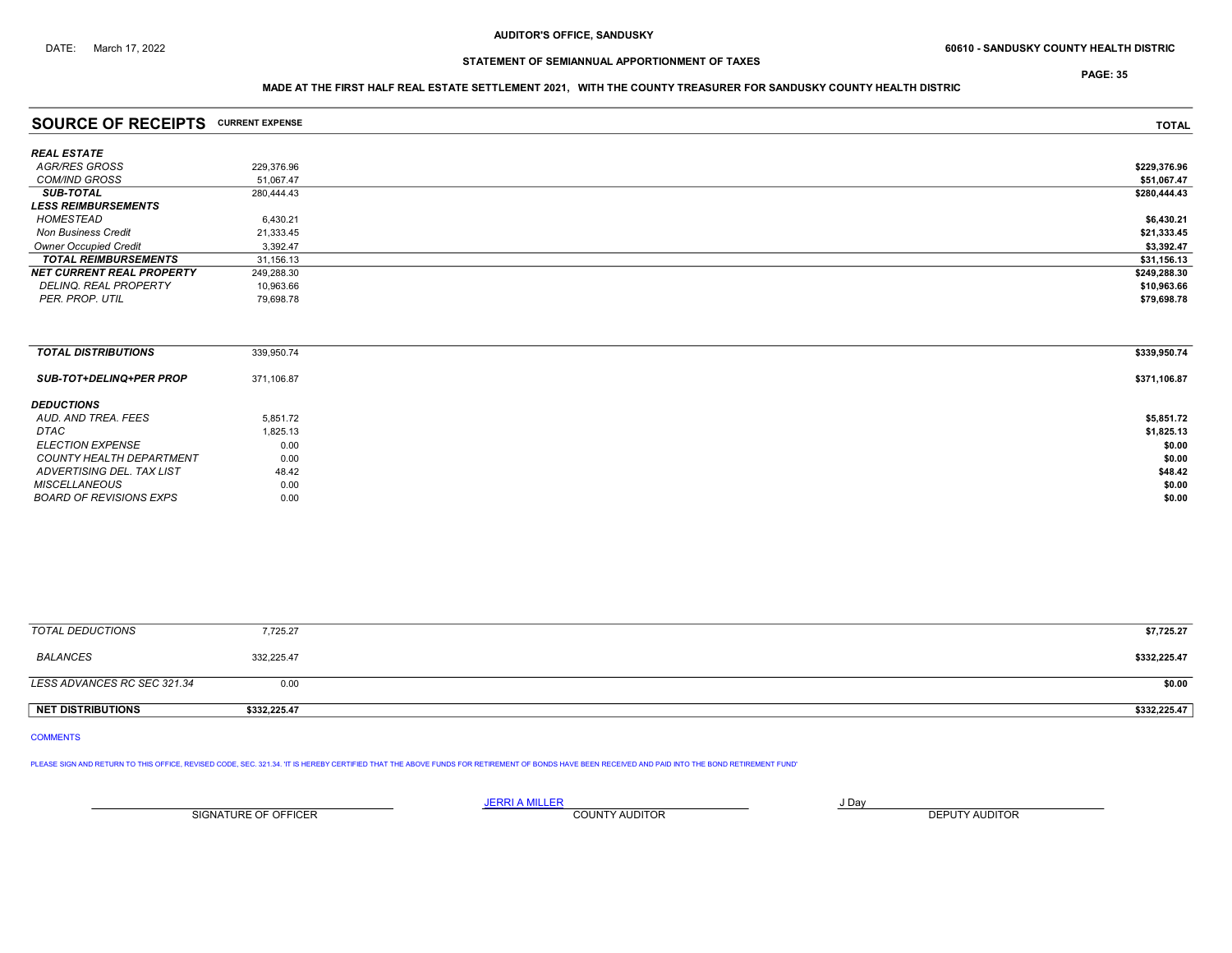PAGE: 36

### MADE AT THE FIRST HALF REAL ESTATE SETTLEMENT 2021, WITH THE COUNTY TREASURER FOR SANDUSKY COUNTY 911

|                                  | <b>MAINTENANCE/OPE</b> |              |
|----------------------------------|------------------------|--------------|
| <b>SOURCE OF RECEIPTS</b>        | <b>RATION</b>          | <b>TOTAL</b> |
| <b>REAL ESTATE</b>               |                        |              |
|                                  |                        |              |
| AGR/RES GROSS                    | 136,831.43             | \$136,831.43 |
| <b>COM/IND GROSS</b>             | 30,441.68              | \$30,441.68  |
| <b>SUB-TOTAL</b>                 | 167,273.11             | \$167,273.11 |
| <b>LESS REIMBURSEMENTS</b>       |                        |              |
| HOMESTEAD                        | 3,834.04               | \$3,834.04   |
| <b>Non Business Credit</b>       | 12,724.10              | \$12,724.10  |
| <b>Owner Occupied Credit</b>     | 2,022.10               | \$2,022.10   |
| <b>TOTAL REIMBURSEMENTS</b>      | 18,580.24              | \$18,580.24  |
| <b>NET CURRENT REAL PROPERTY</b> | 148,692.87             | \$148,692.87 |
| DELINQ. REAL PROPERTY            | 6,538.47               | \$6,538.47   |
| PER. PROP. UTIL                  | 47,738.20              | \$47,738.20  |
|                                  |                        |              |
|                                  |                        |              |
| <b>TOTAL DISTRIBUTIONS</b>       | 202,969.54             | \$202,969.54 |
|                                  |                        |              |

| <b>SUB-TOT+DELINQ+PER PROP</b>  | 221,549.78 | \$221,549.78 |
|---------------------------------|------------|--------------|
| <b>DEDUCTIONS</b>               |            |              |
| AUD. AND TREA. FEES             | 3.493.64   | \$3,493.64   |
| DTAC                            | 1,091.07   | \$1,091.07   |
| <b>ELECTION EXPENSE</b>         | 0.00       | \$0.00       |
| <b>COUNTY HEALTH DEPARTMENT</b> | 0.00       | \$0.00       |
| ADVERTISING DEL. TAX LIST       | 28.96      | \$28.96      |
| MISCELLANEOUS                   | 0.00       | \$0.00       |
| BOARD OF REVISIONS EXPS         | 0.00       | \$0.00       |

| TOTAL DEDUCTIONS            | 4,613.67     | \$4,613.67   |
|-----------------------------|--------------|--------------|
| BALANCES                    | 198,355.87   | \$198,355.87 |
| LESS ADVANCES RC SEC 321.34 | 0.00         | \$0.00       |
| <b>NET DISTRIBUTIONS</b>    | \$198,355.87 | \$198,355.87 |

COMMENTS

PLEASE SIGN AND RETURN TO THIS OFFICE, REVISED CODE, SEC. 321.34. IT IS HEREBY CERTIFIED THAT THE ABOVE FUNDS FOR RETIREMENT OF BONDS HAVE BEEN RECEIVED AND PAID INTO THE BOND RETIREMENT FUND'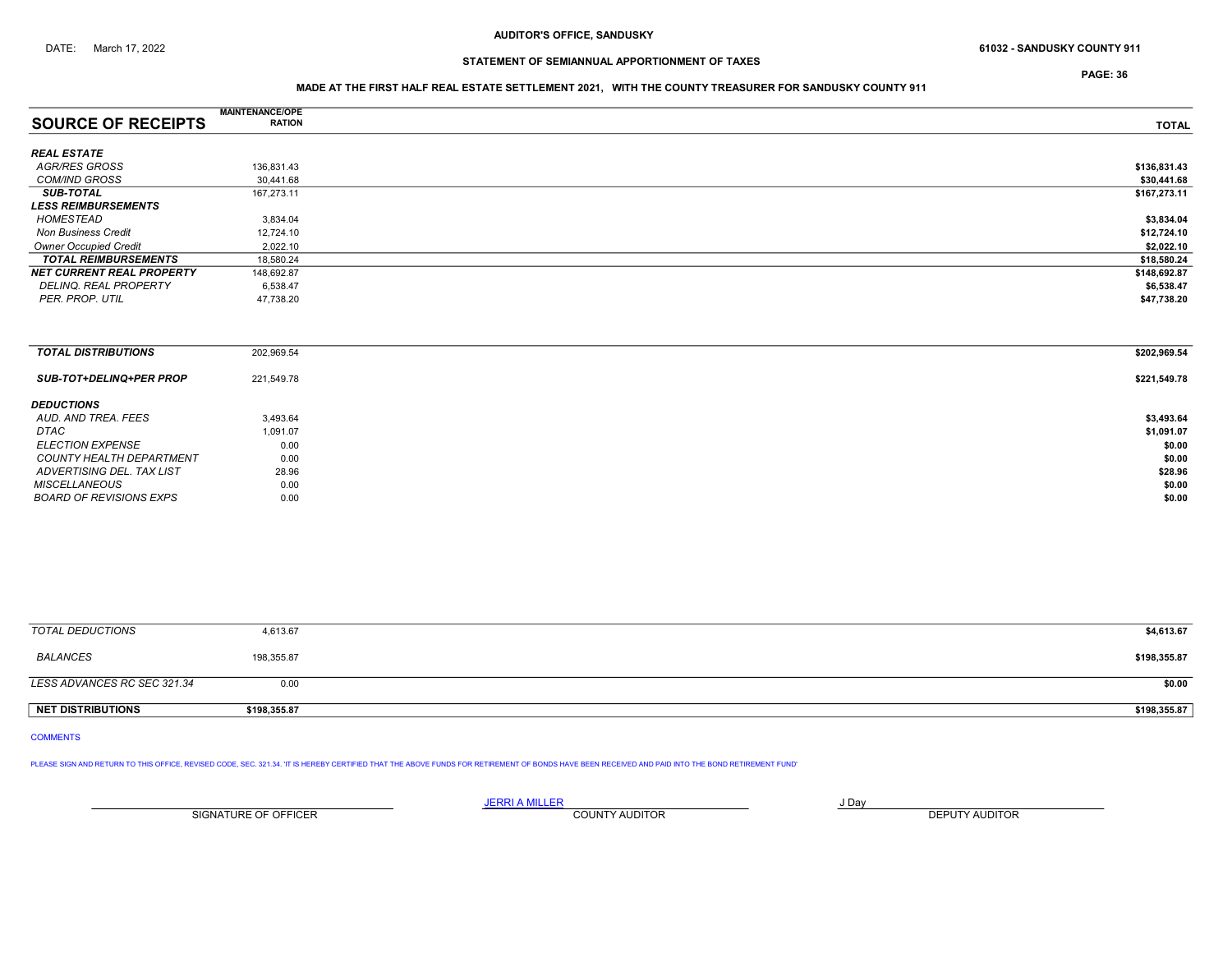PAGE: 37

### MADE AT THE FIRST HALF REAL ESTATE SETTLEMENT 2021, WITH THE COUNTY TREASURER FOR CLYDE PUBLIC LIBRARY DISTRICT

| <b>SOURCE OF RECEIPTS CURRENT EXPENSE</b> |            | <b>TOTAL</b> |
|-------------------------------------------|------------|--------------|
| <b>REAL ESTATE</b>                        |            |              |
| AGR/RES GROSS                             | 110,263.18 | \$110,263.18 |
| <b>COM/IND GROSS</b>                      | 34,060.23  | \$34,060.23  |
| <b>SUB-TOTAL</b>                          | 144,323.41 | \$144,323.41 |
| <b>LESS REIMBURSEMENTS</b>                |            |              |
| HOMESTEAD                                 | 3,421.43   | \$3,421.43   |
| <b>Non Business Credit</b>                | 0.00       | \$0.00       |
| <b>Owner Occupied Credit</b>              | 0.00       | \$0.00       |
| <b>TOTAL REIMBURSEMENTS</b>               | 3,421.43   | \$3,421.43   |
| <b>NET CURRENT REAL PROPERTY</b>          | 140,901.98 | \$140,901.98 |
| DELINQ. REAL PROPERTY                     | 5,357.23   | \$5,357.23   |
| PER. PROP. UTIL                           | 9,133.87   | \$9,133.87   |
|                                           |            |              |
| <b>TOTAL DISTRIBUTIONS</b>                | 155,393.08 | \$155,393.08 |
| <b>SUB-TOT+DELINQ+PER PROP</b>            | 158,814.51 | \$158,814.51 |
| <b>DEDUCTIONS</b>                         |            |              |
| AUD. AND TREA. FEES                       | 2,485.90   | \$2,485.90   |
| DTAC                                      | 535.72     | \$535.72     |
| <b>ELECTION EXPENSE</b>                   | 0.00       | \$0.00       |
| COUNTY HEALTH DEPARTMENT                  | 0.00       | \$0.00       |

ADVERTISING DEL. TAX LIST 18.55 \$18.55 \$18.55 \$18.55 \$18.55 \$18.55 \$18.55 \$18.55 \$18.55 \$18.55 \$18.55 \$18.55 \$ MISCELLANEOUS 60.00 60.00 60.00 60.00 60.00 60.00 60.00 60.00 60.00 60.00 60.00 60.00 60.00 60.00 60.00 60.00 60.00 60.00 60.00 60.00 60.00 60.00 60.00 60.00 60.00 60.00 60.00 60.00 60.00 60.00 60.00 60.00 60.00 60.00 60.0 BOARD OF REVISIONS EXPS 0.00 \$0.00

| TOTAL DEDUCTIONS            | 3,040.17     | \$3,040.17   |
|-----------------------------|--------------|--------------|
| BALANCES                    | 152,352.91   | \$152,352.91 |
| LESS ADVANCES RC SEC 321.34 | 0.00         | \$0.00       |
| <b>NET DISTRIBUTIONS</b>    | \$152,352.91 | \$152,352.91 |

COMMENTS

PLEASE SIGN AND RETURN TO THIS OFFICE, REVISED CODE, SEC. 321.34. IT IS HEREBY CERTIFIED THAT THE ABOVE FUNDS FOR RETIREMENT OF BONDS HAVE BEEN RECEIVED AND PAID INTO THE BOND RETIREMENT FUND'

<u>JERRI A MILLER</u> JOAY AND A DAY SIGNATURE OF OFFICER **EXECUTE A RELATION COUNTY AUDITOR** COUNTY AUDITOR **DEPUTY AUDITOR**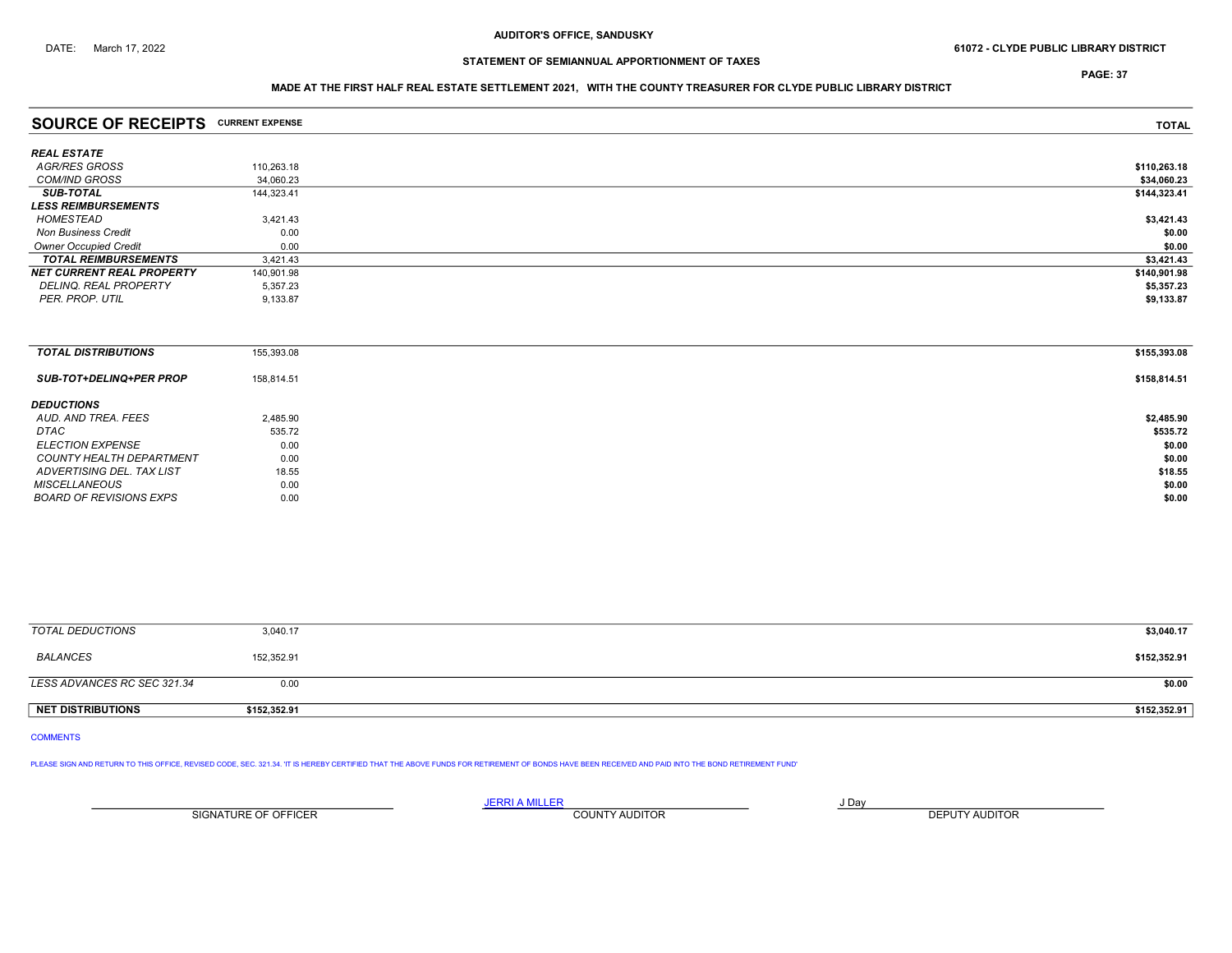PAGE: 38

### MADE AT THE FIRST HALF REAL ESTATE SETTLEMENT 2021, WITH THE COUNTY TREASURER FOR BELLEVUE PUBLIC LIBRARY DISTRI

| <b>SOURCE OF RECEIPTS CURRENT EXPENSE</b> |           | <b>TOTAL</b> |
|-------------------------------------------|-----------|--------------|
| <b>REAL ESTATE</b>                        |           |              |
| AGR/RES GROSS                             | 46,932.85 | \$46,932.85  |
| <b>COM/IND GROSS</b>                      | 12,811.46 | \$12,811.46  |
| <b>SUB-TOTAL</b>                          | 59,744.31 | \$59,744.31  |
| <b>LESS REIMBURSEMENTS</b>                |           |              |
| HOMESTEAD                                 | 1,443.65  | \$1,443.65   |
| <b>Non Business Credit</b>                | 4.441.02  | \$4,441.02   |
| <b>Owner Occupied Credit</b>              | 766.83    | \$766.83     |
| <b>TOTAL REIMBURSEMENTS</b>               | 6,651.50  | \$6,651.50   |
| <b>NET CURRENT REAL PROPERTY</b>          | 53,092.81 | \$53,092.81  |
| DELINQ. REAL PROPERTY                     | 1,895.47  | \$1,895.47   |
| PER. PROP. UTIL                           | 2,953.52  | \$2,953.52   |
|                                           |           |              |
| <b>TOTAL DISTRIBUTIONS</b>                | 57,941.80 | \$57,941.80  |
| SUB-TOT+DELINQ+PER PROP                   | 64,593.30 | \$64,593.30  |
| <b>DEDUCTIONS</b>                         |           |              |
| AUD. AND TREA. FEES                       | 1,015.75  | \$1,015.75   |
| DTAC                                      | 189.54    | \$189.54     |
| <b>ELECTION EXPENSE</b>                   | 0.00      | \$0.00       |
| COUNTY HEALTH DEPARTMENT                  | 0.00      | \$0.00       |

ADVERTISING DEL. TAX LIST 12.43 \$12.43 \$12.43 MISCELLANEOUS 60.00 60.00 60.00 60.00 60.00 60.00 60.00 60.00 60.00 60.00 60.00 60.00 60.00 60.00 60.00 60.00 60.00 60.00 60.00 60.00 60.00 60.00 60.00 60.00 60.00 60.00 60.00 60.00 60.00 60.00 60.00 60.00 60.00 60.00 60.0 BOARD OF REVISIONS EXPS 0.00 \$0.00

| TOTAL DEDUCTIONS            | 1,217.72    | \$1,217.72  |
|-----------------------------|-------------|-------------|
| <b>BALANCES</b>             | 56,724.08   | \$56,724.08 |
| LESS ADVANCES RC SEC 321.34 | 0.00        | \$0.00      |
| NET DISTRIBUTIONS           | \$56,724.08 | \$56,724.08 |

COMMENTS

PLEASE SIGN AND RETURN TO THIS OFFICE, REVISED CODE, SEC. 321.34. IT IS HEREBY CERTIFIED THAT THE ABOVE FUNDS FOR RETIREMENT OF BONDS HAVE BEEN RECEIVED AND PAID INTO THE BOND RETIREMENT FUND'

SIGNATURE OF OFFICER **EXECUTS A TELEPHONE COUNTY AUDITOR DEPUTY AUDITOR DEPUTY AUDITOR** 

JERRI A MILLER JUNIOR AND A SERVICE STATE AND A SUBSET OF A SUBSET OF A SUBSET OF A SUBSET OF A SUBSET OF A SU